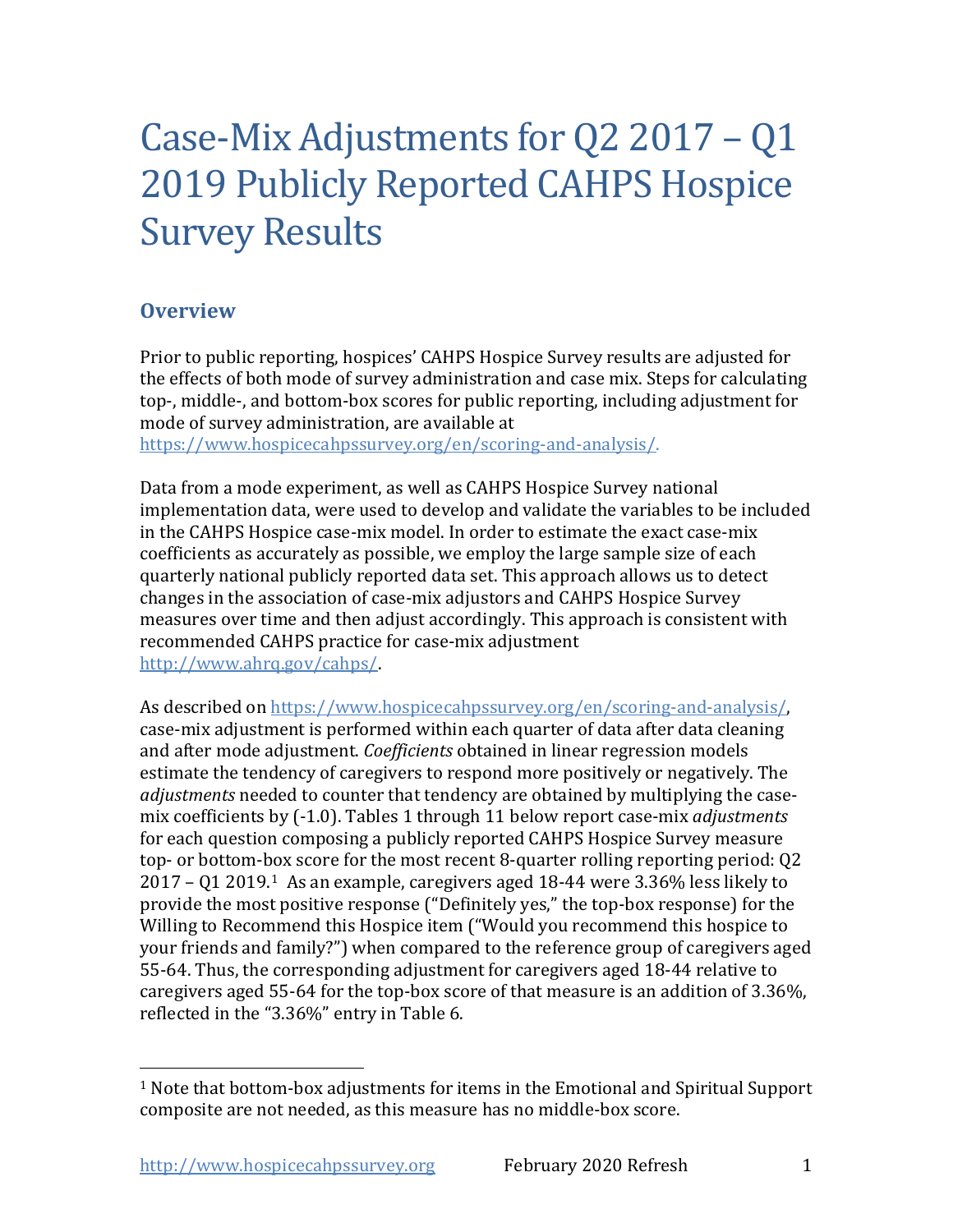Publicly reported CAHPS Hospice Survey measure scores are adjusted to the overall national mean of case-mix variables across all reporting hospices (as reported in Table 12). Thus, whether the scores of a given hospice are adjusted upward or downward for a given measure depends not only on these case-mix adjustments, but also on the case mix of that hospice relative to the national average of these case-mix characteristics. Specifically, the total case mix-adjustment for a given hospice is the sum of a series of products, where each product multiplies the adjustments in Tables 1-11 by the difference between the hospice's mean on the corresponding case-mix variable and the national mean on that case-mix variable (from Table 12).

Four sets of numbers are needed to calculate final case-mix adjusted top- or bottombox scores for a given hospice for a given quarter: (1) Mean top- or bottom-box scores of the items that compose each CAHPS Hospice Survey measure for the hospice in question that have been adjusted for survey mode; (2) item-level casemix adjustments from Tables 1-11 of this document; (3) that hospice's means on case-mix variables; and (4) national means on case-mix variables from Table 12 of this document.

# **Variable Definitions**

In this section, we provide additional detail regarding the calculation of the response percentile variable and the definition of the primary diagnosis categories.

A hospice's case-mix adjustment variable response percentile is calculated as follows: for a given hospice and a given quarter, all completed surveys are ranked based on their respective "lag times." Lag time is the number of days between a decedent's death and the return of the mail survey, or the final disposition of the telephone survey. Ranks are averaged in the case of ties. Response percentile is calculated by dividing lag time rank by quarterly sample size.<sup>[2](#page-1-0)</sup>

ICD-9 (prior to October 2016) and ICD-10 codes are used to categorize primary diagnosis. The 20 most common terminal diagnoses categories among hospice patients in 2004-2009[3](#page-1-1) were used to define diagnosis categories with an 'Other' category including all other diagnoses. Two of the 20 categories, 'Debility NOS' and 'Failure to Thrive' were rare in these data, and thus were collapsed into the 'Other' category. Further collapsing was attempted but analyses examining the predictive ability of these diagnosis categories to predict measure scores indicated that the only appropriate collapsing was of "Alzheimer's Disease" and "non-Alzheimer's Dementias" into a single category; no other categories were combined.

<span id="page-1-0"></span><sup>2</sup> Prior to Q3 2017, response percentile was calculated within month.

<span id="page-1-1"></span><sup>3</sup> https://www.cms.gov/Medicare Hospice Data 1998 2009.zip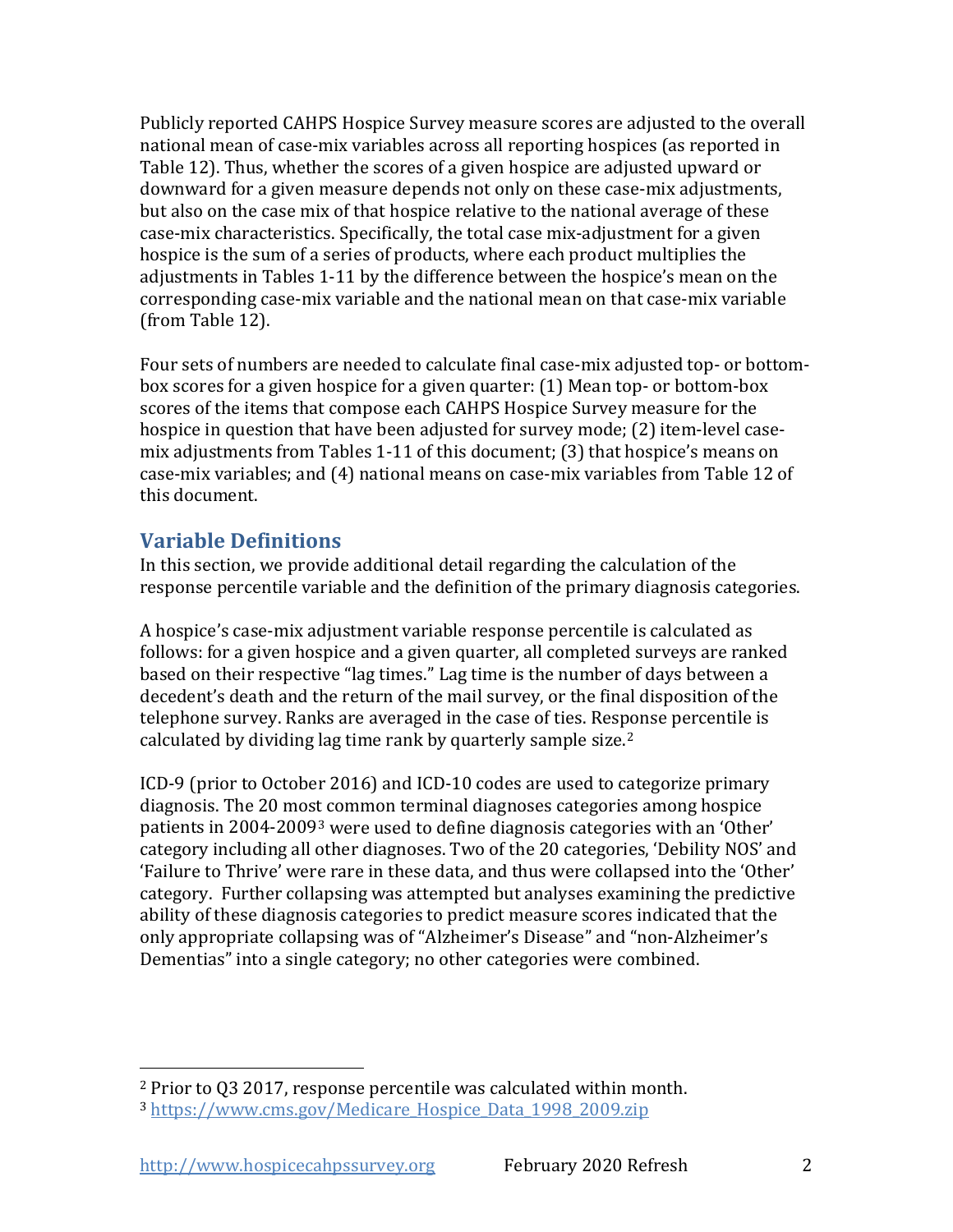NOTE: Beginning in Q2 2017, CMS updated the CAHPS Hospice Survey case-mix adjustment model, simplifying categories and improving the precision of coefficients. The updates are as follows:

- Payer for Hospice Care: categories 'Uninsured or no payer' and 'Other' were combined
- Primary Diagnosis:
	- o Category 'Other' was split into 'Other, Cancer' and 'Other, Non-cancer'
	- o Categories 'Ovarian cancer' and 'Stomach cancer' were combined with 'Other, Cancer'
- Caregiver Age: Three youngest age groups (18-24, 25-34, 35-44) were combined
- Caregiver Relationship: Category 'Grandparent' was combined with 'Other'
- Survey Language/Respondent's home language:
	- o Chinese language (home and survey) was removed
	- o Categories Spanish at home and Spanish survey language were combined

CMS' analyses show that once the streamlined adjustments are implemented, hospices with a high proportion of caregivers who respond to the survey in Spanish may experience decreases in their Emotional and Spiritual Support and Getting Timely Help scores; changes to other measure scores will be smaller. However, by employing the updated adjustments, scores will be more accurate than before.

# **Score Calculation**

The formula for applying case-mix adjustment is as follows:

- Let y be the mode-adjusted hospice mean of an item that composes a CAHPS Hospice Survey measure
- Let a1-a54 be the corresponding individual-level adjustments from Tables 1- 11 for all rows other than reference categories
- Let m1-m54 be the national means for the CMA variables in the same rows in Table 12
- Let h1-h54 be the CMA means for the hospice in question in the same form as in Table 12
- Then y'=y+a1(h1-m1)+a2(h2-m2)+...+a54(h54-m54) is the case-mix and mode-adjusted hospice score for that item

CAHPS Hospice Survey publicly reported multi-quarter hospice averages are weighted proportionately to the number of respondent decedents/caregivers in the hospice for a given measure in each of the quarters. Specifically, each quarter's score has a weight equal to the quarter's number of decedent/caregiver respondents. Weights are applied after case-mix adjustment and survey mode adjustment.

Adjusted scores within each quarter that are below 0 are truncated at 0; adjusted scores within each quarter that are above 100 are truncated at 100. Rounding occurs after case-mix and mode adjustments have been applied and after data have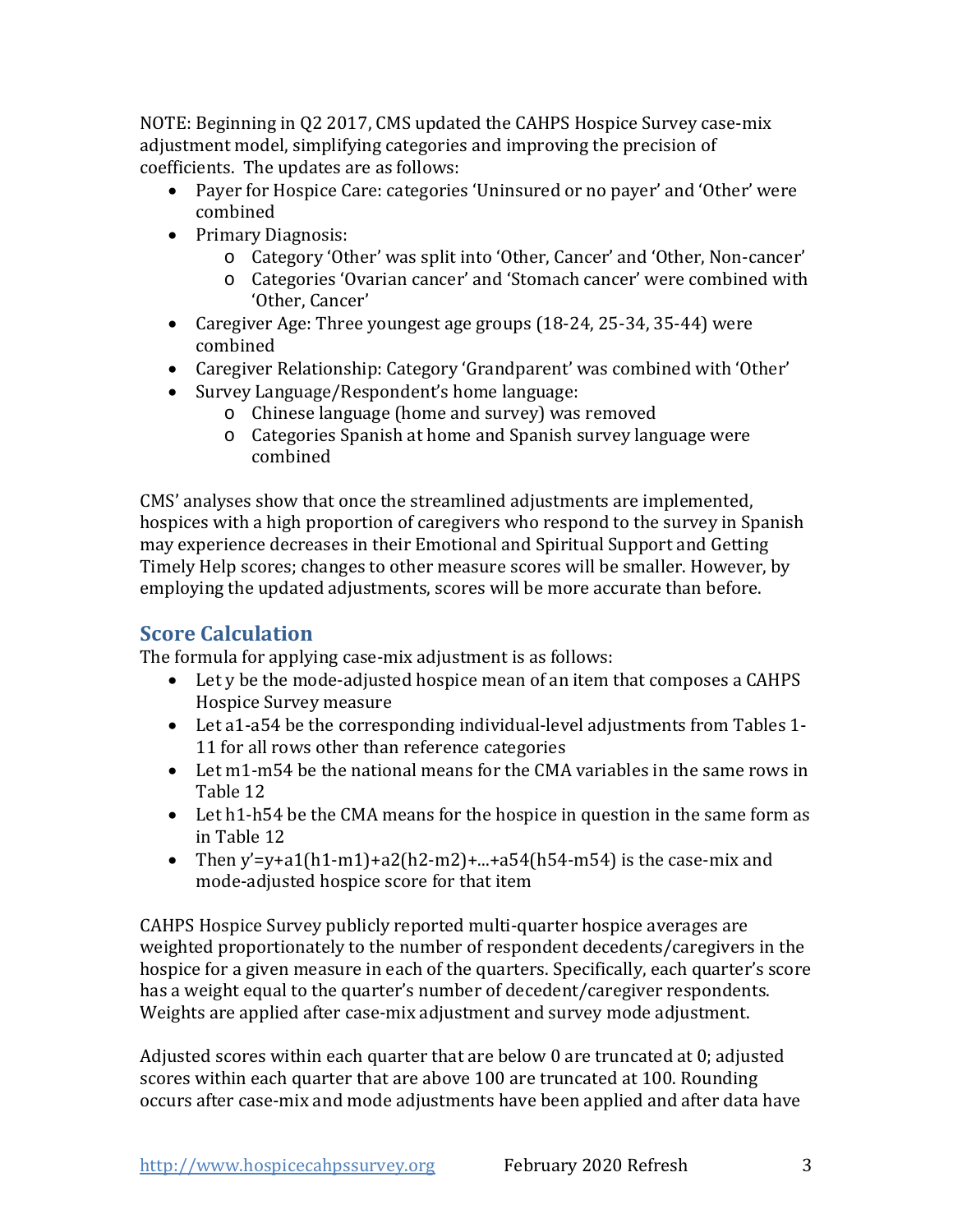been combined across quarters. For public reporting purposes, CAHPS Hospice Survey measure scores are rounded to integer percentages.

Please note: The information presented here will permit a hospice to closely approximate the effect of case-mix adjustment on its CAHPS Hospice Survey results. However, exact replication of published CAHPS Hospice Survey results may not be possible because of (1) the effects of data cleaning, and (2) small differences between the effects of quarterly case-mix adjustments and the most-recent-quarter averages presented here. For each future quarter, Tables 1 through 12 will be updated and will be posted on:

[https://www.hospicecahpssurvey.org/en/scoring-and-analysis/.](https://hospicecahpssurvey.org/en/public-reporting/scoring-and-analysis/)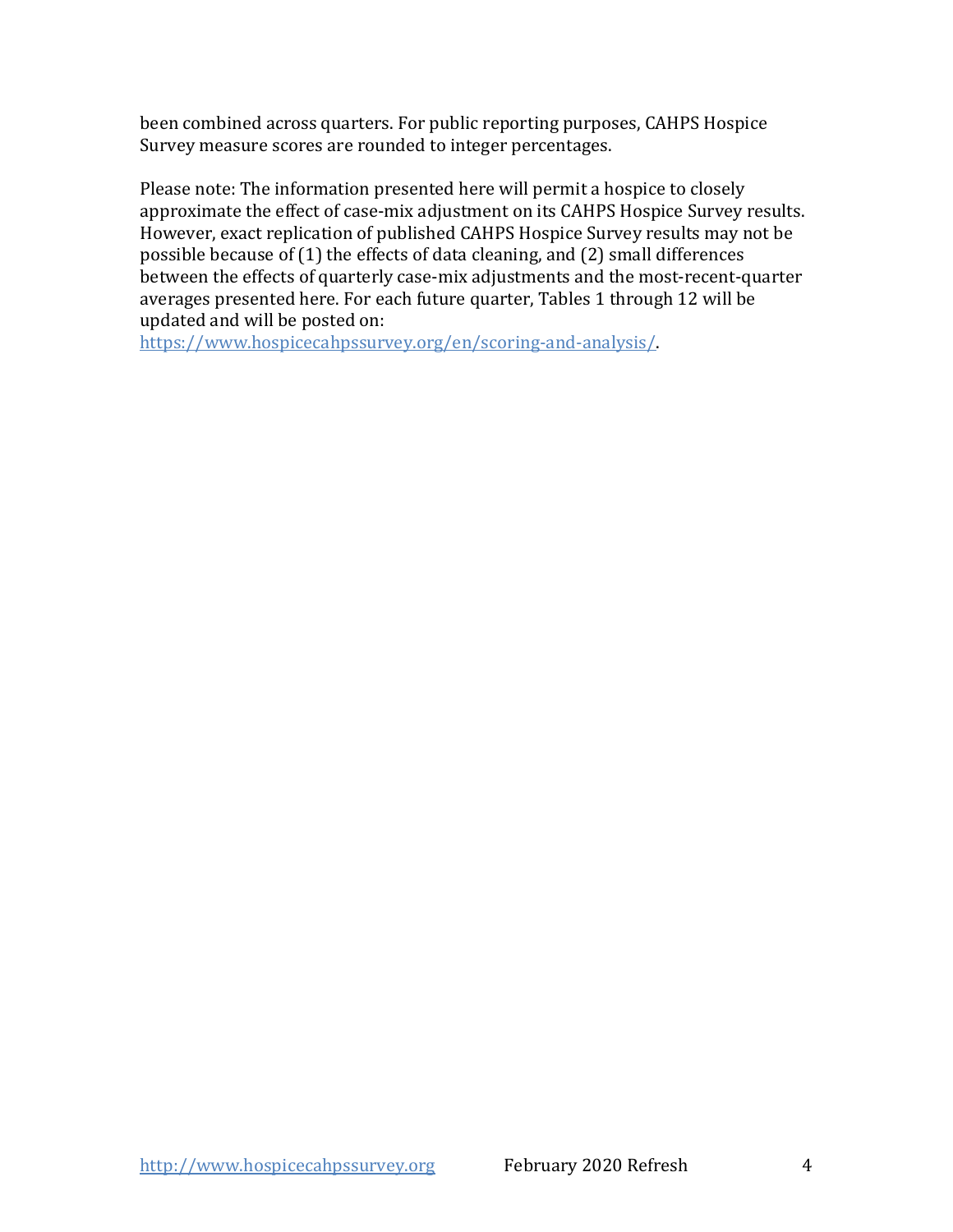|                                | informed about when they<br>would arrive to care for<br>Hospice team kept you<br>your family member | things in a way that was<br>team explained<br>easy to understand<br>Hospice | problems with your family<br>carefully to you when you<br>talked with them about<br>member's hospice care<br>Hospice team listened | family member's condition<br>Hospice team kept you<br>informed about your | Hospice team listened<br>carefully to you | family member's condition<br>or contradictory<br>about your<br>Hospice team gave you<br>information<br>confusing<br>or care |
|--------------------------------|-----------------------------------------------------------------------------------------------------|-----------------------------------------------------------------------------|------------------------------------------------------------------------------------------------------------------------------------|---------------------------------------------------------------------------|-------------------------------------------|-----------------------------------------------------------------------------------------------------------------------------|
| Response percentile (per 1% of |                                                                                                     |                                                                             |                                                                                                                                    |                                                                           |                                           |                                                                                                                             |
| response percentile)           | 0.06%                                                                                               | 0.08%                                                                       | 0.08%                                                                                                                              | 0.08%                                                                     | 0.08%                                     | 0.06%                                                                                                                       |
| Decedent Age                   |                                                                                                     |                                                                             |                                                                                                                                    |                                                                           |                                           |                                                                                                                             |
| Age 18-54                      | $-7.22%$                                                                                            | $-1.11%$                                                                    | $-1.66%$                                                                                                                           | $-4.20%$                                                                  | $-0.71%$                                  | 2.38%                                                                                                                       |
| Age 55-64                      | $-6.00%$                                                                                            | $-1.19%$                                                                    | $-1.06%$                                                                                                                           | $-3.02%$                                                                  | $-0.71%$                                  | 2.59%                                                                                                                       |
| Age 65-69                      | $-5.42%$                                                                                            | $-1.00%$                                                                    | $-0.40%$                                                                                                                           | $-2.94%$                                                                  | $-0.30%$                                  | 2.33%                                                                                                                       |
| Age 70-74                      | $-4.73%$                                                                                            | $-1.04%$                                                                    | $-0.27%$                                                                                                                           | $-2.33%$                                                                  | $-0.34%$                                  | 1.69%                                                                                                                       |
| Age 75-79                      | $-4.53%$                                                                                            | $-0.99%$                                                                    | $-0.74%$                                                                                                                           | $-2.32%$                                                                  | $-0.56%$                                  | 1.15%                                                                                                                       |
| Age 80-84                      | $-3.40%$                                                                                            | $-0.54%$                                                                    | $-0.22%$                                                                                                                           | $-1.31%$                                                                  | $-0.34%$                                  | 0.69%                                                                                                                       |
| Age 85-89                      | $-1.79%$                                                                                            | $-0.45%$                                                                    | $-0.26%$                                                                                                                           | $-0.76%$                                                                  | $-0.23%$                                  | 0.31%                                                                                                                       |
| Age 90+ (REFERENCE)            | 0.00%                                                                                               | 0.00%                                                                       | 0.00%                                                                                                                              | 0.00%                                                                     | 0.00%                                     | 0.00%                                                                                                                       |
| Payer for Hospice Care         |                                                                                                     |                                                                             |                                                                                                                                    |                                                                           |                                           |                                                                                                                             |
| Medicare only (REFERENCE)      | 0.00%                                                                                               | 0.00%                                                                       | 0.00%                                                                                                                              | 0.00%                                                                     | 0.00%                                     | 0.00%                                                                                                                       |
| Medicaid only or Medicaid and  |                                                                                                     |                                                                             |                                                                                                                                    |                                                                           |                                           |                                                                                                                             |
| private insurance              | 2.50%                                                                                               | 0.60%                                                                       | 0.72%                                                                                                                              | 2.49%                                                                     | 1.49%                                     | 1.32%                                                                                                                       |
| Medicare and Medicaid          | 8.42%                                                                                               | 2.57%                                                                       | 2.73%                                                                                                                              | 5.06%                                                                     | 2.11%                                     | 0.76%                                                                                                                       |

#### **Table 1. CAHPS Hospice Survey Top-Box Case-Mix Adjustments for Communication with Family, Q2 2017 – Q1 2019**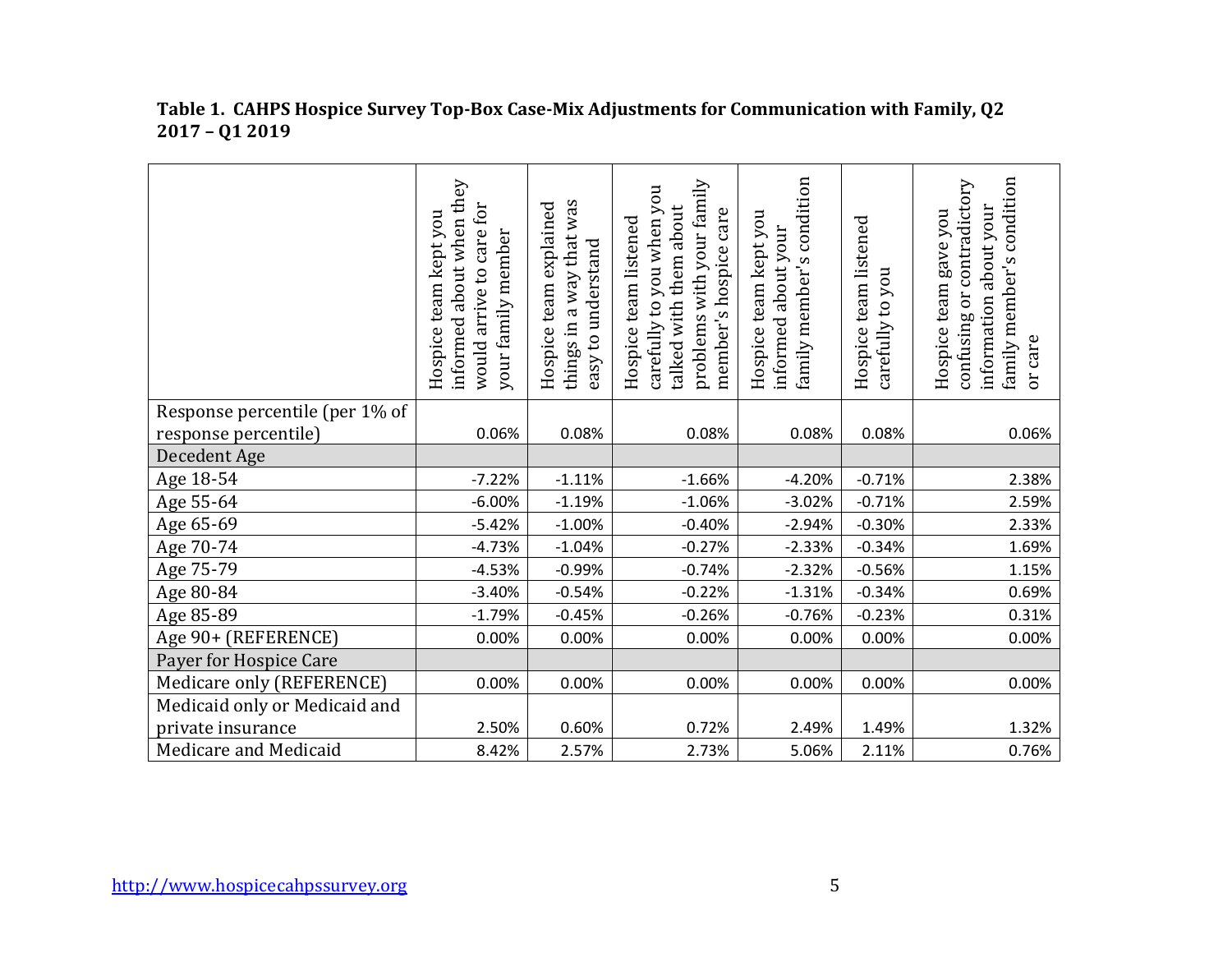| Private insurance only      | 1.42%     | 0.60%    | 1.09%    | 0.50%    | 0.16%    | $-0.17%$ |
|-----------------------------|-----------|----------|----------|----------|----------|----------|
| Medicare and private        |           |          |          |          |          |          |
| insurance                   | 0.47%     | 0.28%    | 0.49%    | 0.20%    | 0.42%    | 0.27%    |
| <b>Other</b>                | 4.59%     | 1.42%    | 1.12%    | 2.68%    | 1.22%    | 0.10%    |
| <b>Primary Diagnosis</b>    |           |          |          |          |          |          |
| Alzheimer's and non-        |           |          |          |          |          |          |
| Alzheimer's dementias       |           |          |          |          |          |          |
| (REFERENCE)                 | 0.00%     | 0.00%    | 0.00%    | 0.00%    | 0.00%    | 0.00%    |
| Bladder cancer              | $-7.76%$  | $-0.14%$ | 0.35%    | $-0.98%$ | 0.55%    | 1.64%    |
| Blood and lymphatic cancers | $-6.95%$  | 0.95%    | 1.80%    | $-0.47%$ | 1.51%    | 2.06%    |
| Brain cancer                | $-6.68%$  | 0.40%    | 0.05%    | $-2.56%$ | $-0.52%$ | 0.88%    |
| <b>Breast cancer</b>        | $-8.81%$  | 0.11%    | $-0.73%$ | $-2.12%$ | $-0.05%$ | 0.73%    |
| Congestive heart failure    | $-5.47%$  | 0.53%    | 0.33%    | $-0.87%$ | 0.70%    | 1.40%    |
| Chronic kidney disease      | $-5.34%$  | 0.29%    | 0.93%    | $-0.46%$ | 1.01%    | 1.34%    |
| Chronic liver disease       | $-6.06%$  | 0.10%    | $-0.57%$ | $-1.88%$ | 0.21%    | 0.98%    |
| Colorectal cancer           | $-8.90%$  | 0.22%    | 0.65%    | $-1.79%$ | 0.83%    | 1.78%    |
| CVA/Stroke                  | $-2.77%$  | $-0.18%$ | $-0.79%$ | $-1.55%$ | $-0.57%$ | 0.36%    |
| Liver cancer                | $-9.97%$  | $-0.34%$ | 0.03%    | $-2.42%$ | 0.04%    | 1.62%    |
| Lung & other chest cavity   |           |          |          |          |          |          |
| cancer                      | $-9.26%$  | 0.01%    | 0.03%    | $-2.29%$ | 0.39%    | 1.59%    |
| Non-infectious respiratory  | $-6.39%$  | 0.60%    | 0.70%    | $-0.70%$ | 1.18%    | 2.12%    |
| Other heart disease         | $-5.19%$  | 0.30%    | $-0.04%$ | $-1.03%$ | 0.78%    | 1.49%    |
| Pancreatic cancer           | $-10.20%$ | $-0.19%$ | $-0.22%$ | $-2.77%$ | $-0.32%$ | 1.28%    |
| Parkinson's and other       |           |          |          |          |          |          |
| degenerative diseases       | $-2.27%$  | 0.11%    | 0.15%    | $-0.75%$ | 0.05%    | 0.59%    |
| Pneumonias and other        |           |          |          |          |          |          |
| infectious lung diseases    | $-4.88%$  | 0.89%    | 1.10%    | $-0.40%$ | 0.35%    | 1.61%    |
| Prostate cancer             | $-8.59%$  | $-0.11%$ | $-0.39%$ | $-1.13%$ | 0.35%    | 1.91%    |
| Other, cancer               | $-8.40%$  | 0.48%    | 0.02%    | $-2.02%$ | 0.35%    | 1.75%    |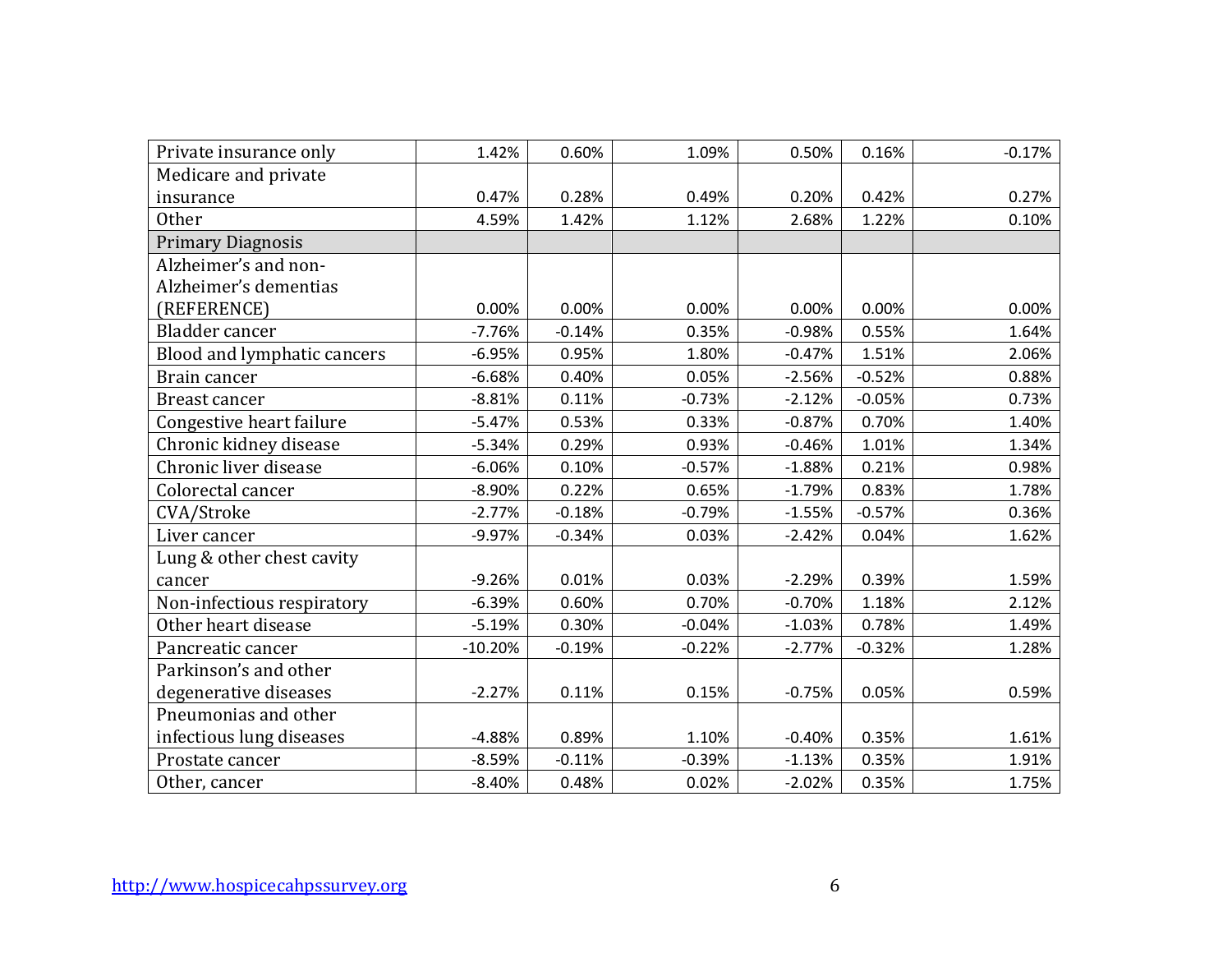| Other, non-cancer              | $-3.87%$ | 0.14%    | 0.25%    | $-1.07%$ | 0.23%    | 1.07%    |
|--------------------------------|----------|----------|----------|----------|----------|----------|
| Length of hospice stay         |          |          |          |          |          |          |
| $2-5$ days                     | $-8.64%$ | $-1.74%$ | 2.06%    | $-3.24%$ | $-1.35%$ | $-4.47%$ |
| $6-12$ days                    | $-7.23%$ | $-0.62%$ | 2.13%    | $-1.61%$ | $-0.26%$ | $-2.30%$ |
| 13-29 days                     | $-4.64%$ | 0.54%    | 2.22%    | 0.01%    | 0.86%    | $-0.93%$ |
| 30-80 days                     | $-3.06%$ | 0.76%    | 1.56%    | 0.39%    | 0.97%    | $-0.10%$ |
| 81+ days (REFERENCE)           | 0.00%    | 0.00%    | 0.00%    | 0.00%    | 0.00%    | 0.00%    |
| <b>Caregiver Age</b>           |          |          |          |          |          |          |
| Age 18-44                      | 0.98%    | 2.34%    | 4.30%    | 0.63%    | 3.31%    | 2.31%    |
| Age 45-54                      | $-0.86%$ | 0.48%    | 2.09%    | $-0.31%$ | 0.68%    | 0.82%    |
| Age 55-64 (REFERENCE)          | 0.00%    | 0.00%    | 0.00%    | 0.00%    | 0.00%    | 0.00%    |
| Age 65-74                      | 0.54%    | $-0.34%$ | $-2.48%$ | 0.19%    | $-1.13%$ | $-2.20%$ |
| Age 75-84                      | 2.62%    | 2.31%    | $-1.63%$ | 4.10%    | 1.48%    | $-2.58%$ |
| Age 85+                        | 3.85%    | 5.70%    | $-0.14%$ | 7.30%    | 4.34%    | $-1.59%$ |
| <b>Caregiver Education</b>     |          |          |          |          |          |          |
| 8 <sup>th</sup> grade or less  | $-2.24%$ | 0.18%    | $-0.66%$ | $-2.28%$ | $-0.12%$ | 11.67%   |
| Some high school               | $-4.19%$ | $-1.09%$ | $-1.50%$ | $-2.85%$ | $-1.10%$ | 5.68%    |
| High school graduate or GED    |          |          |          |          |          |          |
| (REFERENCE)                    | 0.00%    | 0.00%    | 0.00%    | 0.00%    | 0.00%    | 0.00%    |
| Some college                   | 4.34%    | 1.64%    | 3.13%    | 2.94%    | 2.30%    | $-0.15%$ |
| 4-year college graduate        | 10.50%   | 3.35%    | 5.05%    | 6.59%    | 3.68%    | 0.46%    |
| More than 4-year college       |          |          |          |          |          |          |
| graduate                       | 13.44%   | 4.48%    | 6.90%    | 8.69%    | 5.53%    | 1.85%    |
| Caregiver relationship         |          |          |          |          |          |          |
| (Decedent was the caregiver's  |          |          |          |          |          |          |
|                                |          |          |          |          |          |          |
| Spouse or partner              | $-5.16%$ | 2.00%    | 0.88%    | 1.63%    | 1.85%    | $-0.29%$ |
| Parent (REFERENCE)             | 0.00%    | 0.00%    | 0.00%    | 0.00%    | 0.00%    | 0.00%    |
| Mother-in-law or father-in-law | $-1.70%$ | $-2.45%$ | $-2.66%$ | $-2.25%$ | $-2.39%$ | $-2.20%$ |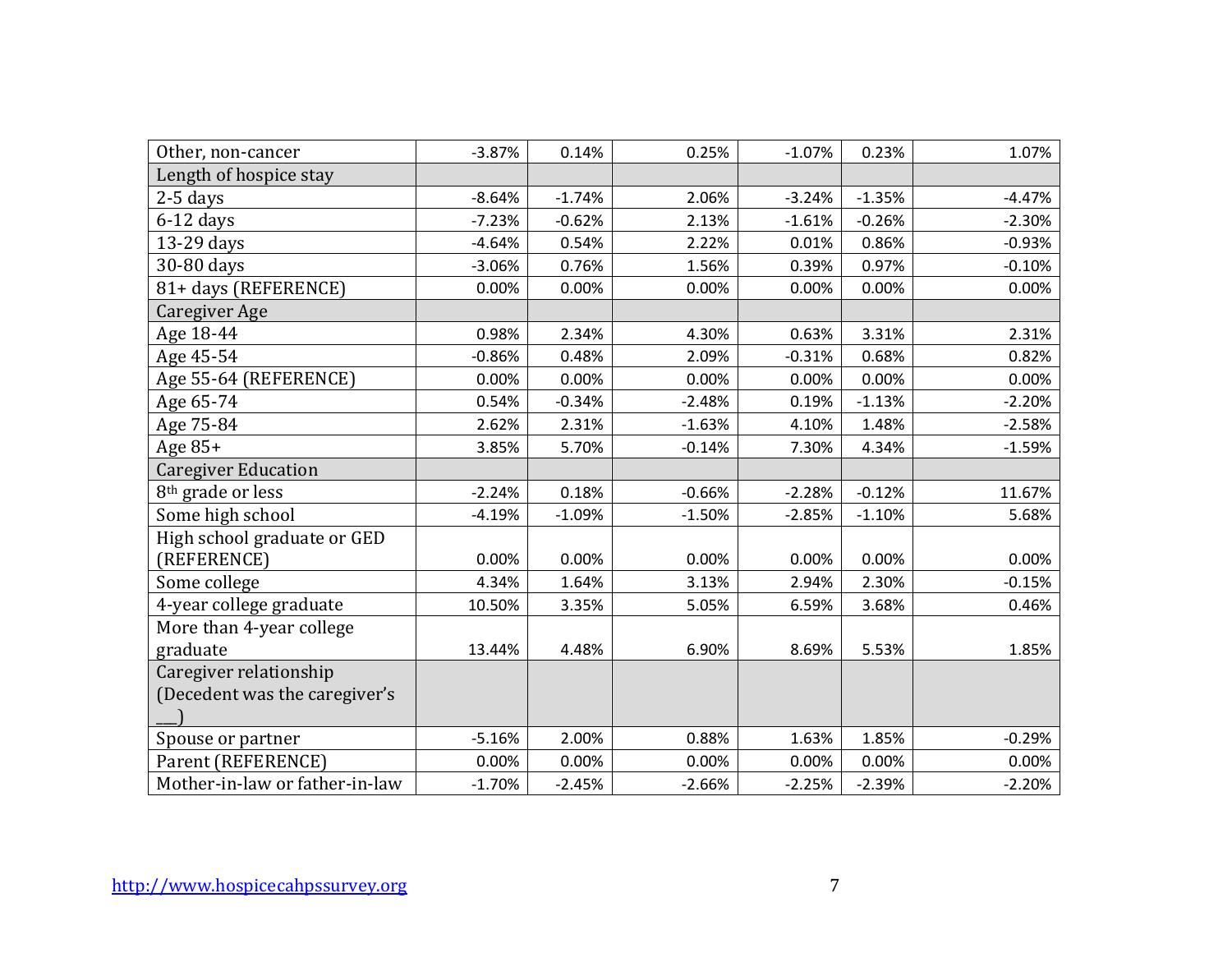| Aunt or uncle              | 3.84%     | $-0.72%$  | $-0.53%$ | 1.55%    | $-0.90%$ | $-2.43%$ |
|----------------------------|-----------|-----------|----------|----------|----------|----------|
| Sister or brother          | 5.45%     | 2.99%     | 2.09%    | 4.95%    | 2.41%    | $-0.89%$ |
| Child                      | $-1.37%$  | 1.74%     | 1.08%    | 2.68%    | 1.96%    | 0.01%    |
| Friend                     | 4.52%     | 1.58%     | $-0.44%$ | 3.95%    | 0.79%    | $-1.97%$ |
| <b>Other</b>               | $-0.44\%$ | $-0.71\%$ | $-1.23%$ | $-0.02%$ | $-0.48%$ | $-1.39%$ |
| Survey                     |           |           |          |          |          |          |
| Language/Respondent's home |           |           |          |          |          |          |
| language                   |           |           |          |          |          |          |
| Survey language or home    |           |           |          |          |          |          |
| language was Spanish       | $-6.66%$  | $-0.76%$  | $-3.96%$ | $-3.95%$ | $-2.56%$ | $-4.31%$ |
| All others (REFERENCE)     | 0.00%     | 0.00%     | $0.00\%$ | 0.00%    | 0.00%    | 0.00%    |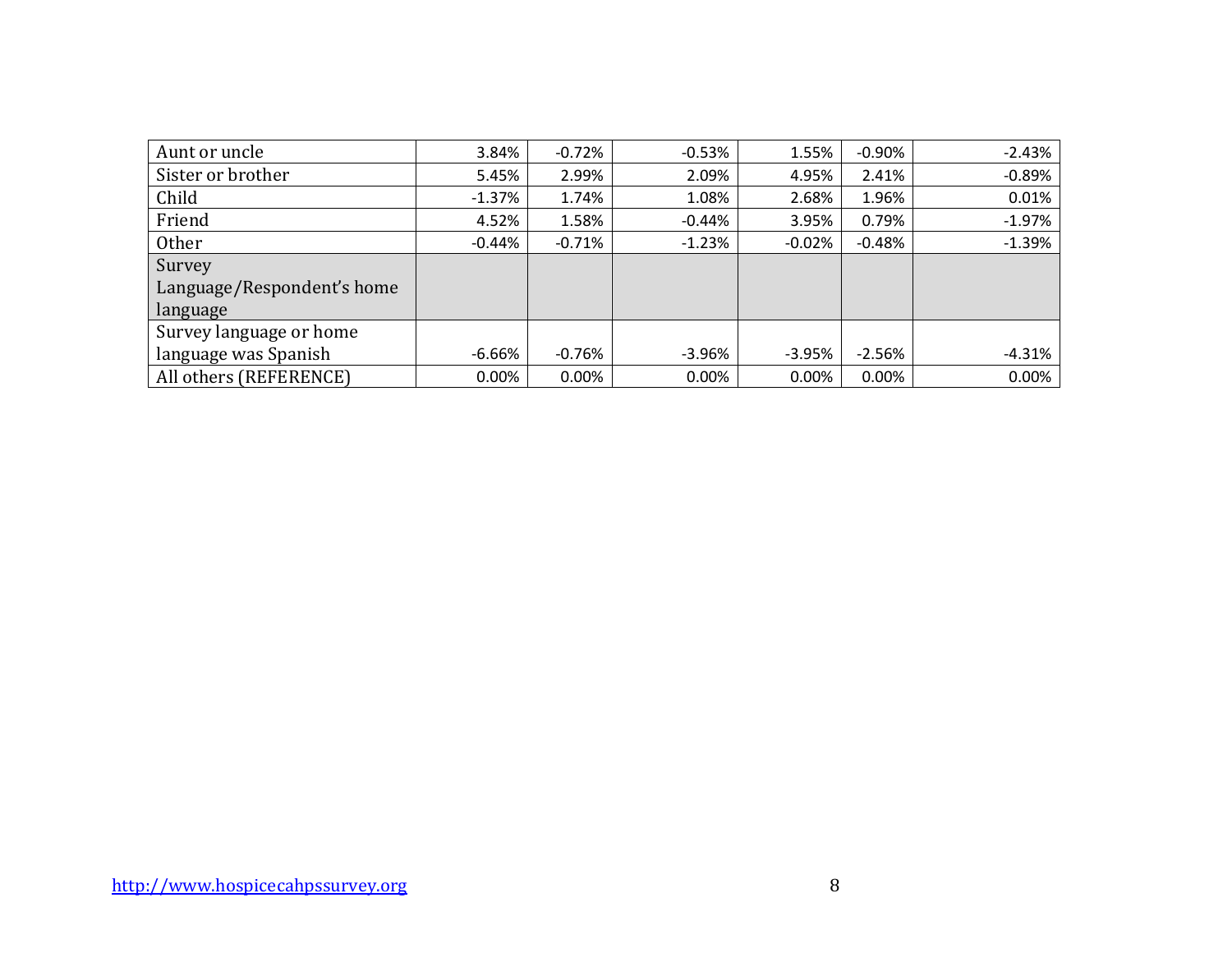# **Table 2. CAHPS Hospice Survey Top-Box Case-Mix Adjustments for Getting Timely Help and Treating Patient with Respect, Q2 2017 – Q1 2019**

|                                      | <b>Getting Timely Help</b>                                                                                        |                                                                                               |                                                                        | <b>Treating Patient with Respect</b>                                   |
|--------------------------------------|-------------------------------------------------------------------------------------------------------------------|-----------------------------------------------------------------------------------------------|------------------------------------------------------------------------|------------------------------------------------------------------------|
|                                      | your family member asked<br>for help from the hospice<br>Got help as soon as you<br>needed it when you or<br>team | Got the help you needed<br>from the hospice team<br>weekends, or holidays<br>during evenings, | Hospice team treated your<br>family member with<br>dignity and respect | Felt that the hospice team<br>really cared about your<br>family member |
| Response percentile (per 1% of       | 0.10%                                                                                                             | 0.09%                                                                                         | 0.04%                                                                  | 0.07%                                                                  |
| response percentile)<br>Decedent Age |                                                                                                                   |                                                                                               |                                                                        |                                                                        |
| Age 18-54                            | $-1.86%$                                                                                                          | $-1.76%$                                                                                      | 0.60%                                                                  | $-0.22%$                                                               |
| Age 55-64                            | $-1.69%$                                                                                                          | $-1.53%$                                                                                      | 0.26%                                                                  | 0.05%                                                                  |
| Age 65-69                            | $-1.21%$                                                                                                          | $-0.97%$                                                                                      | 0.72%                                                                  | 0.58%                                                                  |
| Age 70-74                            | $-1.50%$                                                                                                          | $-1.73%$                                                                                      | 0.27%                                                                  | 0.05%                                                                  |
| Age 75-79                            | $-1.43%$                                                                                                          | $-1.14%$                                                                                      | 0.11%                                                                  | $-0.23%$                                                               |
| Age 80-84                            | $-0.95%$                                                                                                          | $-0.93%$                                                                                      | 0.14%                                                                  | $-0.11%$                                                               |
| Age 85-89                            | $-0.67%$                                                                                                          | $-0.42%$                                                                                      | 0.04%                                                                  | $-0.27%$                                                               |
| Age 90+ (REFERENCE)                  | 0.00%                                                                                                             | 0.00%                                                                                         | 0.00%                                                                  | 0.00%                                                                  |
| Payer for Hospice Care               |                                                                                                                   |                                                                                               |                                                                        |                                                                        |
| Medicare only (REFERENCE)            | 0.00%                                                                                                             | 0.00%                                                                                         | 0.00%                                                                  | 0.00%                                                                  |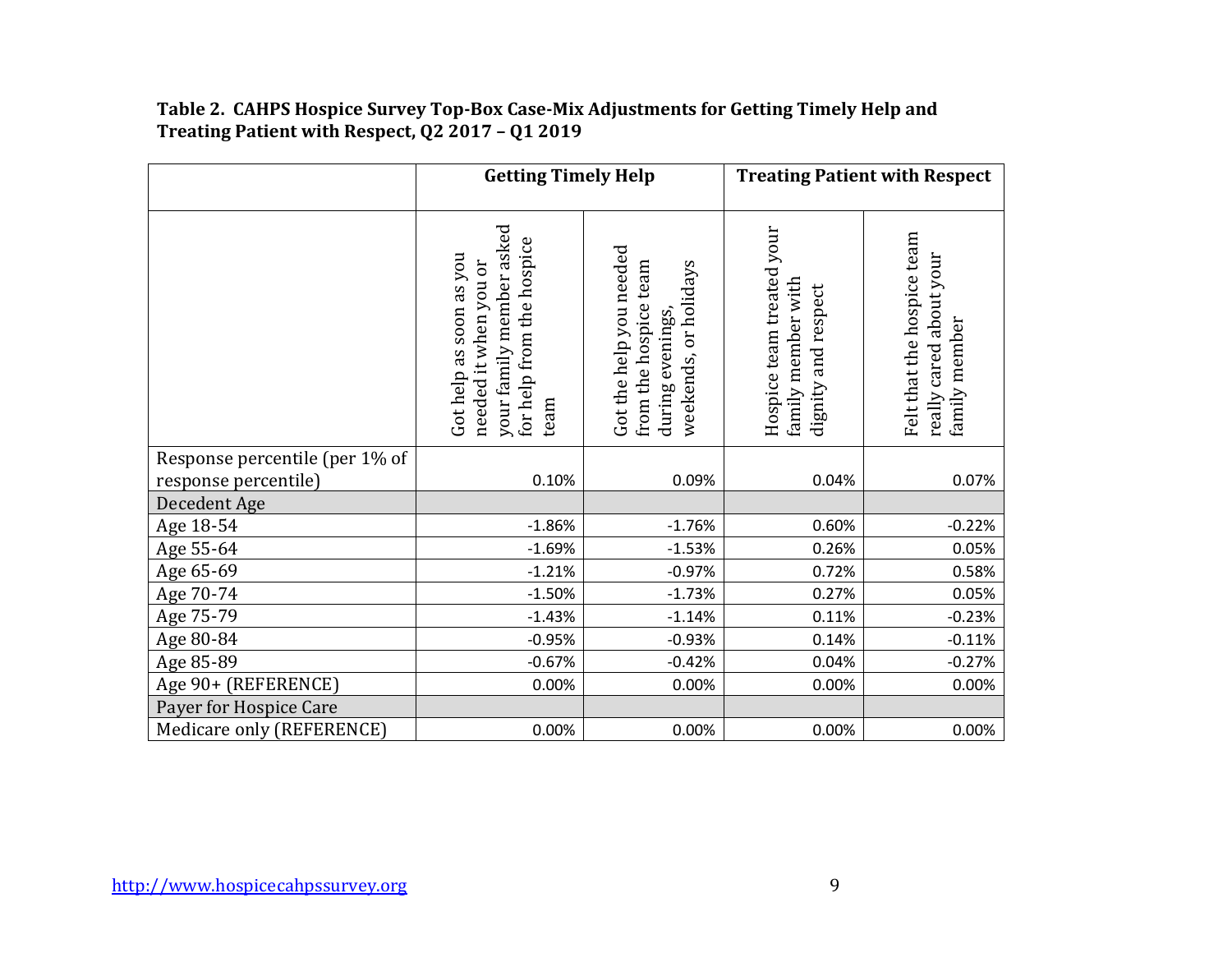| Medicaid only or Medicaid and |          |          |          |          |
|-------------------------------|----------|----------|----------|----------|
| private insurance             | 0.64%    | 1.22%    | 1.29%    | 1.44%    |
| Medicare and Medicaid         | 2.70%    | 3.58%    | 1.31%    | 2.13%    |
| Private insurance only        | 1.12%    | 1.11%    | 0.47%    | 0.66%    |
| Medicare and private          |          |          |          |          |
| insurance                     | 0.75%    | 0.50%    | 0.13%    | $-0.05%$ |
| Other                         | 1.55%    | 1.04%    | 0.92%    | 1.51%    |
| <b>Primary Diagnosis</b>      |          |          |          |          |
| Alzheimer's and non-          |          |          |          |          |
| Alzheimer's dementias         |          |          |          |          |
| (REFERENCE)                   | 0.00%    | 0.00%    | 0.00%    | 0.00%    |
| Bladder cancer                | 1.04%    | $-1.59%$ | 0.36%    | 0.09%    |
| Blood and lymphatic cancers   | 1.87%    | 0.22%    | 0.57%    | 1.12%    |
| Brain cancer                  | 1.60%    | $-0.80%$ | $-0.30%$ | 0.01%    |
| Breast cancer                 | 0.31%    | $-1.10%$ | $-0.18%$ | $-0.25%$ |
| Congestive heart failure      | 1.32%    | $-0.95%$ | 0.30%    | 0.30%    |
| Chronic kidney disease        | 1.39%    | $-0.09%$ | 0.37%    | 0.89%    |
| Chronic liver disease         | $-0.03%$ | $-0.66%$ | $-0.46%$ | $-0.18%$ |
| Colorectal cancer             | 1.18%    | 0.24%    | 0.29%    | 0.62%    |
| CVA/Stroke                    | $-0.03%$ | $-1.39%$ | $-0.29%$ | $-0.24%$ |
| Liver cancer                  | 0.03%    | $-0.16%$ | 0.07%    | 0.15%    |
| Lung & other chest cavity     |          |          |          |          |
| cancer                        | 0.02%    | $-0.99%$ | $-0.02%$ | 0.05%    |
| Non-infectious respiratory    | 1.59%    | $-0.53%$ | 0.17%    | 0.78%    |
| Other heart disease           | 1.42%    | $-0.72%$ | 0.30%    | 0.15%    |
| Pancreatic cancer             | 0.74%    | $-1.03%$ | 0.11%    | $-0.23%$ |
| Parkinson's and other         |          |          |          |          |
| degenerative diseases         | 1.62%    | 0.04%    | 0.19%    | 0.29%    |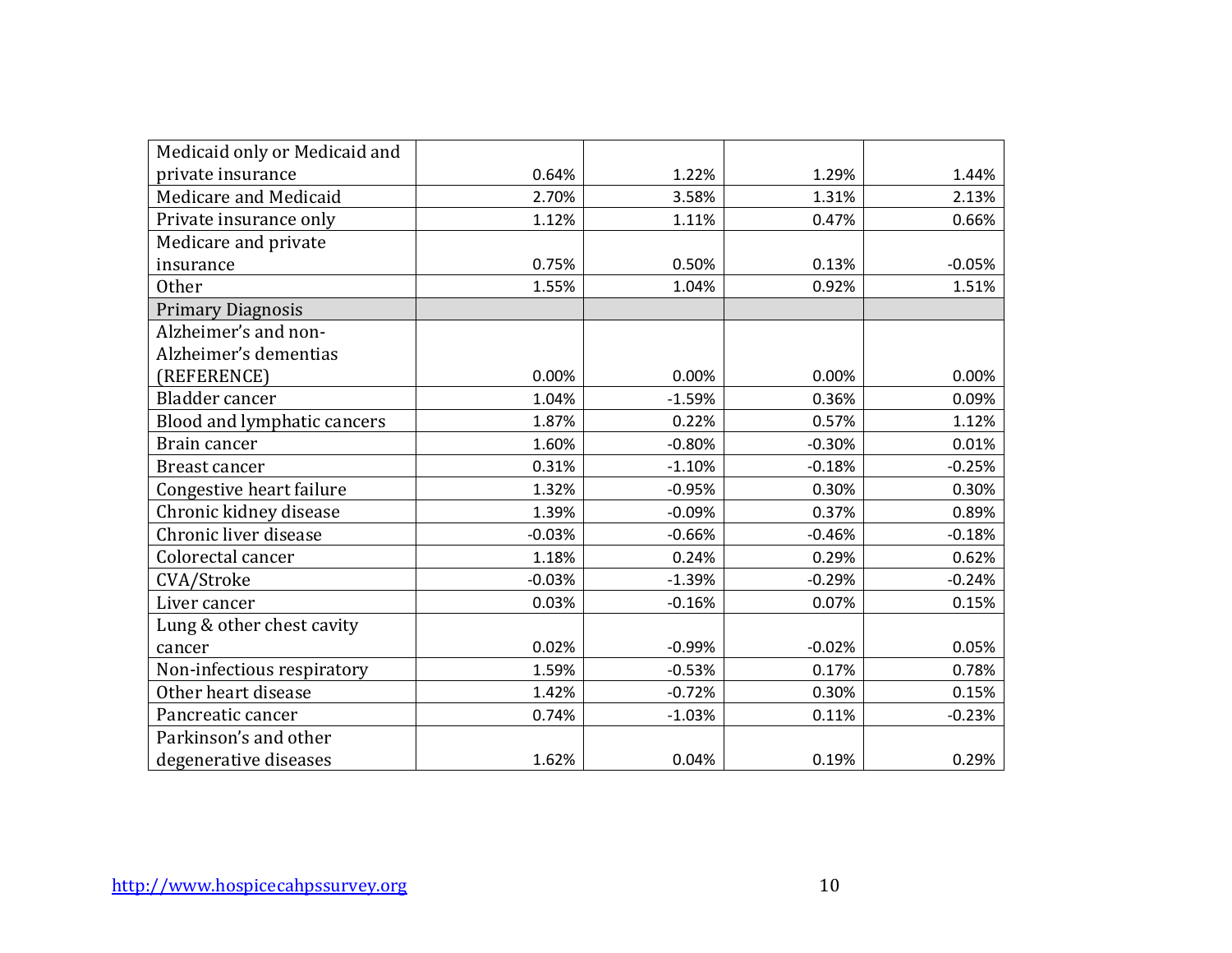| Pneumonias and other          |          |          |          |          |
|-------------------------------|----------|----------|----------|----------|
| infectious lung diseases      | 1.05%    | $-0.61%$ | 0.20%    | 0.71%    |
| Prostate cancer               | 0.84%    | 0.01%    | 0.00%    | 0.08%    |
| Other, cancer                 | 1.13%    | $-0.63%$ | 0.21%    | 0.41%    |
| Other, non-cancer             | 0.43%    | $-0.86%$ | 0.22%    | 0.04%    |
| Length of hospice stay        |          |          |          |          |
| $2-5$ days                    | $-6.42%$ | $-6.77%$ | 0.05%    | $-0.16%$ |
| $6-12$ days                   | $-3.23%$ | $-4.65%$ | 0.36%    | 1.03%    |
| 13-29 days                    | $-0.61%$ | $-2.14%$ | 0.61%    | 1.59%    |
| 30-80 days                    | 0.12%    | $-0.62%$ | 0.54%    | 1.26%    |
| 81+ days (REFERENCE)          | 0.00%    | 0.00%    | 0.00%    | 0.00%    |
| <b>Caregiver Age</b>          |          |          |          |          |
| Age 18-44                     | 3.31%    | 3.48%    | 2.12%    | 3.61%    |
| Age 45-54                     | 0.45%    | 0.75%    | 0.67%    | 1.05%    |
| Age 55-64 (REFERENCE)         | 0.00%    | 0.00%    | 0.00%    | 0.00%    |
| Age 65-74                     | $-1.38%$ | $-1.20%$ | $-0.87%$ | $-1.57%$ |
| Age 75-84                     | $-0.20%$ | 1.11%    | $-0.67%$ | $-1.03%$ |
| Age $85+$                     | 1.53%    | 3.83%    | 0.13%    | 0.72%    |
| <b>Caregiver Education</b>    |          |          |          |          |
| 8 <sup>th</sup> grade or less | 0.22%    | 4.90%    | 0.80%    | $-0.76%$ |
| Some high school              | $-2.05%$ | 1.24%    | $-0.14%$ | $-1.35%$ |
| High school graduate or GED   |          |          |          |          |
| (REFERENCE)                   | 0.00%    | 0.00%    | 0.00%    | 0.00%    |
| Some college                  | 3.24%    | 0.66%    | 0.82%    | 2.39%    |
| 4-year college graduate       | 6.52%    | 2.59%    | 1.14%    | 4.03%    |
| More than 4-year college      |          |          |          |          |
| graduate                      | 9.38%    | 4.38%    | 2.01%    | 5.93%    |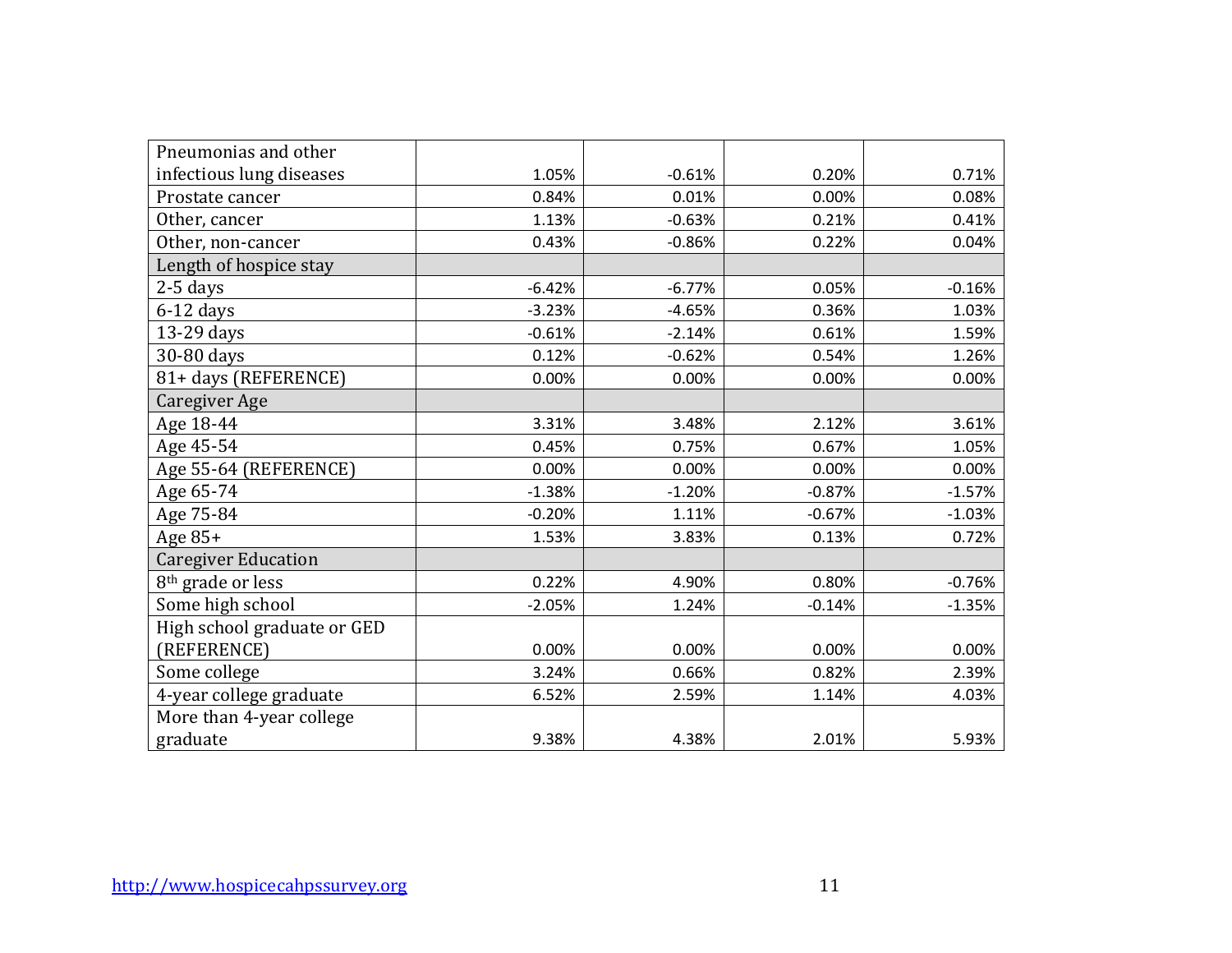| Caregiver relationship         |          |          |          |          |
|--------------------------------|----------|----------|----------|----------|
| (Decedent was the caregiver's  |          |          |          |          |
|                                |          |          |          |          |
| Spouse or partner              | $-0.05%$ | 0.27%    | 0.23%    | 0.68%    |
| Parent (REFERENCE)             | 0.00%    | $0.00\%$ | 0.00%    | 0.00%    |
| Mother-in-law or father-in-law | $-2.67%$ | $-2.11%$ | $-1.33%$ | $-2.70%$ |
| Aunt or uncle                  | $-1.71%$ | $-0.75%$ | $-0.45%$ | $-0.96%$ |
| Sister or brother              | 2.23%    | 2.80%    | 0.99%    | 1.38%    |
| Child                          | 0.16%    | 0.79%    | 0.50%    | 0.47%    |
| Friend                         | 0.32%    | 1.51%    | 0.87%    | 0.37%    |
| Other                          | $-2.03%$ | 0.14%    | $-0.19%$ | $-1.08%$ |
| Survey                         |          |          |          |          |
| Language/Respondent's home     |          |          |          |          |
| language                       |          |          |          |          |
| Survey language or home        |          |          |          |          |
| language was Spanish           | $-2.37%$ | 3.61%    | $-1.08%$ | $-0.35%$ |
| All others (REFERENCE)         | 0.00%    | 0.00%    | 0.00%    | 0.00%    |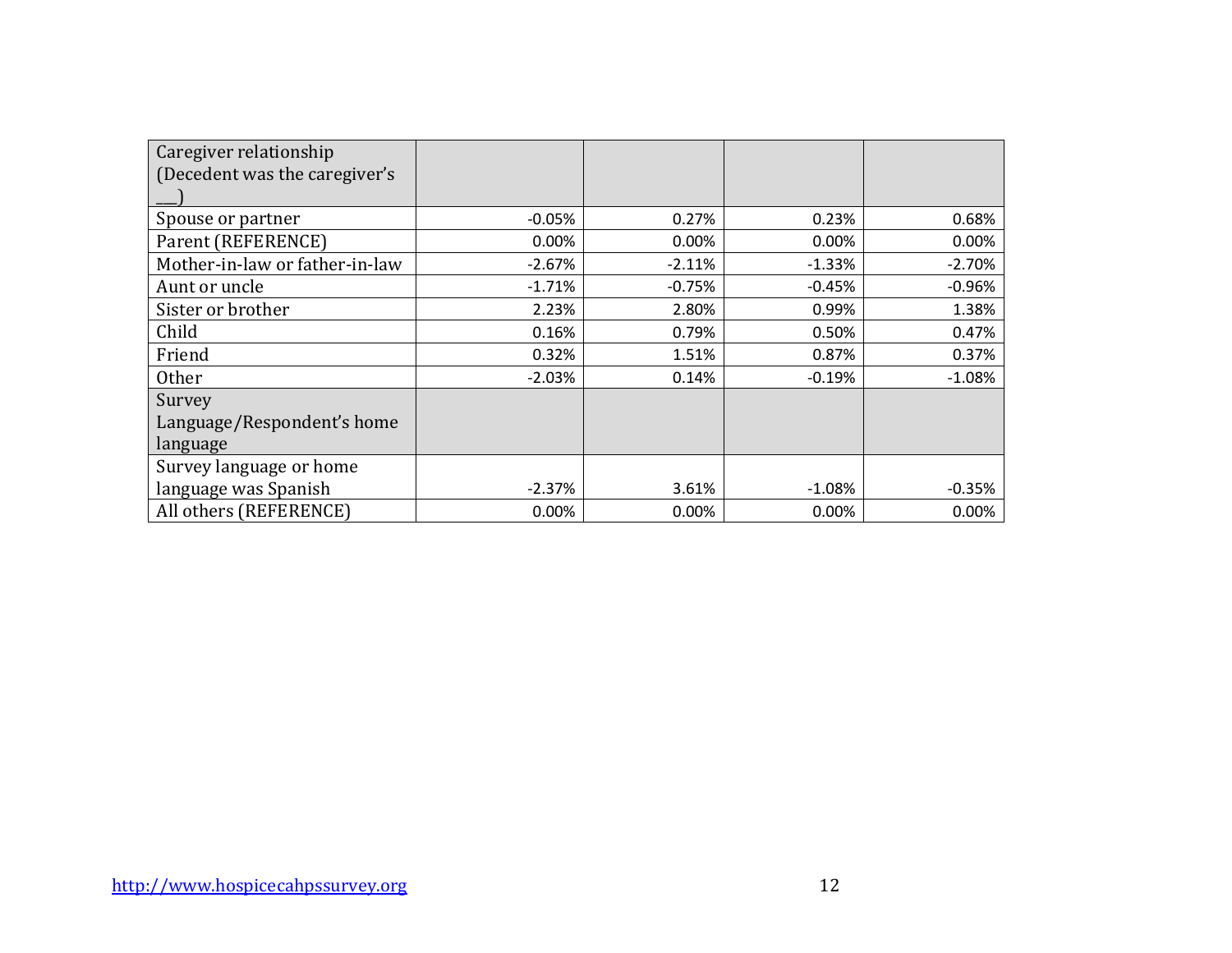|                                | support you got from the<br>hospice team while your<br>family member was in<br>Amount of emotional<br>hospice care | hospice team in the weeks<br>after your family member<br>support you got from the<br>Amount of emotional<br>died | your religious and spiritual<br>beliefs you got from the<br>Amount of support for<br>hospice team |
|--------------------------------|--------------------------------------------------------------------------------------------------------------------|------------------------------------------------------------------------------------------------------------------|---------------------------------------------------------------------------------------------------|
| Response percentile (per 1% of |                                                                                                                    |                                                                                                                  |                                                                                                   |
| response percentile)           | 0.03%                                                                                                              | 0.02%                                                                                                            | 0.03%                                                                                             |
| Decedent Age                   |                                                                                                                    |                                                                                                                  |                                                                                                   |
| Age 18-54                      | 0.19%                                                                                                              | 2.74%                                                                                                            | $-0.89%$                                                                                          |
| Age 55-64                      | 0.67%                                                                                                              | 2.05%                                                                                                            | $-0.10%$                                                                                          |
| Age 65-69                      | 0.85%                                                                                                              | 1.95%                                                                                                            | 0.10%                                                                                             |
| Age 70-74                      | 0.51%                                                                                                              | 1.43%                                                                                                            | 0.15%                                                                                             |
| Age 75-79                      | 0.32%                                                                                                              | 1.33%                                                                                                            | $-0.05%$                                                                                          |
| Age 80-84                      | 0.16%                                                                                                              | 0.90%                                                                                                            | 0.22%                                                                                             |
| Age 85-89                      | 0.09%                                                                                                              | 0.35%                                                                                                            | $-0.01%$                                                                                          |
| Age 90+ (REFERENCE)            | 0.00%                                                                                                              | 0.00%                                                                                                            | 0.00%                                                                                             |
| Payer for Hospice Care         |                                                                                                                    |                                                                                                                  |                                                                                                   |
| Medicare only (REFERENCE)      | 0.00%                                                                                                              | 0.00%                                                                                                            | 0.00%                                                                                             |
| Medicaid only or Medicaid and  |                                                                                                                    |                                                                                                                  |                                                                                                   |
| private insurance              | 2.13%                                                                                                              | 2.10%                                                                                                            | 2.18%                                                                                             |
| Medicare and Medicaid          | 1.91%                                                                                                              | 1.31%                                                                                                            | 1.48%                                                                                             |

**Table 3. CAHPS Hospice Survey Top-Box Case-Mix Adjustments for Emotional and Spiritual Support, Q2 2017 – Q1 2019**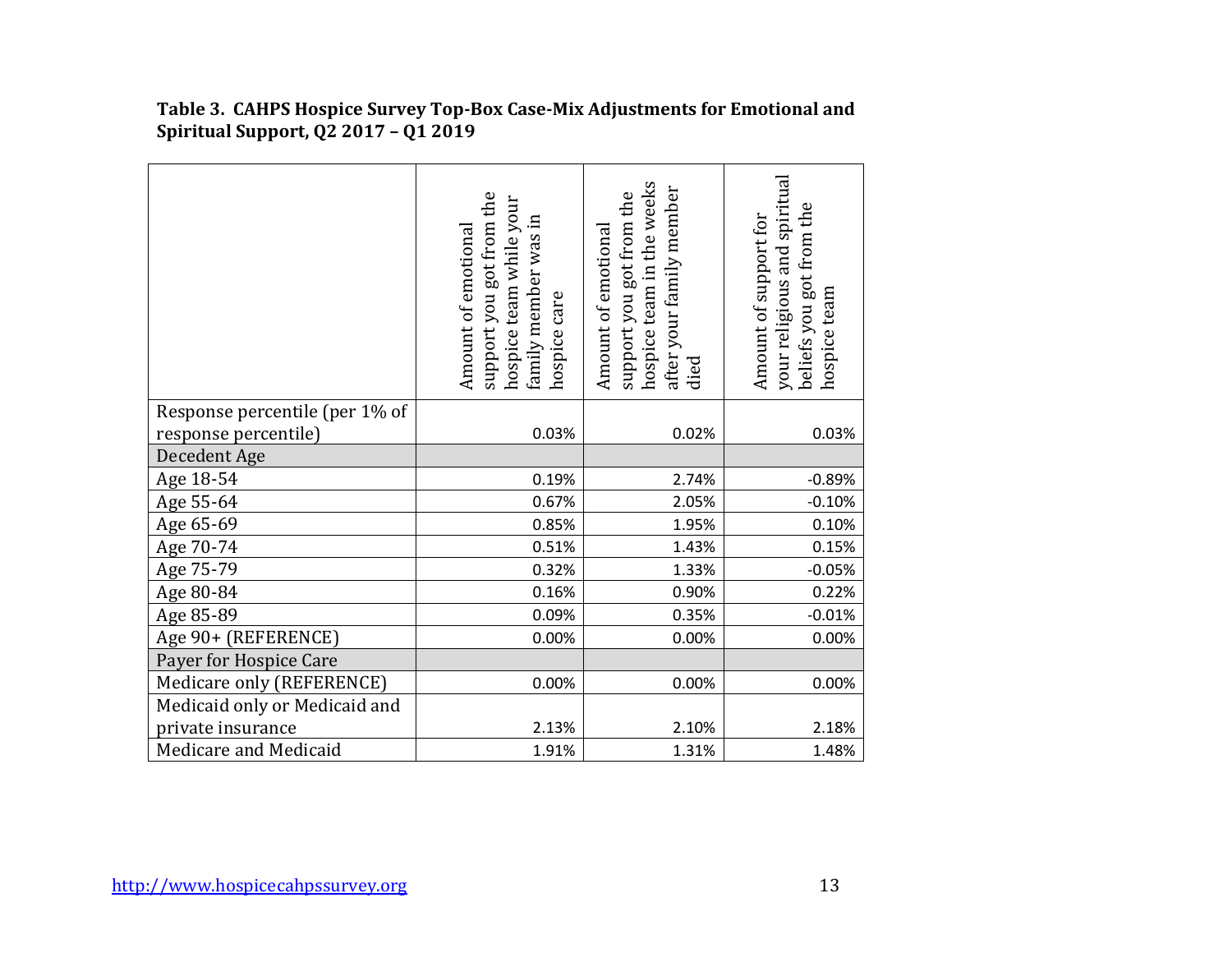| Private insurance only      | 0.17%    | $-0.24%$ | $-0.03%$ |
|-----------------------------|----------|----------|----------|
| Medicare and private        |          |          |          |
| insurance                   | 0.10%    | $-0.06%$ | $-0.13%$ |
| <b>Other</b>                | 0.70%    | 0.20%    | 0.45%    |
| <b>Primary Diagnosis</b>    |          |          |          |
| Alzheimer's and non-        |          |          |          |
| Alzheimer's dementias       |          |          |          |
| (REFERENCE)                 | 0.00%    | 0.00%    | 0.00%    |
| Bladder cancer              | 0.49%    | 1.82%    | 0.29%    |
| Blood and lymphatic cancers | 1.18%    | 1.74%    | 0.58%    |
| Brain cancer                | $-0.51%$ | 0.68%    | $-0.39%$ |
| Breast cancer               | $-0.32%$ | $-0.61%$ | $-0.43%$ |
| Congestive heart failure    | 0.69%    | 1.28%    | 0.49%    |
| Chronic kidney disease      | 1.01%    | 1.01%    | 0.22%    |
| Chronic liver disease       | 0.13%    | 0.37%    | $-0.08%$ |
| Colorectal cancer           | 0.85%    | 1.52%    | 0.19%    |
| CVA/Stroke                  | $-0.20%$ | 0.14%    | $-0.32%$ |
| Liver cancer                | 0.64%    | 1.12%    | 0.29%    |
| Lung & other chest cavity   |          |          |          |
| cancer                      | 0.57%    | 1.35%    | 0.34%    |
| Non-infectious respiratory  | 1.01%    | 1.98%    | 0.69%    |
| Other heart disease         | 0.60%    | 1.07%    | 0.16%    |
| Pancreatic cancer           | 0.33%    | 1.49%    | 0.00%    |
| Parkinson's and other       |          |          |          |
| degenerative diseases       | 0.32%    | 0.77%    | 0.26%    |
| Pneumonias and other        |          |          |          |
| infectious lung diseases    | 0.62%    | 1.55%    | 0.26%    |
| Prostate cancer             | 0.66%    | 2.35%    | 0.76%    |
| Other, cancer               | 0.51%    | 1.05%    | 0.05%    |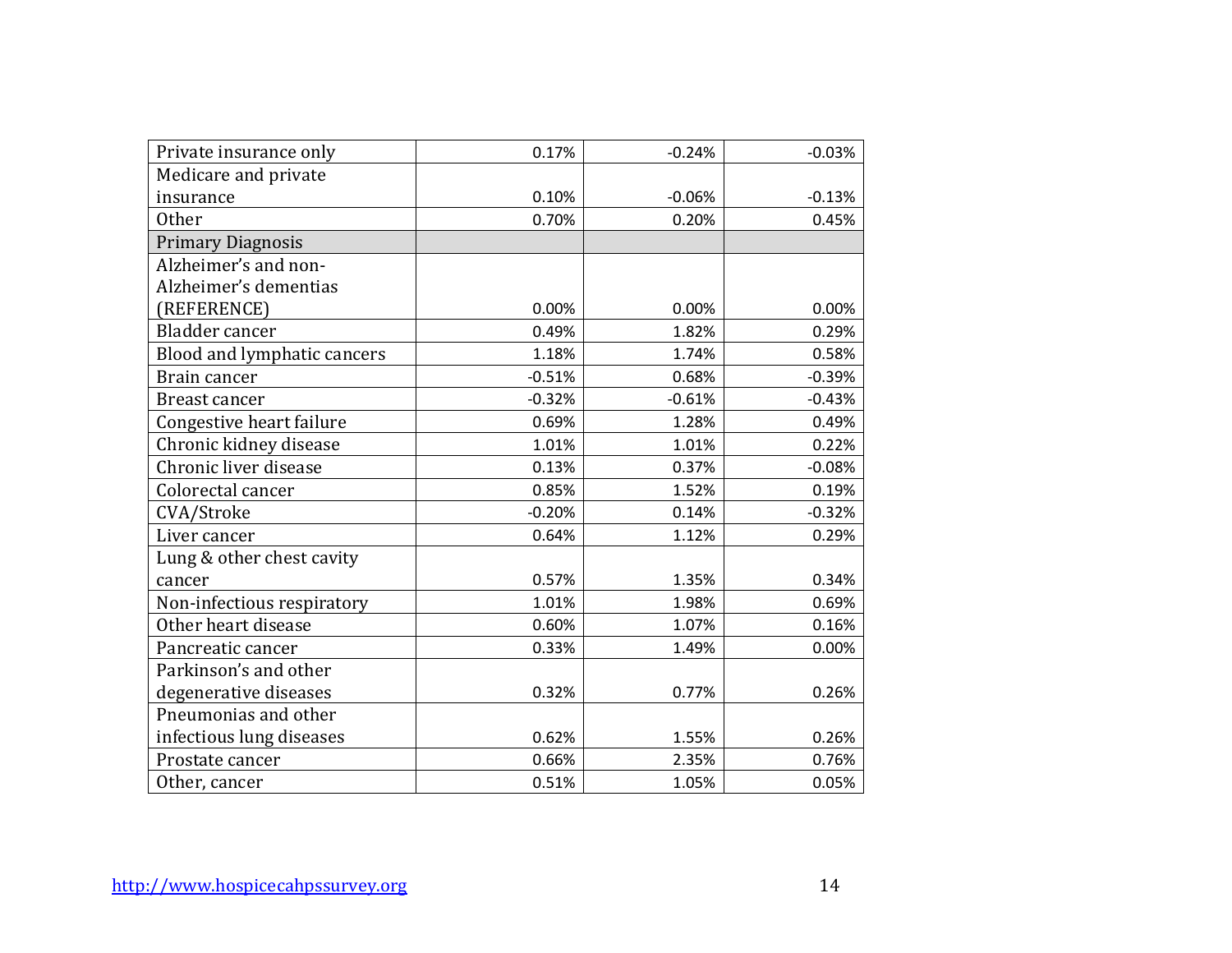| Other, non-cancer              | 0.38%    | 0.53%    | 0.07%    |
|--------------------------------|----------|----------|----------|
| Length of hospice stay         |          |          |          |
| $2-5$ days                     | 0.43%    | $-2.30%$ | 0.47%    |
| $6-12$ days                    | 0.68%    | $-1.48%$ | 0.57%    |
| 13-29 days                     | 1.12%    | $-0.52%$ | 1.02%    |
| 30-80 days                     | 0.80%    | 0.04%    | 0.79%    |
| 81+ days (REFERENCE)           | 0.00%    | 0.00%    | 0.00%    |
| Caregiver Age                  |          |          |          |
| Age 18-44                      | 2.68%    | 5.70%    | 1.19%    |
| Age 45-54                      | 0.90%    | 1.83%    | 0.44%    |
| Age 55-64 (REFERENCE)          | 0.00%    | 0.00%    | 0.00%    |
| Age 65-74                      | $-1.19%$ | $-2.06%$ | $-0.54%$ |
| Age 75-84                      | $-1.44%$ | $-2.25%$ | $-0.33%$ |
| Age 85+                        | $-0.77%$ | $-1.43%$ | 0.75%    |
| <b>Caregiver Education</b>     |          |          |          |
| 8 <sup>th</sup> grade or less  | 1.97%    | 3.04%    | 2.34%    |
| Some high school               | 0.49%    | 1.30%    | 1.23%    |
| High school graduate or GED    |          |          |          |
| (REFERENCE)                    | 0.00%    | 0.00%    | 0.00%    |
| Some college                   | 0.85%    | 1.12%    | 0.11%    |
| 4-year college graduate        | 0.89%    | 0.55%    | $-0.23%$ |
| More than 4-year college       |          |          |          |
| graduate                       | 1.85%    | 1.53%    | 0.20%    |
| Caregiver relationship         |          |          |          |
| (Decedent was the caregiver's  |          |          |          |
|                                |          |          |          |
| Spouse or partner              | 1.11%    | 4.38%    | 1.21%    |
| Parent (REFERENCE)             | 0.00%    | 0.00%    | 0.00%    |
| Mother-in-law or father-in-law | $-1.13%$ | $-1.62%$ | $-0.77%$ |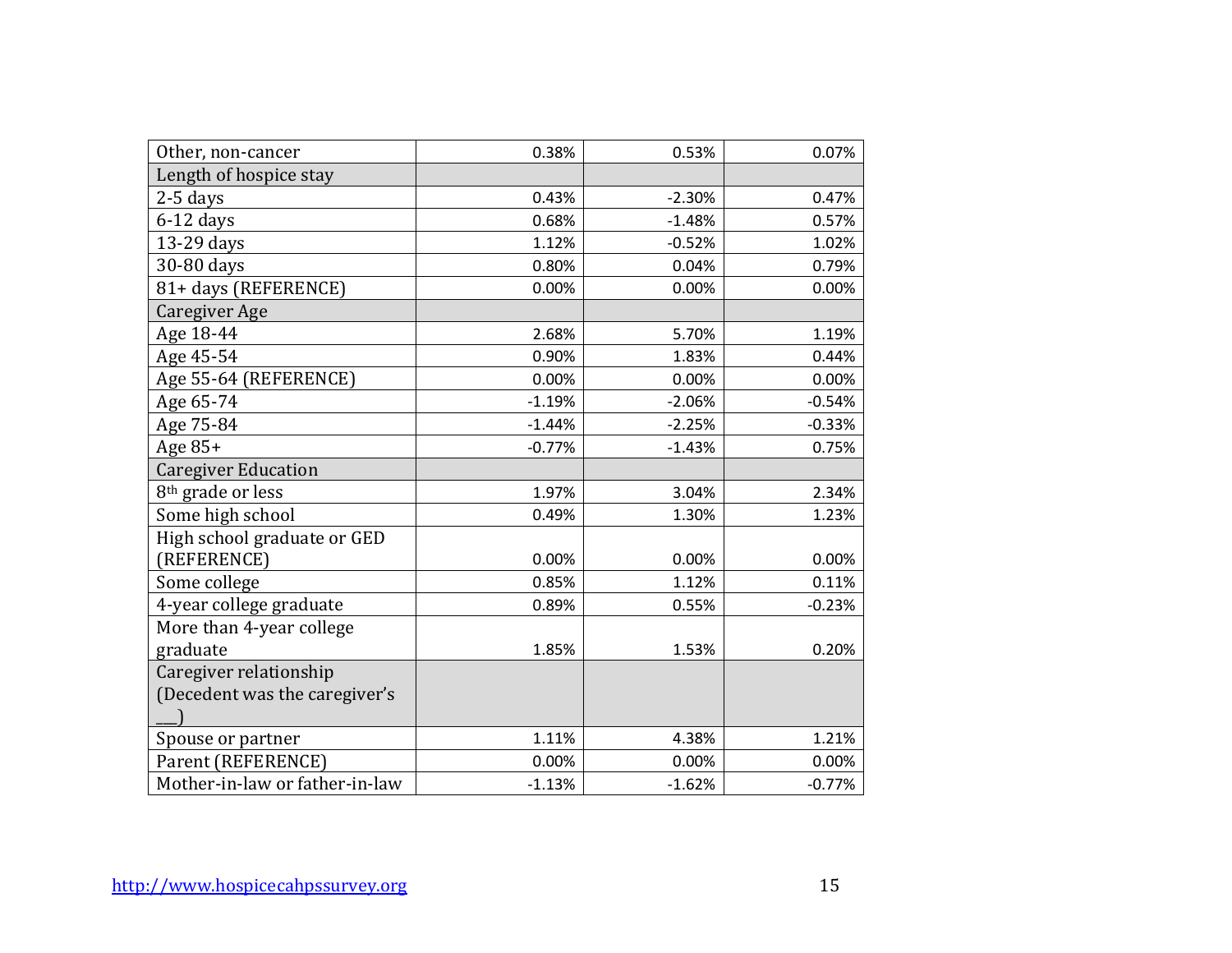| Aunt or uncle              |          |          |          |
|----------------------------|----------|----------|----------|
|                            | $-0.85%$ | $-2.67%$ | $-0.12%$ |
| Sister or brother          | 0.66%    | $-0.24%$ | 1.64%    |
| Child                      | 0.95%    | 1.87%    | 1.80%    |
| Friend                     | $-0.32%$ | $-1.91%$ | 0.41%    |
| <b>Other</b>               | $-0.27%$ | $-0.20%$ | 0.27%    |
| Survey                     |          |          |          |
| Language/Respondent's home |          |          |          |
| language                   |          |          |          |
| Survey language or home    |          |          |          |
| language was Spanish       | 9.55%    | 9.75%    | 8.76%    |
| All others (REFERENCE)     | 0.00%    | 0.00%    | 0.00%    |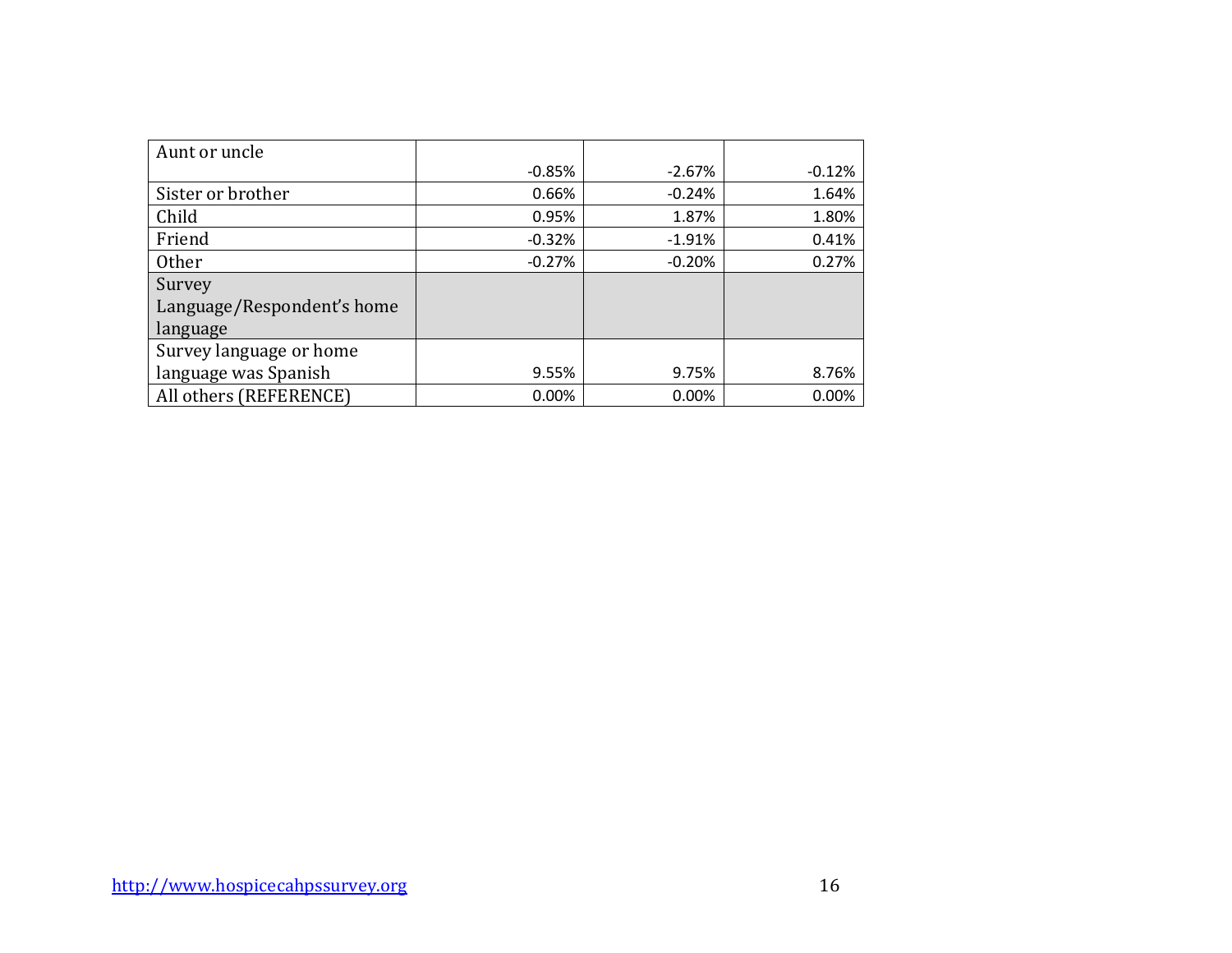#### **Table 4. CAHPS Hospice Top-Box Survey Case-Mix Adjustments for Help for Pain and Symptoms, Q2 2017 – Q1 2019**

|                                | as he or<br>got as<br>Your family member<br>pain<br>much help with<br>she needed | Your family member got the<br>help he or she needed for<br>breathing<br>trouble | Your family member got the<br>help he or she needed for<br>with constipation<br>rouble | the hospice team for feelings<br>Your family member got the<br>she needed from<br>of anxiety or sadness<br>nelp he or |
|--------------------------------|----------------------------------------------------------------------------------|---------------------------------------------------------------------------------|----------------------------------------------------------------------------------------|-----------------------------------------------------------------------------------------------------------------------|
| Response percentile (per 1% of |                                                                                  |                                                                                 |                                                                                        |                                                                                                                       |
| response percentile)           | 0.07%                                                                            | 0.07%                                                                           | 0.09%                                                                                  | 0.12%                                                                                                                 |
| Decedent Age                   |                                                                                  |                                                                                 |                                                                                        |                                                                                                                       |
| Age 18-54                      | 1.08%                                                                            | $-0.40%$                                                                        | $-3.72%$                                                                               | $-5.45%$                                                                                                              |
| Age 55-64                      | 0.44%                                                                            | $-0.80%$                                                                        | $-3.07%$                                                                               | $-5.17%$                                                                                                              |
| Age 65-69                      | 0.42%                                                                            | $-0.65%$                                                                        | $-2.21%$                                                                               | $-5.13%$                                                                                                              |
| Age 70-74                      | $-0.17%$                                                                         | $-0.81%$                                                                        | $-2.20%$                                                                               | $-3.74%$                                                                                                              |
| Age 75-79                      | $-0.68%$                                                                         | $-0.98%$                                                                        | $-1.60%$                                                                               | $-3.54%$                                                                                                              |
| Age 80-84                      | $-0.31%$                                                                         | $-0.29%$                                                                        | $-1.26%$                                                                               | $-1.97%$                                                                                                              |
| Age 85-89                      | $-0.18%$                                                                         | 0.03%                                                                           | $-0.65%$                                                                               | $-1.22%$                                                                                                              |
| Age 90+ (REFERENCE)            | 0.00%                                                                            | 0.00%                                                                           | 0.00%                                                                                  | 0.00%                                                                                                                 |
| Payer for Hospice Care         |                                                                                  |                                                                                 |                                                                                        |                                                                                                                       |
| Medicare only (REFERENCE)      | 0.00%                                                                            | 0.00%                                                                           | 0.00%                                                                                  | 0.00%                                                                                                                 |
| Medicaid only or Medicaid and  |                                                                                  |                                                                                 |                                                                                        |                                                                                                                       |
| private insurance              | 1.64%                                                                            | 2.08%                                                                           | 3.00%                                                                                  | 3.69%                                                                                                                 |
| Medicare and Medicaid          | 3.65%                                                                            | 3.47%                                                                           | 6.64%                                                                                  | 5.93%                                                                                                                 |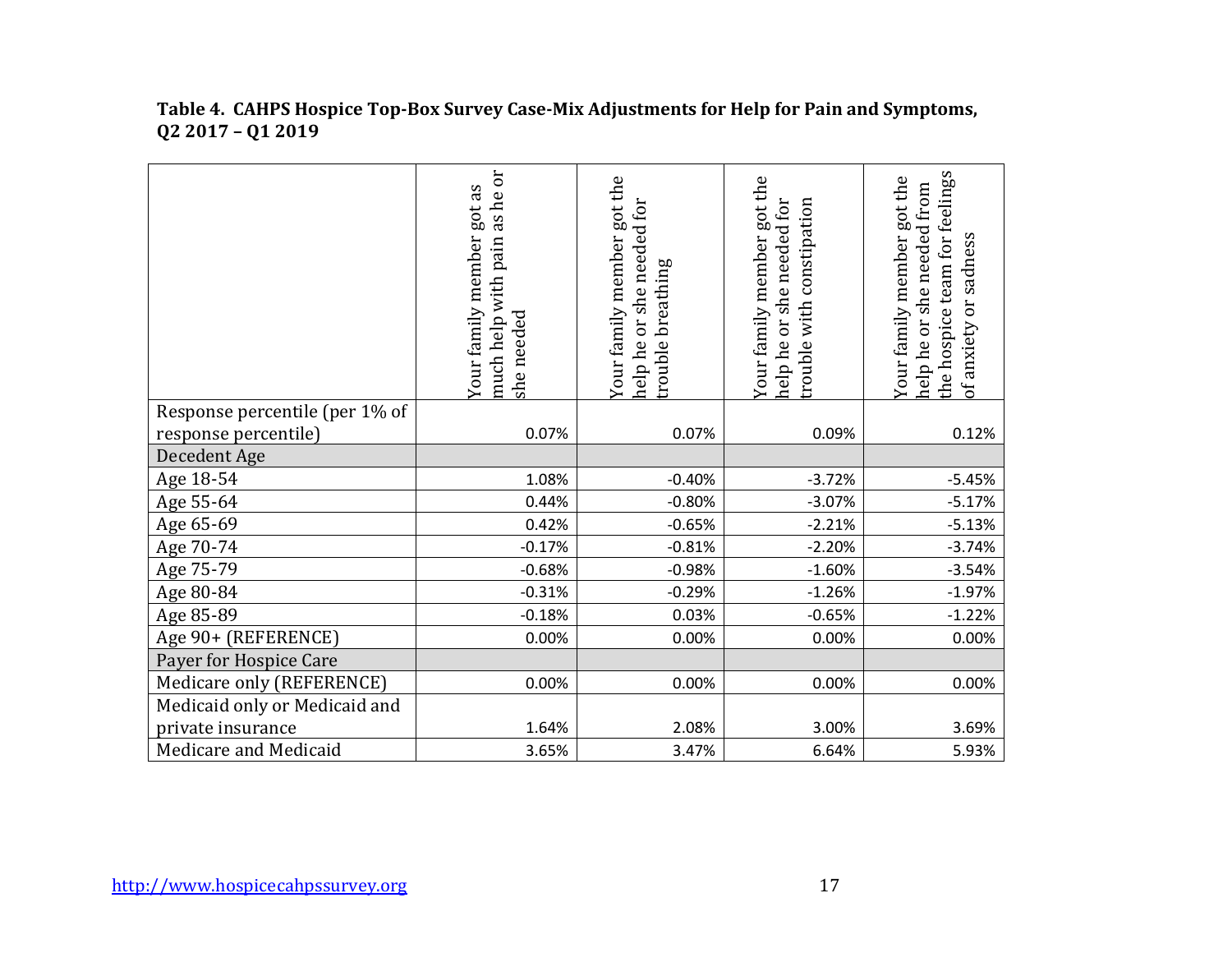| Private insurance only      | 0.51%    | 0.79%    | 2.10%    | 0.87%    |
|-----------------------------|----------|----------|----------|----------|
| Medicare and private        |          |          |          |          |
| insurance                   | 0.46%    | $-0.07%$ | 1.25%    | 0.45%    |
| <b>Other</b>                | 1.55%    | 2.76%    | 2.84%    | 2.97%    |
| <b>Primary Diagnosis</b>    |          |          |          |          |
| Alzheimer's and non-        |          |          |          |          |
| Alzheimer's dementias       |          |          |          |          |
| (REFERENCE)                 | 0.00%    | 0.00%    | 0.00%    | 0.00%    |
| Bladder cancer              | 1.89%    | $-1.63%$ | 2.28%    | 0.42%    |
| Blood and lymphatic cancers | 2.01%    | $-1.44%$ | 0.53%    | 0.74%    |
| Brain cancer                | $-2.34%$ | $-1.24%$ | $-0.17%$ | $-0.78%$ |
| Breast cancer               | $-0.66%$ | $-3.63%$ | 0.26%    | $-2.15%$ |
| Congestive heart failure    | 1.73%    | $-2.22%$ | 1.05%    | $-0.78%$ |
| Chronic kidney disease      | 0.43%    | $-1.69%$ | 1.63%    | 1.29%    |
| Chronic liver disease       | $-0.46%$ | $-0.63%$ | 1.33%    | $-0.68%$ |
| Colorectal cancer           | 0.84%    | $-0.75%$ | 1.76%    | 0.24%    |
| CVA/Stroke                  | $-0.05%$ | $-1.10%$ | 0.23%    | $-0.85%$ |
| Liver cancer                | $-1.81%$ | $-2.02%$ | $-0.06%$ | $-1.03%$ |
| Lung & other chest cavity   |          |          |          |          |
| cancer                      | 0.17%    | $-3.50%$ | $-0.70%$ | $-2.09%$ |
| Non-infectious respiratory  | 1.27%    | $-3.63%$ | 0.48%    | $-2.05%$ |
| Other heart disease         | 1.40%    | $-1.49%$ | 1.47%    | $-0.27%$ |
| Pancreatic cancer           | 0.01%    | $-1.41%$ | 1.55%    | $-1.16%$ |
| Parkinson's and other       |          |          |          |          |
| degenerative diseases       | 0.21%    | $-0.74%$ | 0.42%    | $-0.50%$ |
| Pneumonias and other        |          |          |          |          |
| infectious lung diseases    | 0.23%    | $-3.96%$ | 0.03%    | $-2.39%$ |
| Prostate cancer             | 1.17%    | $-1.11%$ | 0.56%    | 0.82%    |
| Other, cancer               | 0.15%    | $-1.71%$ | 0.63%    | $-1.59%$ |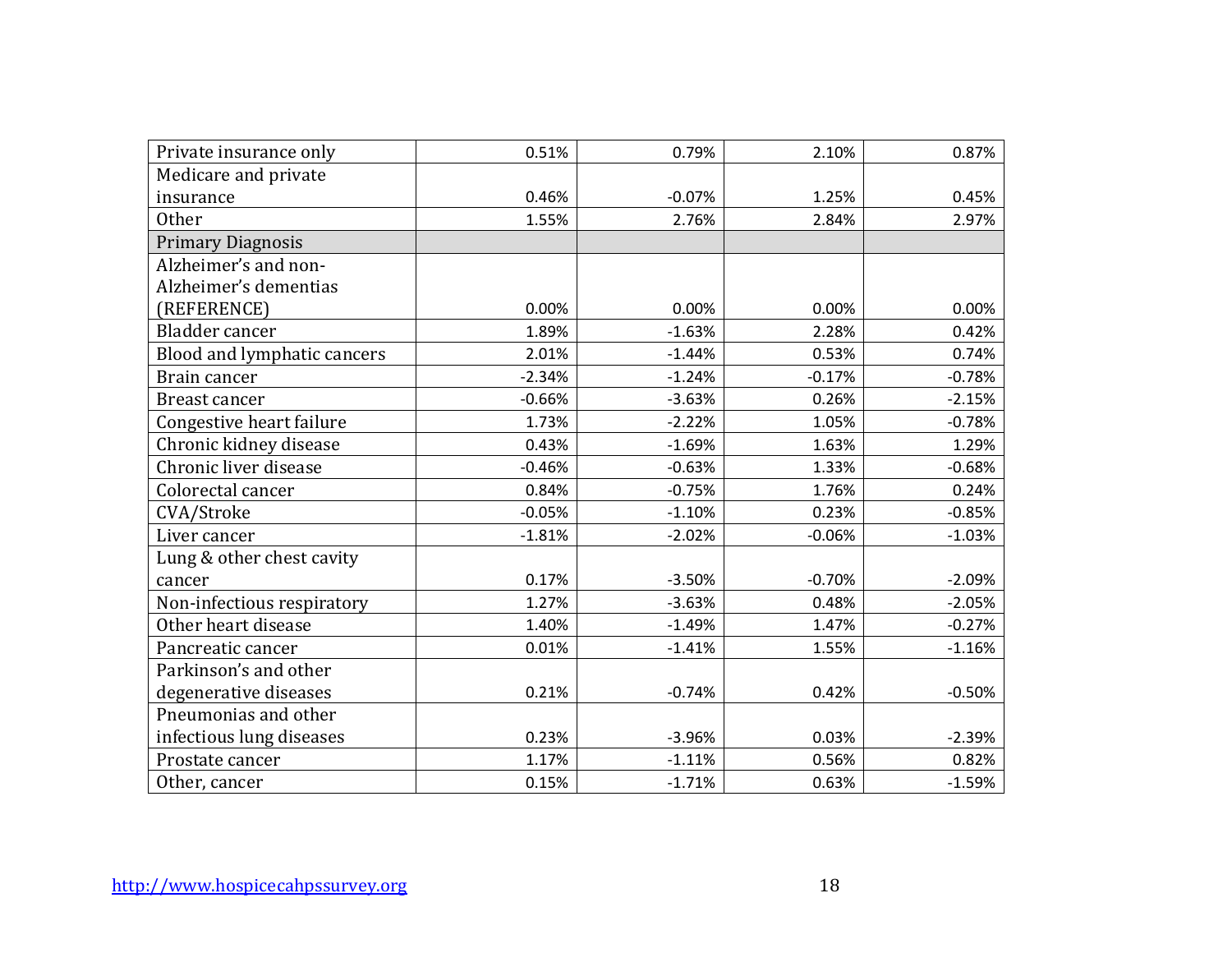| Other, non-cancer              | 0.65%    | $-1.04%$ | 1.28%    | $-0.69%$ |
|--------------------------------|----------|----------|----------|----------|
| Length of hospice stay         |          |          |          |          |
| $2-5$ days                     | $-0.21%$ | 1.10%    | 12.86%   | 2.84%    |
| $6-12$ days                    | 0.71%    | 1.74%    | 9.68%    | 3.48%    |
| 13-29 days                     | 1.36%    | 2.01%    | 6.26%    | 3.85%    |
| 30-80 days                     | 1.60%    | 1.46%    | 3.28%    | 2.80%    |
| 81+ days (REFERENCE)           | 0.00%    | 0.00%    | 0.00%    | 0.00%    |
| Caregiver Age                  |          |          |          |          |
| Age 18-44                      | 2.47%    | 3.90%    | 4.30%    | 3.35%    |
| Age 45-54                      | 0.42%    | 0.90%    | 0.54%    | $-0.33%$ |
| Age 55-64 (REFERENCE)          | 0.00%    | 0.00%    | 0.00%    | 0.00%    |
| Age 65-74                      | $-0.89%$ | $-0.93%$ | 0.01%    | 0.50%    |
| Age 75-84                      | 0.77%    | 2.02%    | 3.48%    | 5.95%    |
| Age 85+                        | 3.57%    | 5.24%    | 7.74%    | 11.20%   |
| <b>Caregiver Education</b>     |          |          |          |          |
| 8 <sup>th</sup> grade or less  | 0.27%    | 2.67%    | 2.07%    | 1.30%    |
| Some high school               | $-1.11%$ | 0.50%    | $-0.46%$ | $-1.60%$ |
| High school graduate or GED    |          |          |          |          |
| (REFERENCE)                    | 0.00%    | 0.00%    | 0.00%    | 0.00%    |
| Some college                   | 1.68%    | 1.68%    | 1.84%    | 3.31%    |
| 4-year college graduate        | 2.68%    | 3.63%    | 4.74%    | 8.18%    |
| More than 4-year college       |          |          |          |          |
| graduate                       | 4.47%    | 5.47%    | 6.53%    | 10.73%   |
| Caregiver relationship         |          |          |          |          |
| (Decedent was the caregiver's  |          |          |          |          |
|                                |          |          |          |          |
| Spouse or partner              | 0.46%    | 1.05%    | 0.62%    | 2.80%    |
| Parent (REFERENCE)             | 0.00%    | 0.00%    | 0.00%    | 0.00%    |
| Mother-in-law or father-in-law | $-3.32%$ | $-2.18%$ | $-4.27%$ | $-5.87%$ |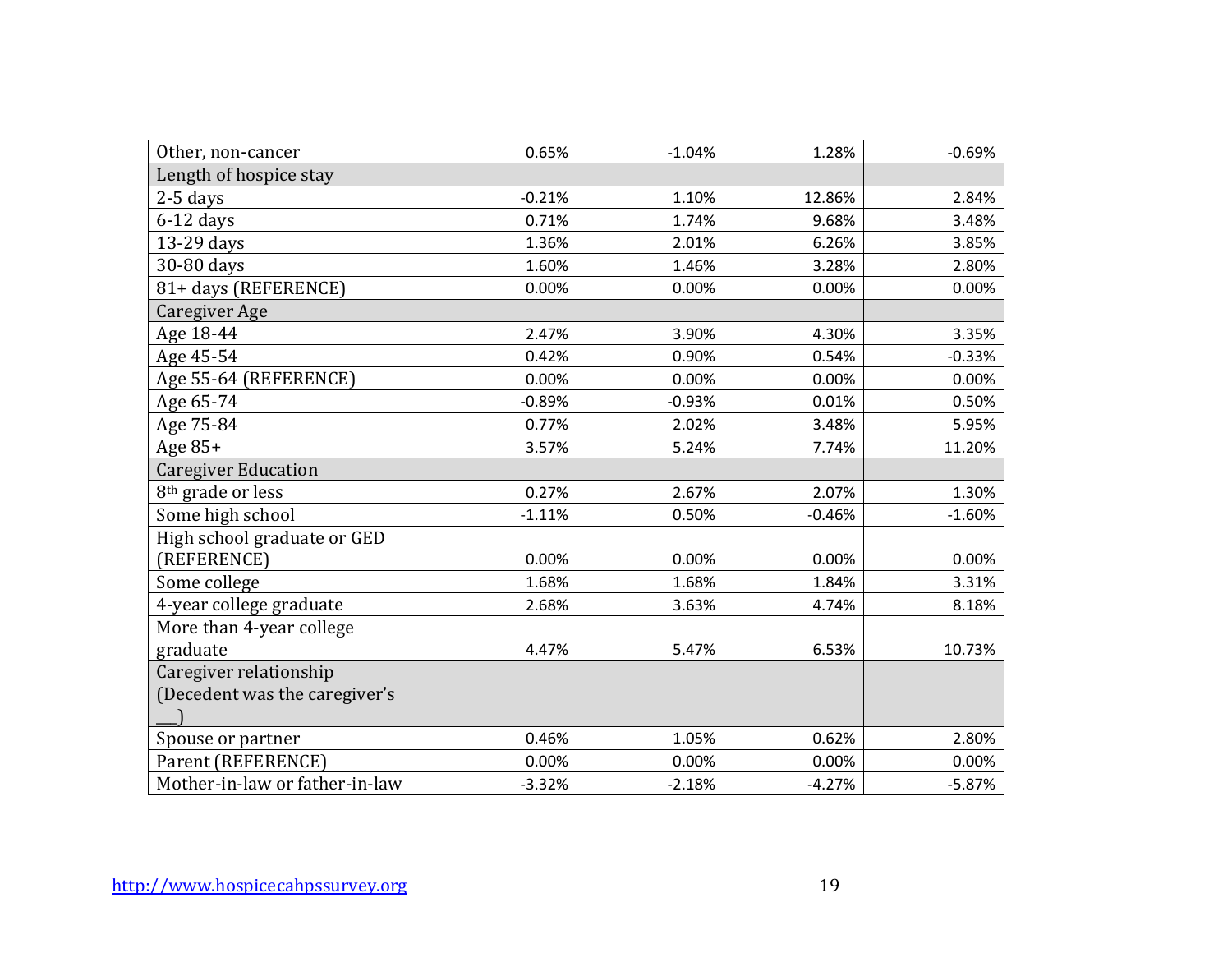| Aunt or uncle              |          |           |           |          |
|----------------------------|----------|-----------|-----------|----------|
|                            | $-0.37%$ | $-1.43\%$ | $-0.99\%$ | $-2.19%$ |
| Sister or brother          | 2.36%    | 2.75%     | 3.46%     | 5.62%    |
| Child                      | 0.82%    | 1.56%     | 3.13%     | 3.55%    |
| Friend                     | 0.75%    | 0.16%     | $-0.13%$  | 1.46%    |
| <b>Other</b>               | $-1.38%$ | $-1.33%$  | $-2.88%$  | $-2.17%$ |
| Survey                     |          |           |           |          |
| Language/Respondent's home |          |           |           |          |
| language                   |          |           |           |          |
| Survey language or home    |          |           |           |          |
| language was Spanish       | $-7.29%$ | 3.02%     | $-1.61%$  | $-2.31%$ |
| All others (REFERENCE)     | 0.00%    | 0.00%     | 0.00%     | 0.00%    |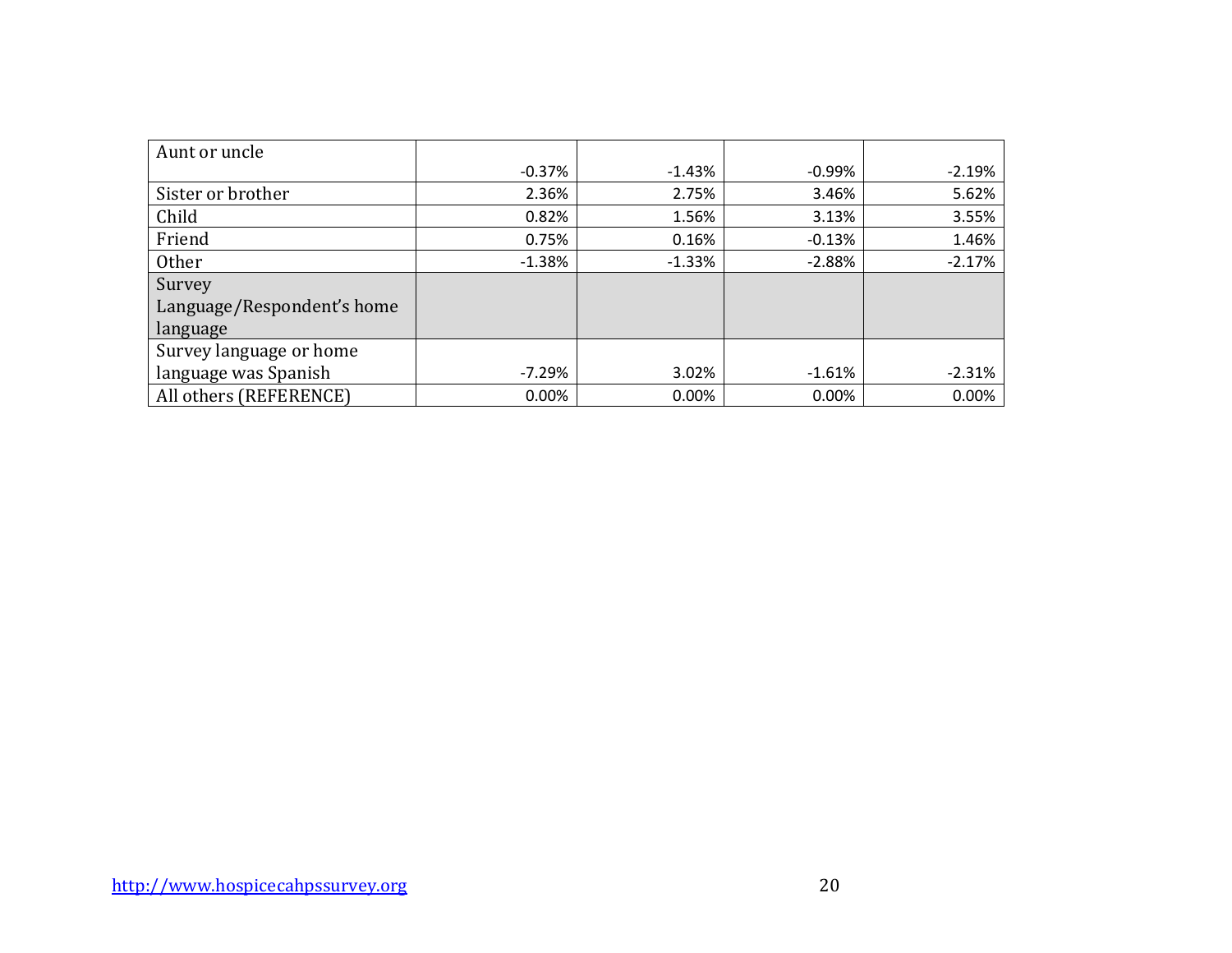|                                | what side effects to watch for<br>Hospice team gave you the<br>training you needed about<br>pain medicine<br>from | training you needed about if<br>and when to give more pain<br>Hospice team gave you the<br>medicine to your family<br>member | he or she had trouble breathing<br>training you needed about how<br>to help your family member if<br>Hospice team gave you the | ör<br>Hospice team gave you the<br>about<br>member became restless<br>what to do if your family<br>you needed<br>training<br>agitated | A member of the hospice team<br>side effects of pain<br>medicine with you or your<br>family member<br>discussed |
|--------------------------------|-------------------------------------------------------------------------------------------------------------------|------------------------------------------------------------------------------------------------------------------------------|--------------------------------------------------------------------------------------------------------------------------------|---------------------------------------------------------------------------------------------------------------------------------------|-----------------------------------------------------------------------------------------------------------------|
| Response percentile (per 1% of |                                                                                                                   |                                                                                                                              |                                                                                                                                |                                                                                                                                       |                                                                                                                 |
| response percentile)           | 0.05%                                                                                                             | 0.06%                                                                                                                        | 0.05%                                                                                                                          | 0.09%                                                                                                                                 | 0.06%                                                                                                           |
| Decedent Age                   |                                                                                                                   |                                                                                                                              |                                                                                                                                |                                                                                                                                       |                                                                                                                 |
| Age 18-54                      | $-4.90%$                                                                                                          | $-1.28%$                                                                                                                     | $-0.18%$                                                                                                                       | $-1.52%$                                                                                                                              | $-4.67%$                                                                                                        |
| Age 55-64                      | $-4.12%$                                                                                                          | $-1.22%$                                                                                                                     | $-0.39%$                                                                                                                       | $-1.99%$                                                                                                                              | $-4.43%$                                                                                                        |
| Age 65-69                      | $-4.20%$                                                                                                          | $-1.69%$                                                                                                                     | $-1.61%$                                                                                                                       | $-2.33%$                                                                                                                              | $-4.26%$                                                                                                        |
| Age 70-74                      | $-3.75%$                                                                                                          | $-1.40%$                                                                                                                     | $-1.13%$                                                                                                                       | $-2.46%$                                                                                                                              | $-3.34%$                                                                                                        |
| Age 75-79                      | $-3.78%$                                                                                                          | $-1.83%$                                                                                                                     | $-1.62%$                                                                                                                       | $-3.12%$                                                                                                                              | $-3.21%$                                                                                                        |
| Age 80-84                      | $-2.77%$                                                                                                          | $-1.17%$                                                                                                                     | $-1.04%$                                                                                                                       | $-2.21%$                                                                                                                              | $-2.07%$                                                                                                        |
| Age 85-89                      | $-1.91%$                                                                                                          | $-1.06%$                                                                                                                     | $-0.98%$                                                                                                                       | $-1.66%$                                                                                                                              | $-1.56%$                                                                                                        |
| Age 90+ (REFERENCE)            | 0.00%                                                                                                             | 0.00%                                                                                                                        | 0.00%                                                                                                                          | 0.00%                                                                                                                                 | 0.00%                                                                                                           |
| Payer for Hospice Care         |                                                                                                                   |                                                                                                                              |                                                                                                                                |                                                                                                                                       |                                                                                                                 |
| Medicare only (REFERENCE)      | 0.00%                                                                                                             | 0.00%                                                                                                                        | 0.00%                                                                                                                          | 0.00%                                                                                                                                 | 0.00%                                                                                                           |
| Medicaid only or Medicaid and  |                                                                                                                   |                                                                                                                              |                                                                                                                                |                                                                                                                                       |                                                                                                                 |
| private insurance              | 1.61%                                                                                                             | 0.10%                                                                                                                        | 0.00%                                                                                                                          | 1.41%                                                                                                                                 | 1.38%                                                                                                           |

#### **Table 5. CAHPS Hospice Survey Top-Box Case-Mix Adjustments for Training Family to Care for Patient, Q2 2017 – Q1 2019**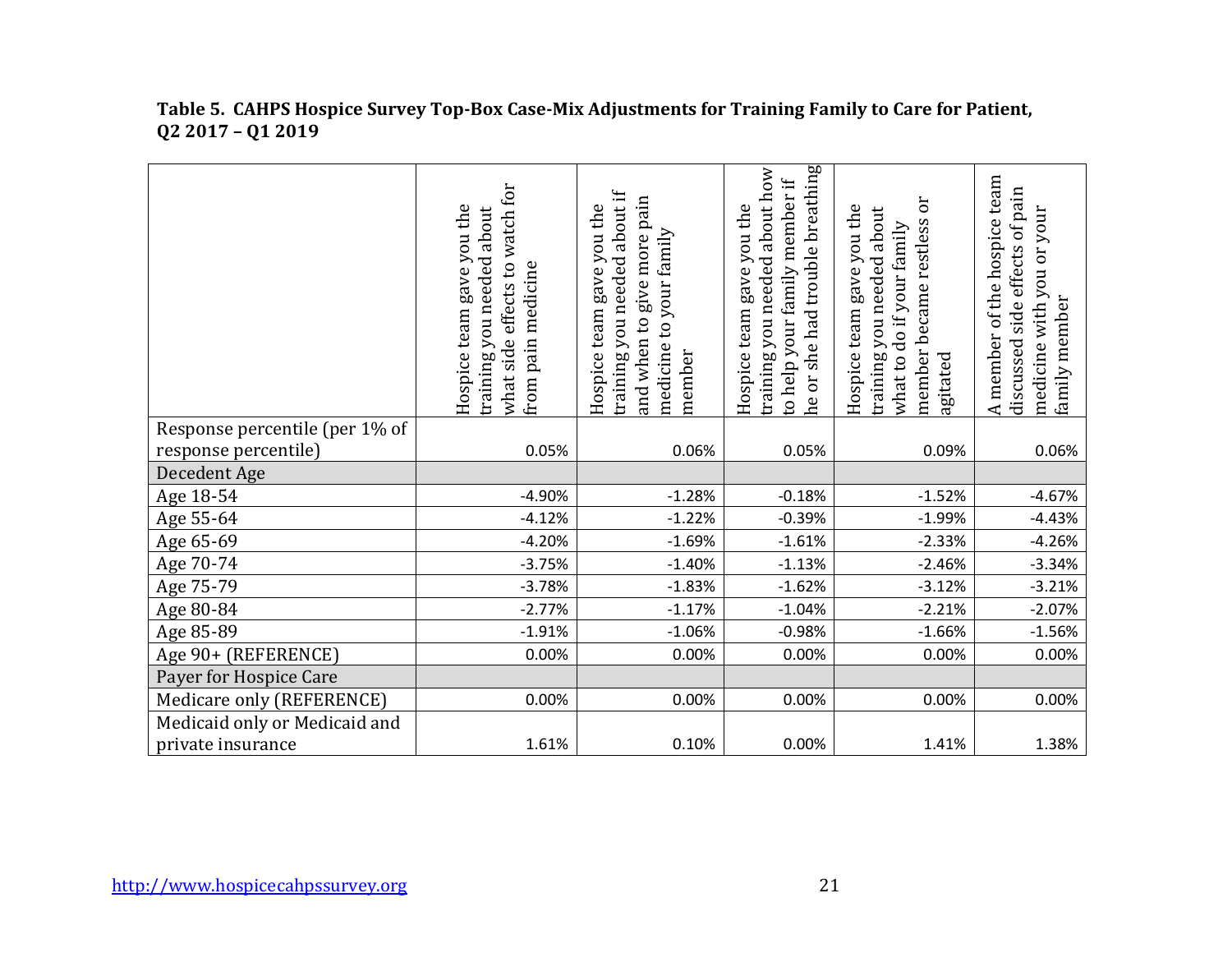| Medicare and Medicaid       | 6.07%    | 4.65%    | 4.61%    | 5.67%    | 4.48%    |
|-----------------------------|----------|----------|----------|----------|----------|
| Private insurance only      | 0.14%    | 0.02%    | $-0.04%$ | 1.36%    | $-0.16%$ |
| Medicare and private        |          |          |          |          |          |
| insurance                   | 0.43%    | 0.20%    | 0.17%    | 0.34%    | 0.29%    |
| <b>Other</b>                | 1.58%    | 1.01%    | 0.91%    | 2.95%    | 1.29%    |
| <b>Primary Diagnosis</b>    |          |          |          |          |          |
| Alzheimer's and non-        |          |          |          |          |          |
| Alzheimer's dementias       |          |          |          |          |          |
| (REFERENCE)                 | 0.00%    | 0.00%    | 0.00%    | 0.00%    | 0.00%    |
| Bladder cancer              | $-2.22%$ | $-2.00%$ | $-2.57%$ | $-0.78%$ | $-2.89%$ |
| Blood and lymphatic cancers | $-3.05%$ | $-0.87%$ | $-2.19%$ | $-0.28%$ | $-1.12%$ |
| Brain cancer                | $-4.84%$ | $-3.06%$ | $-3.09%$ | $-5.30%$ | $-2.56%$ |
| <b>Breast cancer</b>        | $-5.98%$ | $-3.74%$ | $-4.92%$ | $-2.89%$ | $-4.37%$ |
| Congestive heart failure    | $-3.43%$ | $-1.99%$ | $-3.63%$ | $-1.70%$ | $-1.81%$ |
| Chronic kidney disease      | $-4.33%$ | $-1.89%$ | $-3.31%$ | $-2.44%$ | $-2.46%$ |
| Chronic liver disease       | $-3.24%$ | $-2.00%$ | $-2.78%$ | $-4.20%$ | $-0.73%$ |
| Colorectal cancer           | $-3.97%$ | $-2.05%$ | $-2.36%$ | $-1.03%$ | $-2.61%$ |
| CVA/Stroke                  | $-1.82%$ | $-0.92%$ | $-1.31%$ | $-2.38%$ | $-0.95%$ |
| Liver cancer                | $-4.14%$ | $-2.37%$ | $-4.92%$ | $-2.38%$ | $-2.82%$ |
| Lung & other chest cavity   |          |          |          |          |          |
| cancer                      | $-4.46%$ | $-2.62%$ | $-4.13%$ | $-1.39%$ | $-3.50%$ |
| Non-infectious respiratory  | $-3.06%$ | $-1.82%$ | $-3.07%$ | $-1.21%$ | $-2.23%$ |
| Other heart disease         | $-2.74%$ | $-1.74%$ | $-2.44%$ | $-1.22%$ | $-1.74%$ |
| Pancreatic cancer           | $-4.62%$ | $-2.65%$ | $-2.76%$ | $-2.21%$ | $-3.19%$ |
| Parkinson's and other       |          |          |          |          |          |
| degenerative diseases       | $-2.03%$ | $-1.28%$ | $-1.36%$ | $-0.27%$ | $-0.76%$ |
| Pneumonias and other        |          |          |          |          |          |
| infectious lung diseases    | $-3.02%$ | $-1.72%$ | $-3.12%$ | $-1.61%$ | $-1.87%$ |
| Prostate cancer             | $-3.54%$ | $-2.39%$ | $-2.00%$ | $-0.19%$ | $-2.89%$ |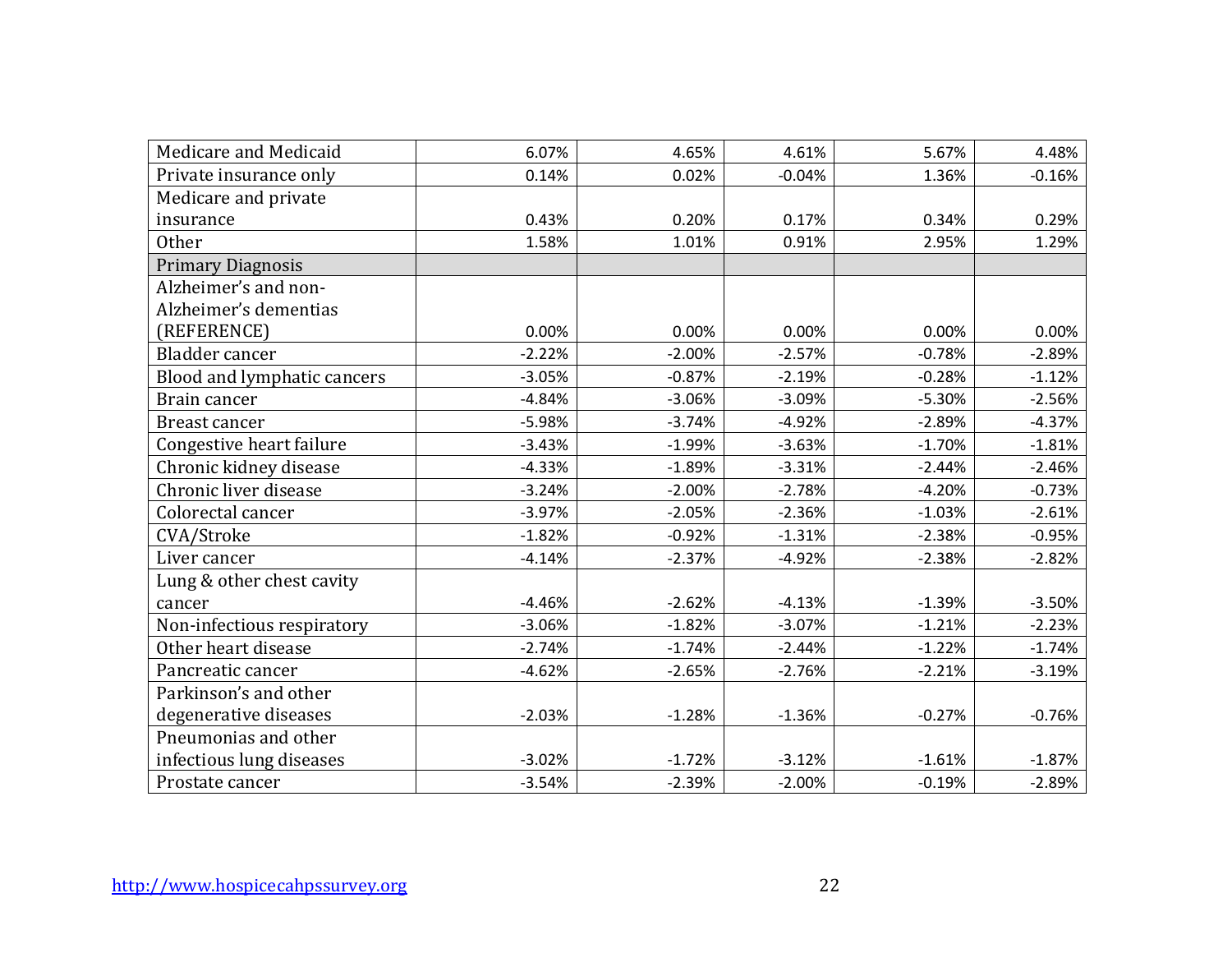| Other, cancer                 | $-4.42%$ | $-2.46%$ | $-2.90%$ | $-1.04%$ | $-3.18%$ |
|-------------------------------|----------|----------|----------|----------|----------|
| Other, non-cancer             | $-2.75%$ | $-1.76%$ | $-2.25%$ | $-1.55%$ | $-1.56%$ |
| Length of hospice stay        |          |          |          |          |          |
| $2-5$ days                    | 4.09%    | 2.52%    | 6.58%    | 2.54%    | 6.79%    |
| $6-12$ days                   | 2.95%    | 1.88%    | 5.34%    | 1.77%    | 5.03%    |
| 13-29 days                    | 2.33%    | 1.83%    | 4.22%    | 1.43%    | 3.87%    |
| 30-80 days                    | 1.08%    | 0.98%    | 2.09%    | 1.37%    | 1.74%    |
| 81+ days (REFERENCE)          | 0.00%    | 0.00%    | 0.00%    | 0.00%    | 0.00%    |
| Caregiver Age                 |          |          |          |          |          |
| Age 18-44                     | 0.22%    | 0.91%    | 2.49%    | 1.92%    | 0.51%    |
| Age 45-54                     | $-1.26%$ | $-0.36%$ | $-0.03%$ | $-0.88%$ | $-0.64%$ |
| Age 55-64 (REFERENCE)         | 0.00%    | 0.00%    | 0.00%    | 0.00%    | 0.00%    |
| Age 65-74                     | 1.37%    | $-0.24%$ | $-0.47%$ | 1.29%    | 0.90%    |
| Age 75-84                     | 5.30%    | 1.63%    | 2.03%    | 6.09%    | 5.54%    |
| Age $85+$                     | 8.81%    | 5.53%    | 5.99%    | 10.49%   | 9.91%    |
| <b>Caregiver Education</b>    |          |          |          |          |          |
| 8 <sup>th</sup> grade or less | $-1.20%$ | $-0.49%$ | $-1.31%$ | $-2.49%$ | $-0.57%$ |
| Some high school              | $-3.48%$ | $-1.59%$ | $-1.46%$ | $-2.62%$ | $-2.03%$ |
| High school graduate or GED   |          |          |          |          |          |
| (REFERENCE)                   | 0.00%    | 0.00%    | 0.00%    | 0.00%    | 0.00%    |
| Some college                  | 1.93%    | 1.95%    | 1.95%    | 2.21%    | 1.35%    |
| 4-year college graduate       | 5.84%    | 5.04%    | 5.30%    | 5.95%    | 4.11%    |
| More than 4-year college      |          |          |          |          |          |
| graduate                      | 7.15%    | 6.79%    | 7.11%    | 8.89%    | 5.04%    |
| Caregiver relationship        |          |          |          |          |          |
| (Decedent was the caregiver's |          |          |          |          |          |
|                               |          |          |          |          |          |
| Spouse or partner             | $-0.41%$ | $-0.64%$ | 0.17%    | $-0.79%$ | 2.53%    |
| Parent (REFERENCE)            | 0.00%    | 0.00%    | 0.00%    | 0.00%    | 0.00%    |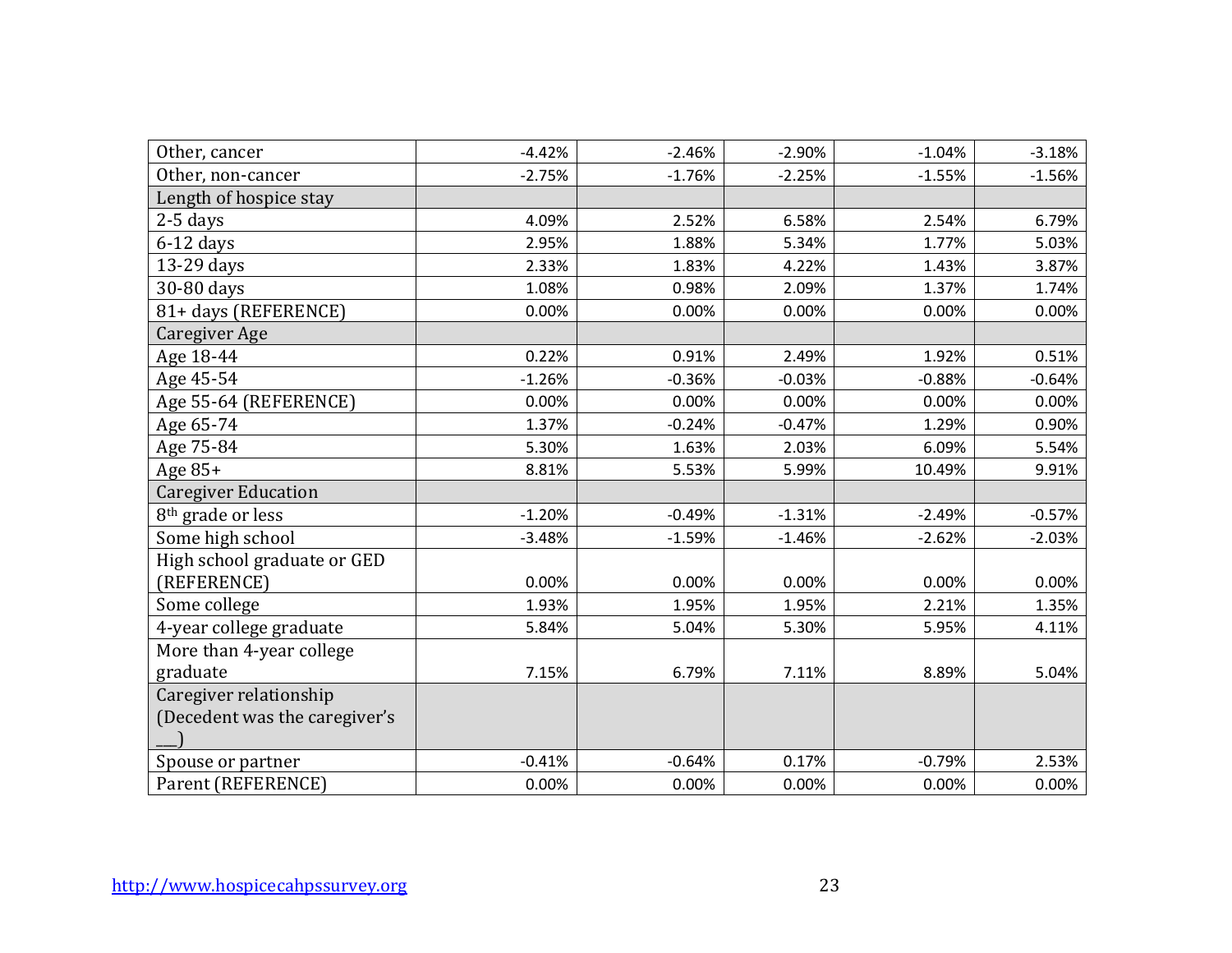| Mother-in-law or father-in-law | $-5.86%$ | $-3.96%$ | $-4.56%$ | $-6.93%$  | $-4.30%$ |
|--------------------------------|----------|----------|----------|-----------|----------|
| Aunt or uncle                  | 3.31%    | 0.61%    | 0.43%    | 2.55%     | 1.28%    |
| Sister or brother              | 6.01%    | 2.43%    | 4.06%    | 5.38%     | 5.32%    |
| Child                          | 2.01%    | 0.22%    | 1.50%    | 1.79%     | 3.66%    |
| Friend                         | 3.59%    | 1.42%    | 0.74%    | 2.74%     | 3.52%    |
| Other                          | $-1.57%$ | $-1.26%$ | $-2.04%$ | $-1.35%$  | $-0.07%$ |
| Survey                         |          |          |          |           |          |
| Language/Respondent's home     |          |          |          |           |          |
| language                       |          |          |          |           |          |
| Survey language or home        |          |          |          |           |          |
| language was Spanish           | -9.49%   | $-5.53%$ | $-8.04%$ | $-12.95%$ | $-6.37%$ |
| All others (REFERENCE)         | $0.00\%$ | 0.00%    | 0.00%    | 0.00%     | 0.00%    |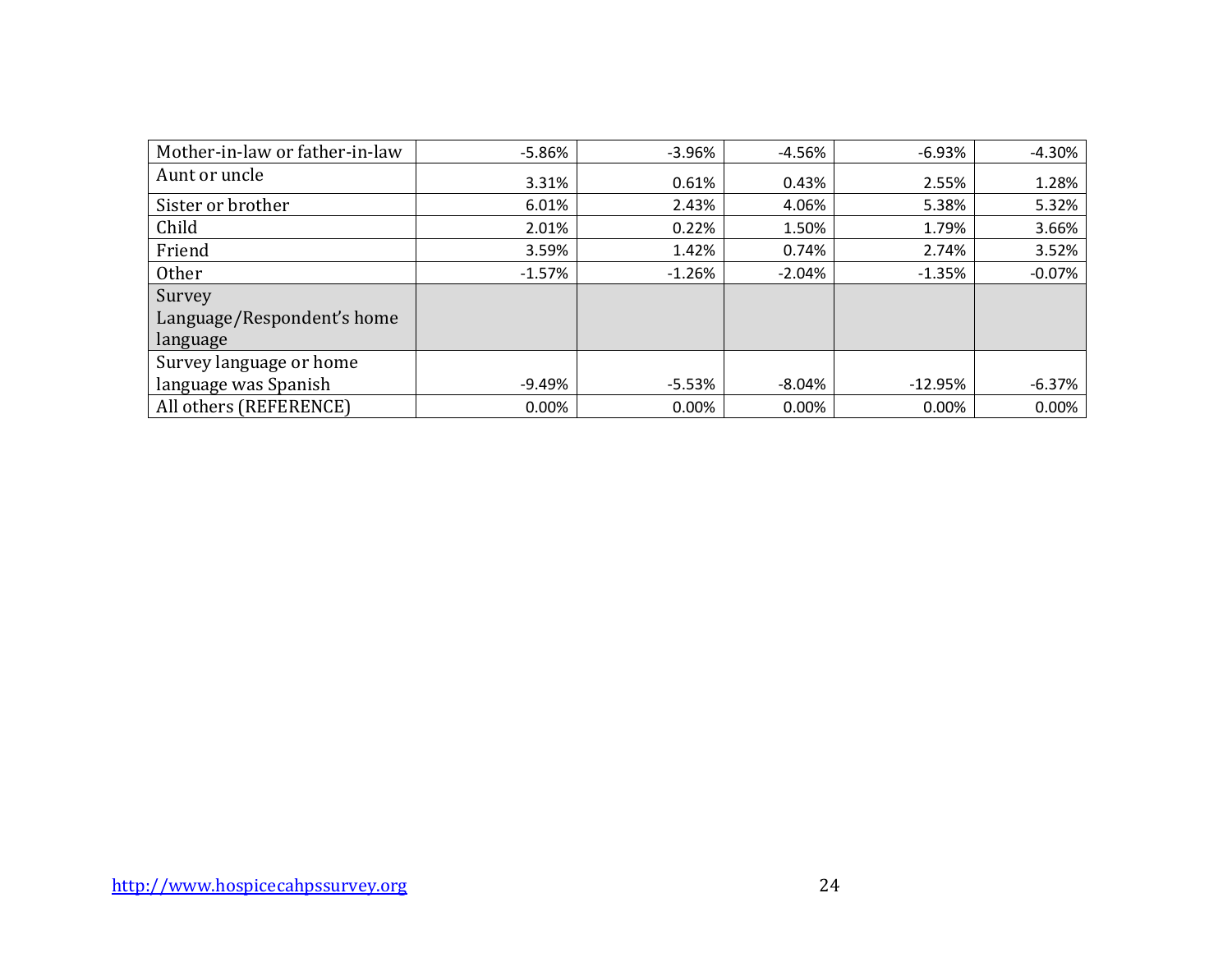**Table 6. CAHPS Hospice Survey Top-Box Case-Mix Adjustments for Rating of this Hospice and Willing to Recommend this Hospice, Q2 2017 – Q1 2019**

|                                                 | <b>Rating of this</b><br>Hospice | <b>Willing to</b><br><b>Recommend this</b><br>Hospice |
|-------------------------------------------------|----------------------------------|-------------------------------------------------------|
| Response percentile (per 1% of response         |                                  |                                                       |
| percentile)                                     | 0.10%                            | 0.10%                                                 |
| Decedent Age                                    |                                  |                                                       |
| Age 18-54                                       | $-0.85%$                         | $-0.88%$                                              |
| Age 55-64                                       | $-0.51%$                         | $-0.61%$                                              |
| Age 65-69                                       | $-0.01%$                         | $-0.38%$                                              |
| Age 70-74                                       | $-0.29%$                         | $-0.55%$                                              |
| Age 75-79                                       | $-0.83%$                         | $-0.79%$                                              |
| Age 80-84                                       | $-0.21%$                         | $-0.53%$                                              |
| Age 85-89                                       | $-0.40%$                         | $-0.54%$                                              |
| Age 90+ (REFERENCE)                             | 0.00%                            | 0.00%                                                 |
| Payer for Hospice Care                          |                                  |                                                       |
| Medicare only (REFERENCE)                       | 0.00%                            | 0.00%                                                 |
| Medicaid only or Medicaid and private insurance | 1.86%                            | 1.30%                                                 |
| Medicare and Medicaid                           | 3.63%                            | 3.04%                                                 |
| Private insurance only                          | 0.55%                            | 0.84%                                                 |
| Medicare and private insurance                  | $-0.02%$                         | 0.20%                                                 |
| <b>Other</b>                                    | 1.67%                            | 1.47%                                                 |
| <b>Primary Diagnosis</b>                        |                                  |                                                       |
| Alzheimer's and non-Alzheimer's dementias       |                                  |                                                       |
| (REFERENCE)                                     | 0.00%                            | 0.00%                                                 |
| Bladder cancer                                  | 0.36%                            | 0.73%                                                 |
| Blood and lymphatic cancers                     | 1.44%                            | 2.10%                                                 |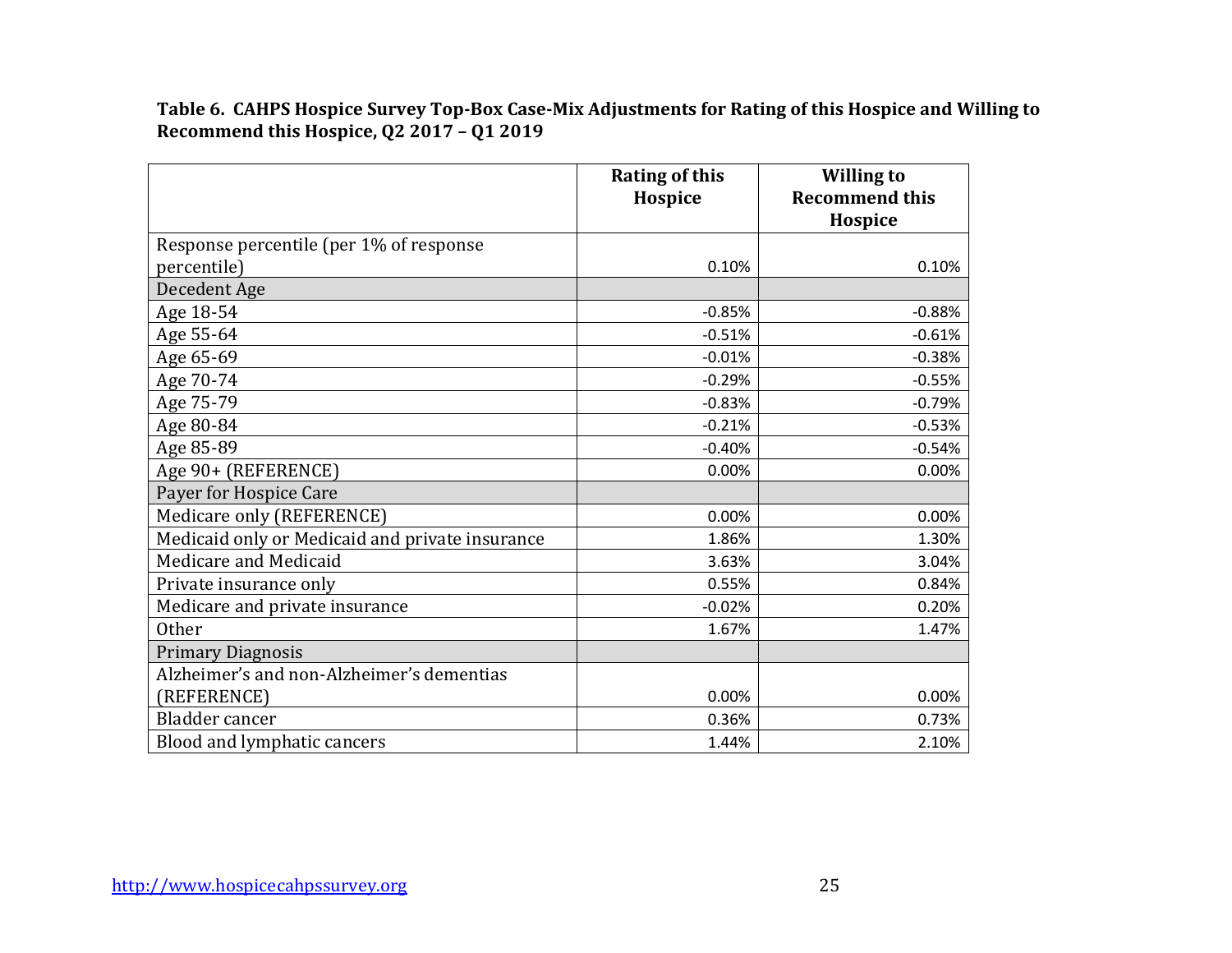| Brain cancer                                  | $-0.63%$ | $-0.34%$ |
|-----------------------------------------------|----------|----------|
| Breast cancer                                 | $-0.53%$ | $-0.40%$ |
| Congestive heart failure                      | 0.57%    | 0.83%    |
| Chronic kidney disease                        | 0.83%    | 1.32%    |
| Chronic liver disease                         | $-0.75%$ | $-0.08%$ |
| Colorectal cancer                             | 0.53%    | 1.26%    |
| CVA/Stroke                                    | $-0.71%$ | $-0.46%$ |
| Liver cancer                                  | $-0.14%$ | 0.49%    |
| Lung & other chest cavity cancer              | 0.03%    | 0.30%    |
| Non-infectious respiratory                    | 0.65%    | 0.80%    |
| Other heart disease                           | 0.24%    | 0.63%    |
| Pancreatic cancer                             | $-0.33%$ | 0.40%    |
| Parkinson's and other degenerative diseases   | 0.16%    | 0.29%    |
| Pneumonias and other infectious lung diseases | $-0.08%$ | 0.97%    |
| Prostate cancer                               | 0.21%    | 0.83%    |
| Other, cancer                                 | 0.16%    | 0.47%    |
| Other, non-cancer                             | $-0.24%$ | 0.45%    |
| Length of hospice stay                        |          |          |
| $2-5$ days                                    | $-1.06%$ | $-0.03%$ |
| $6-12$ days                                   | 0.36%    | 0.73%    |
| 13-29 days                                    | 1.50%    | 1.59%    |
| 30-80 days                                    | 1.36%    | 1.34%    |
| 81+ days (REFERENCE)                          | 0.00%    | 0.00%    |
| Caregiver Age                                 |          |          |
| Age 18-44                                     | 4.00%    | 3.36%    |
| Age 45-54                                     | 1.35%    | 0.90%    |
| Age 55-64 (REFERENCE)                         | 0.00%    | 0.00%    |
| Age 65-74                                     | $-1.94%$ | $-1.02%$ |
| Age 75-84                                     | $-0.81%$ | $-0.01%$ |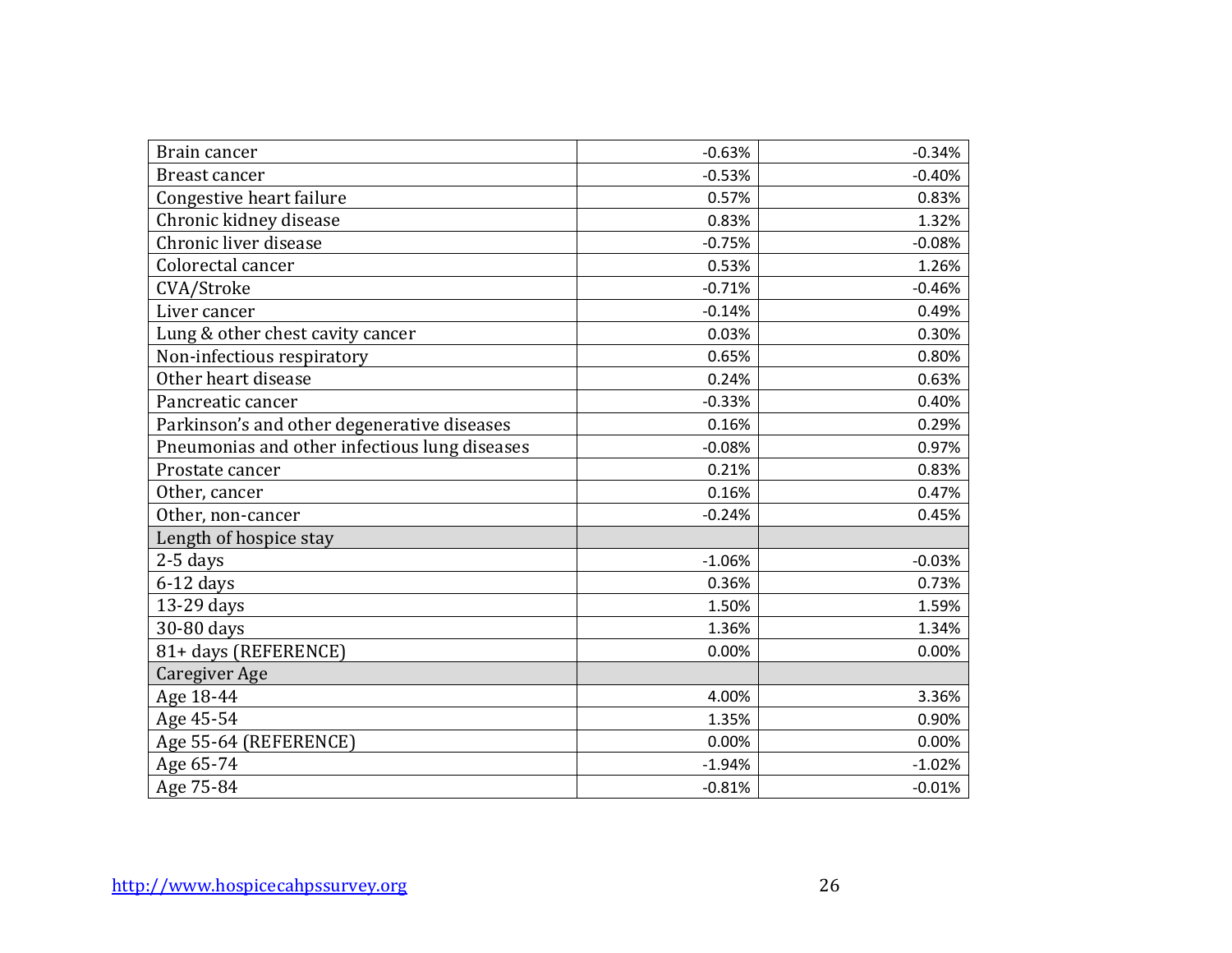| Age $85+$                                    | 1.35%    | 1.50%    |
|----------------------------------------------|----------|----------|
| <b>Caregiver Education</b>                   |          |          |
| 8 <sup>th</sup> grade or less                | $-0.22%$ | 1.48%    |
| Some high school                             | $-1.38%$ | $-0.14%$ |
| High school graduate or GED (REFERENCE)      | 0.00%    | 0.00%    |
| Some college                                 | 2.26%    | 1.32%    |
| 4-year college graduate                      | 3.81%    | 2.20%    |
| More than 4-year college graduate            | 5.34%    | 3.07%    |
| Caregiver relationship (Decedent was the     |          |          |
| caregiver's __ )                             |          |          |
| Spouse or partner                            | 1.17%    | 1.36%    |
| Parent (REFERENCE)                           | 0.00%    | 0.00%    |
| Mother-in-law or father-in-law               | $-2.54%$ | $-2.20%$ |
| Aunt or uncle                                | $-0.74%$ | 0.13%    |
| Sister or brother                            | 1.73%    | 2.55%    |
| Child                                        | 0.93%    | 1.48%    |
| Friend                                       | 1.01%    | 0.67%    |
| <b>Other</b>                                 | $-0.24%$ | 0.18%    |
| Survey Language/Respondent's home language   |          |          |
| Survey language or home language was Spanish | $-3.71%$ | $-2.44%$ |
| All others (REFERENCE)                       | 0.00%    | 0.00%    |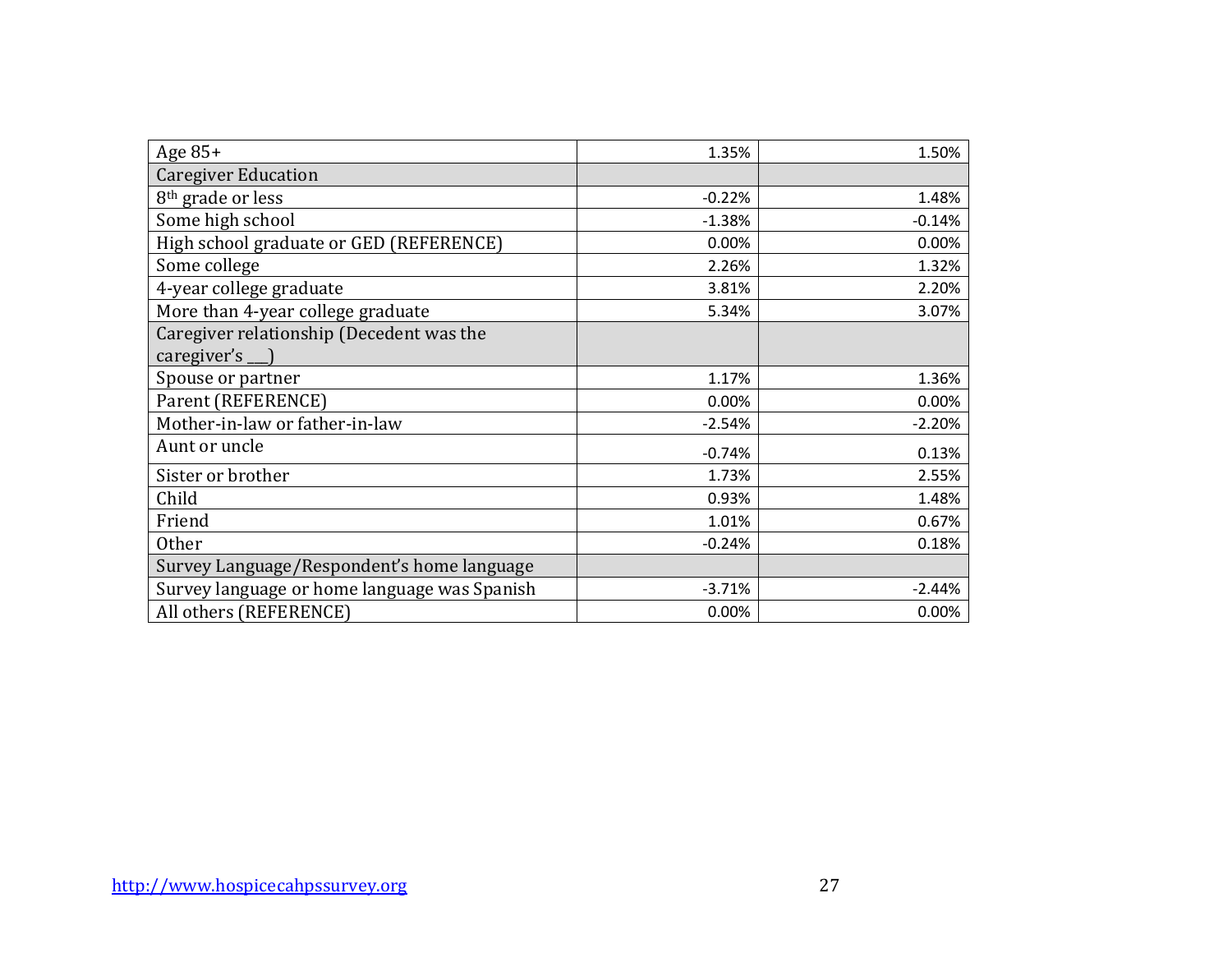|                                | informed about when they<br>would arrive to care for<br>Hospice team kept you<br>your family member | way that was<br>team explained<br>easy to understand<br>things in a<br>Hospice | problems with your family<br>carefully to you when you<br>talked with them about<br>member's hospice care<br>Hospice team listened | family member's condition<br>Hospice team kept you<br>about your<br>informed | Hospice team listened<br>you<br>carefully to | family member's condition<br>confusing or contradictory<br>about your<br>Hospice team gave you<br>information<br>or care |
|--------------------------------|-----------------------------------------------------------------------------------------------------|--------------------------------------------------------------------------------|------------------------------------------------------------------------------------------------------------------------------------|------------------------------------------------------------------------------|----------------------------------------------|--------------------------------------------------------------------------------------------------------------------------|
| Response percentile (per 1% of |                                                                                                     |                                                                                |                                                                                                                                    |                                                                              |                                              |                                                                                                                          |
| response percentile)           | $-0.03%$                                                                                            | $-0.02%$                                                                       | $-0.02%$                                                                                                                           | $-0.03%$                                                                     | $-0.02%$                                     | $-0.02%$                                                                                                                 |
| Decedent Age                   |                                                                                                     |                                                                                |                                                                                                                                    |                                                                              |                                              |                                                                                                                          |
| Age 18-54                      | 3.07%                                                                                               | 0.11%                                                                          | $-0.30%$                                                                                                                           | 1.06%                                                                        | $-0.29%$                                     | $-1.06%$                                                                                                                 |
| Age 55-64                      | 2.21%                                                                                               | $-0.09%$                                                                       | $-0.60%$                                                                                                                           | 0.43%                                                                        | $-0.65%$                                     | $-1.27%$                                                                                                                 |
| Age 65-69                      | 1.77%                                                                                               | 0.00%                                                                          | $-0.65%$                                                                                                                           | 0.32%                                                                        | $-0.43%$                                     | $-1.15%$                                                                                                                 |
| Age 70-74                      | 1.43%                                                                                               | 0.06%                                                                          | $-0.53%$                                                                                                                           | 0.20%                                                                        | $-0.42%$                                     | $-0.93%$                                                                                                                 |
| Age 75-79                      | 1.57%                                                                                               | 0.16%                                                                          | $-0.24%$                                                                                                                           | 0.37%                                                                        | $-0.12%$                                     | $-0.60%$                                                                                                                 |
| Age 80-84                      | 1.35%                                                                                               | 0.03%                                                                          | $-0.26%$                                                                                                                           | 0.16%                                                                        | $-0.09%$                                     | $-0.30%$                                                                                                                 |
| Age 85-89                      | 0.77%                                                                                               | 0.15%                                                                          | $-0.17%$                                                                                                                           | 0.14%                                                                        | 0.00%                                        | 0.02%                                                                                                                    |
| Age 90+ (REFERENCE)            | 0.00%                                                                                               | 0.00%                                                                          | 0.00%                                                                                                                              | 0.00%                                                                        | 0.00%                                        | 0.00%                                                                                                                    |
| Payer for Hospice Care         |                                                                                                     |                                                                                |                                                                                                                                    |                                                                              |                                              |                                                                                                                          |
| Medicare only (REFERENCE)      | 0.00%                                                                                               | 0.00%                                                                          | 0.00%                                                                                                                              | 0.00%                                                                        | 0.00%                                        | 0.00%                                                                                                                    |
| Medicaid only or Medicaid and  |                                                                                                     |                                                                                |                                                                                                                                    |                                                                              |                                              |                                                                                                                          |
| private insurance              | $-2.03%$                                                                                            | $-0.55%$                                                                       | $-0.57%$                                                                                                                           | $-1.11%$                                                                     | $-0.72%$                                     | $-1.56%$                                                                                                                 |
| Medicare and Medicaid          | $-5.57%$                                                                                            | $-1.44%$                                                                       | $-0.66%$                                                                                                                           | $-2.94%$                                                                     | $-1.12%$                                     | $-1.24%$                                                                                                                 |
| Private insurance only         | $-0.70%$                                                                                            | $-0.18%$                                                                       | $-0.16%$                                                                                                                           | $-0.19%$                                                                     | $-0.03%$                                     | 0.46%                                                                                                                    |

#### **Table 7. CAHPS Hospice Survey Bottom-Box Case-Mix Adjustments for Communication with Family, Q2 2017 – Q1 2019**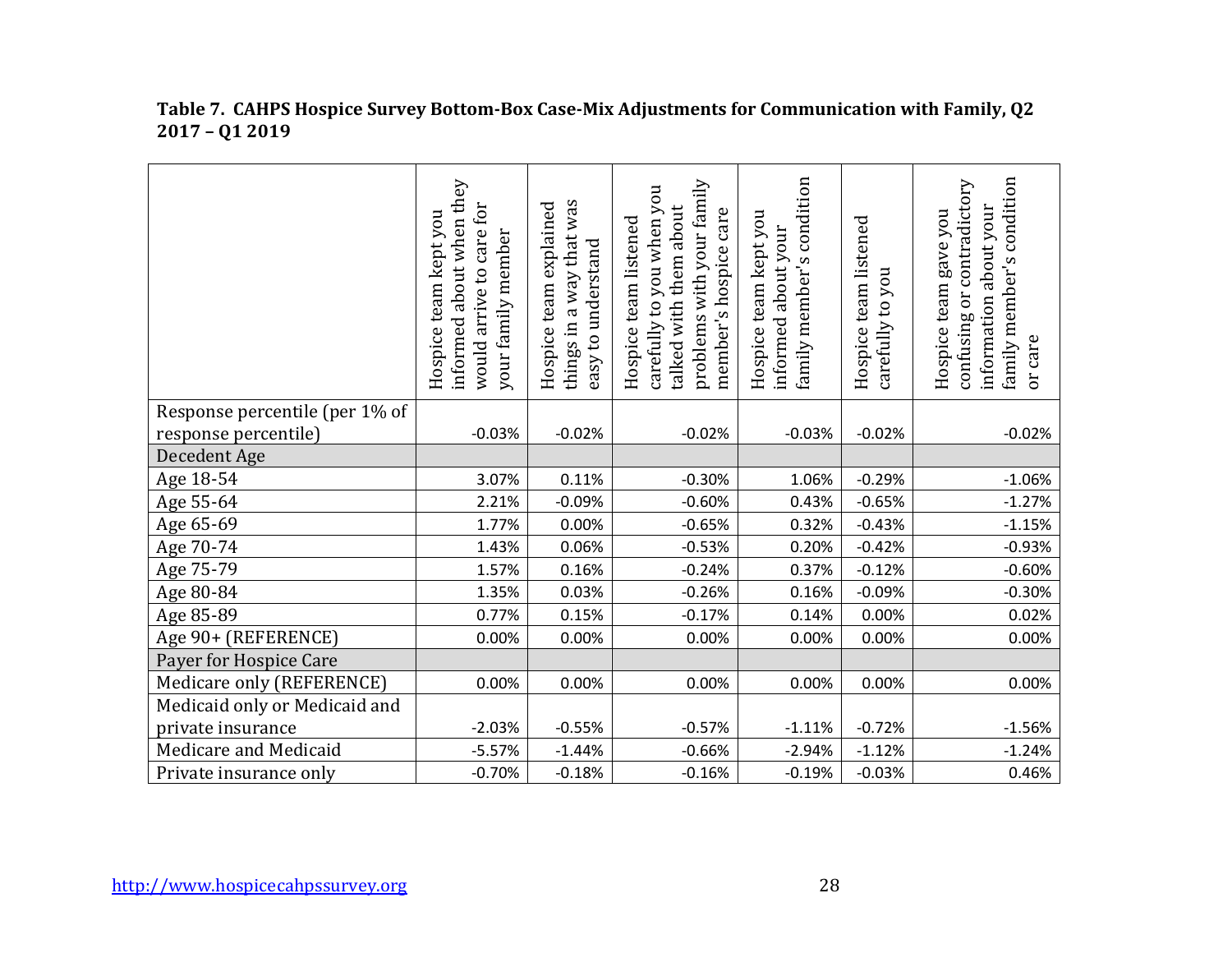| Medicare and private        |          |          |          |          |          |          |
|-----------------------------|----------|----------|----------|----------|----------|----------|
| insurance                   | $-0.45%$ | $-0.06%$ | $-0.25%$ | $-0.03%$ | 0.13%    | 0.24%    |
| <b>Other</b>                | $-2.54%$ | $-0.72%$ | $-0.39%$ | $-1.31%$ | $-0.49%$ | $-0.10%$ |
| <b>Primary Diagnosis</b>    |          |          |          |          |          |          |
| Alzheimer's and non-        |          |          |          |          |          |          |
| Alzheimer's dementias       |          |          |          |          |          |          |
| (REFERENCE)                 | 0.00%    | 0.00%    | 0.00%    | 0.00%    | 0.00%    | 0.00%    |
| Bladder cancer              | 4.84%    | 0.18%    | 0.31%    | 0.94%    | $-0.27%$ | 0.10%    |
| Blood and lymphatic cancers | 4.38%    | $-0.29%$ | $-0.77%$ | 0.12%    | $-0.30%$ | $-0.10%$ |
| Brain cancer                | 4.80%    | 0.60%    | 1.23%    | 1.81%    | 0.82%    | 0.67%    |
| Breast cancer               | 5.20%    | 0.65%    | 0.56%    | 1.35%    | 0.61%    | 0.21%    |
| Congestive heart failure    | 3.27%    | 0.01%    | $-0.10%$ | 0.34%    | $-0.22%$ | $-0.21%$ |
| Chronic kidney disease      | 2.97%    | 0.01%    | $-0.70%$ | $-0.11%$ | $-0.11%$ | $-0.49%$ |
| Chronic liver disease       | 3.85%    | 0.06%    | 0.20%    | 0.91%    | 0.38%    | 0.09%    |
| Colorectal cancer           | 5.13%    | 0.19%    | 0.05%    | 0.77%    | $-0.19%$ | $-0.32%$ |
| CVA/Stroke                  | 2.04%    | 0.30%    | 0.53%    | 0.68%    | 0.38%    | $-0.13%$ |
| Liver cancer                | 5.58%    | 0.45%    | $-0.02%$ | 1.59%    | 0.03%    | $-0.05%$ |
| Lung & other chest cavity   |          |          |          |          |          |          |
| cancer                      | 5.10%    | 0.31%    | 0.16%    | 0.96%    | 0.07%    | $-0.39%$ |
| Non-infectious respiratory  | 3.45%    | $-0.15%$ | $-0.32%$ | 0.14%    | $-0.34%$ | $-0.40%$ |
| Other heart disease         | 3.34%    | 0.09%    | $-0.13%$ | 0.61%    | $-0.04%$ | $-0.22%$ |
| Pancreatic cancer           | 5.90%    | 0.46%    | 0.47%    | 1.65%    | 0.48%    | 0.14%    |
| Parkinson's and other       |          |          |          |          |          |          |
| degenerative diseases       | 2.14%    | 0.09%    | 0.09%    | 0.56%    | 0.23%    | 0.23%    |
| Pneumonias and other        |          |          |          |          |          |          |
| infectious lung diseases    | 3.20%    | $-0.08%$ | $-0.12%$ | 0.57%    | 0.18%    | $-0.01%$ |
| Prostate cancer             | 5.19%    | 0.40%    | 0.55%    | 0.64%    | 0.17%    | $-0.22%$ |
| Other, cancer               | 5.09%    | 0.22%    | 0.24%    | 0.97%    | 0.07%    | $-0.03%$ |
| Other, non-cancer           | 2.30%    | $-0.03%$ | 0.15%    | 0.31%    | 0.06%    | $-0.22%$ |
| Length of hospice stay      |          |          |          |          |          |          |
| $2-5$ days                  | 1.49%    | $-0.83%$ | $-2.85%$ | $-1.06%$ | $-0.65%$ | $-0.58%$ |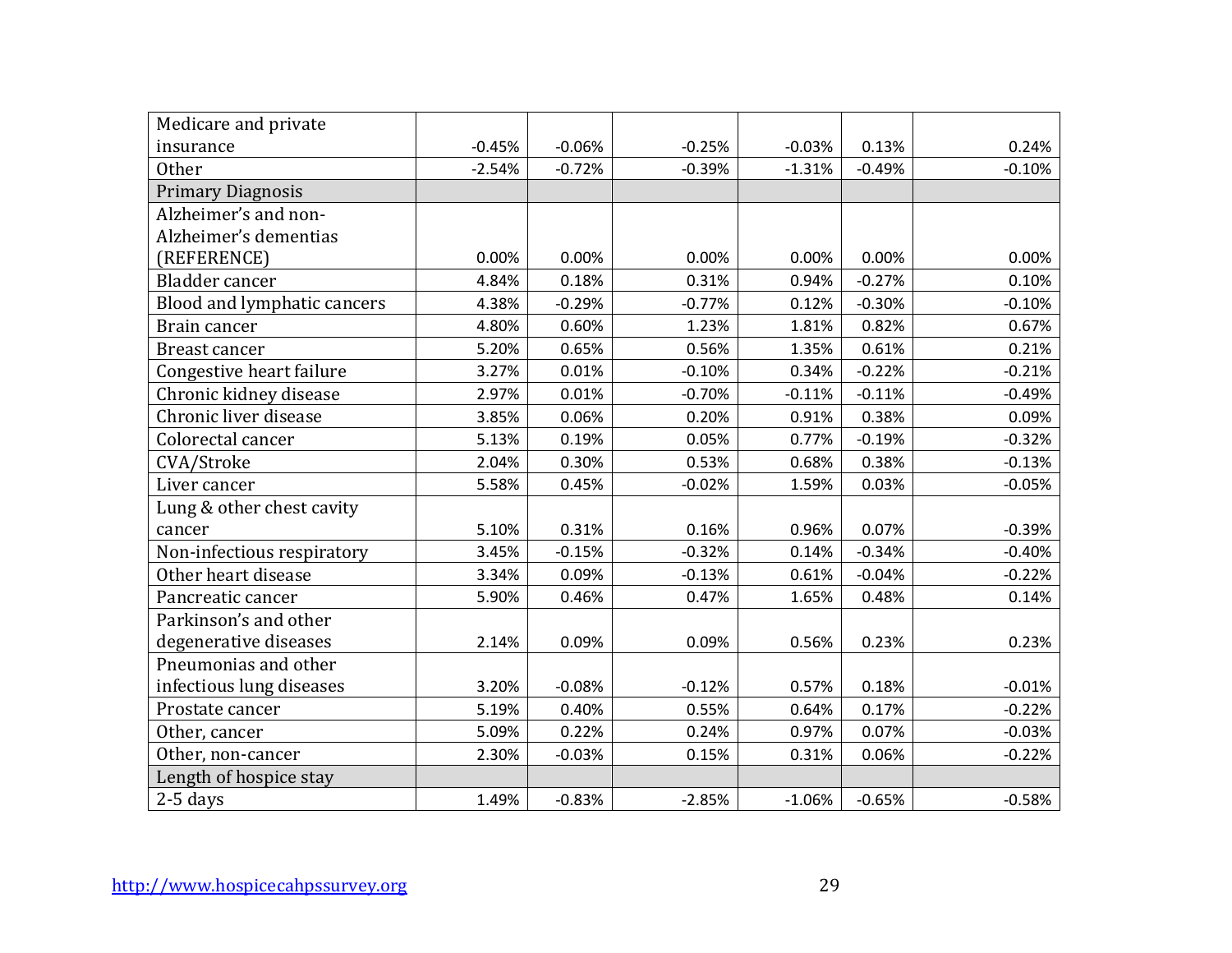| $6-12$ days                    | 1.72%    | $-0.76%$ | $-2.12%$ | $-0.95%$ | $-0.74%$ | $-0.49%$  |
|--------------------------------|----------|----------|----------|----------|----------|-----------|
| 13-29 days                     | 1.22%    | $-0.75%$ | $-1.84%$ | $-1.28%$ | $-0.84%$ | $-0.37%$  |
| 30-80 days                     | 0.93%    | $-0.48%$ | $-1.05%$ | $-0.80%$ | $-0.63%$ | $-0.27%$  |
| 81+ days (REFERENCE)           | 0.00%    | 0.00%    | 0.00%    | 0.00%    | 0.00%    | 0.00%     |
| <b>Caregiver Age</b>           |          |          |          |          |          |           |
| Age 18-44                      | $-0.46%$ | $-0.99%$ | $-3.08%$ | $-0.74%$ | $-1.38%$ | $-0.78%$  |
| Age 45-54                      | 0.33%    | $-0.27%$ | $-1.18%$ | $-0.18%$ | $-0.46%$ | $-0.36%$  |
| Age 55-64 (REFERENCE)          | 0.00%    | 0.00%    | 0.00%    | 0.00%    | 0.00%    | 0.00%     |
| Age 65-74                      | 0.08%    | 0.31%    | 1.31%    | 0.46%    | 0.68%    | 0.43%     |
| Age 75-84                      | $-0.56%$ | $-0.12%$ | 1.66%    | $-0.50%$ | 0.45%    | $-0.06%$  |
| Age 85+                        | $-1.09%$ | $-1.03%$ | 1.33%    | $-1.88%$ | $-0.36%$ | $-1.09%$  |
| <b>Caregiver Education</b>     |          |          |          |          |          |           |
| 8 <sup>th</sup> grade or less  | $-0.40%$ | $-0.83%$ | $-0.58%$ | $-0.13%$ | $-1.19%$ | $-11.30%$ |
| Some high school               | 0.88%    | $-0.14%$ | 0.02%    | 0.44%    | $-0.14%$ | $-6.38%$  |
| High school graduate or GED    |          |          |          |          |          |           |
| (REFERENCE)                    | 0.00%    | 0.00%    | 0.00%    | 0.00%    | 0.00%    | 0.00%     |
| Some college                   | $-1.31%$ | $-0.36%$ | $-0.96%$ | $-0.98%$ | $-0.64%$ | 1.69%     |
| 4-year college graduate        | $-3.46%$ | $-0.54%$ | $-1.43%$ | $-1.83%$ | $-0.81%$ | 2.10%     |
| More than 4-year college       |          |          |          |          |          |           |
| graduate                       | $-4.52%$ | $-0.90%$ | $-2.29%$ | $-2.74%$ | $-1.62%$ | 2.12%     |
| Caregiver relationship         |          |          |          |          |          |           |
| (Decedent was the caregiver's  |          |          |          |          |          |           |
| Spouse or partner              | 2.46%    | $-0.27%$ | $-0.03%$ | $-0.47%$ | $-0.22%$ | 0.05%     |
| Parent (REFERENCE)             | 0.00%    | 0.00%    | 0.00%    | 0.00%    | 0.00%    | 0.00%     |
| Mother-in-law or father-in-law | 0.09%    | 0.43%    | 0.98%    | 0.55%    | 0.61%    | 0.31%     |
| Aunt or uncle                  | $-3.37%$ | $-0.22%$ | 0.46%    | $-1.08%$ | 0.19%    | $-0.10%$  |
| Sister or brother              | $-3.54%$ | $-1.00%$ | $-0.29%$ | $-2.22%$ | $-0.46%$ | $-0.21%$  |
| Child                          | 0.05%    | $-0.48%$ | $-0.24%$ | $-1.32%$ | $-0.37%$ | $-0.31%$  |
|                                | $-3.89%$ | $-0.72%$ | $-0.20%$ | $-2.19%$ | $-0.56%$ | $-0.58%$  |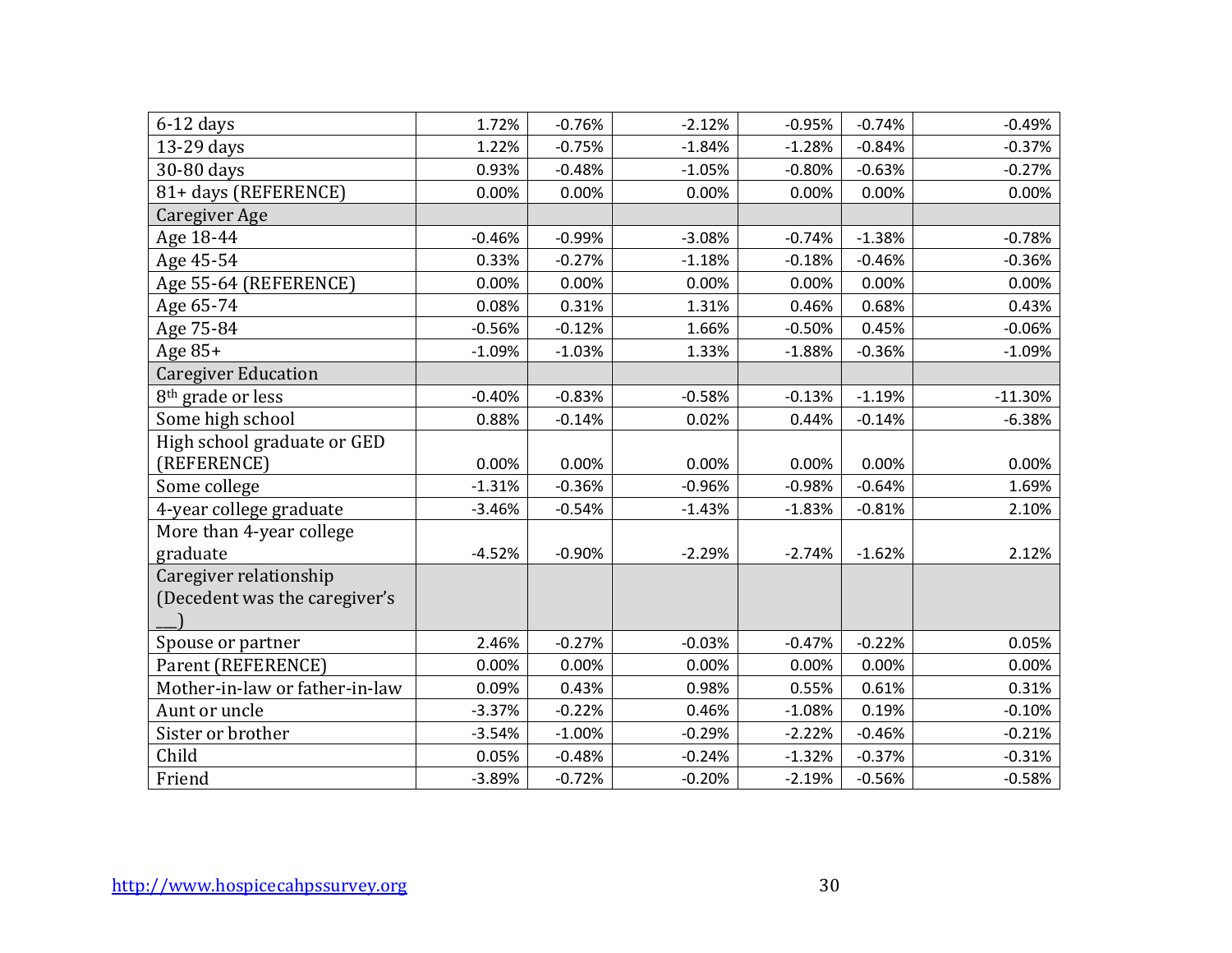| Other                      | $-1.00\%$ | $-0.06\%$ | 0.07% | $-0.22%$ | 0.02%    | $-0.59%$ |
|----------------------------|-----------|-----------|-------|----------|----------|----------|
| Survey                     |           |           |       |          |          |          |
| Language/Respondent's home |           |           |       |          |          |          |
| language                   |           |           |       |          |          |          |
| Survey language or home    |           |           |       |          |          |          |
| language was Spanish       | 2.81%     | $-0.01\%$ | 1.71% | 1.58%    | 0.62%    | $-0.45%$ |
| All others (REFERENCE)     | $0.00\%$  | $0.00\%$  | 0.00% | 0.00%    | $0.00\%$ | 0.00%    |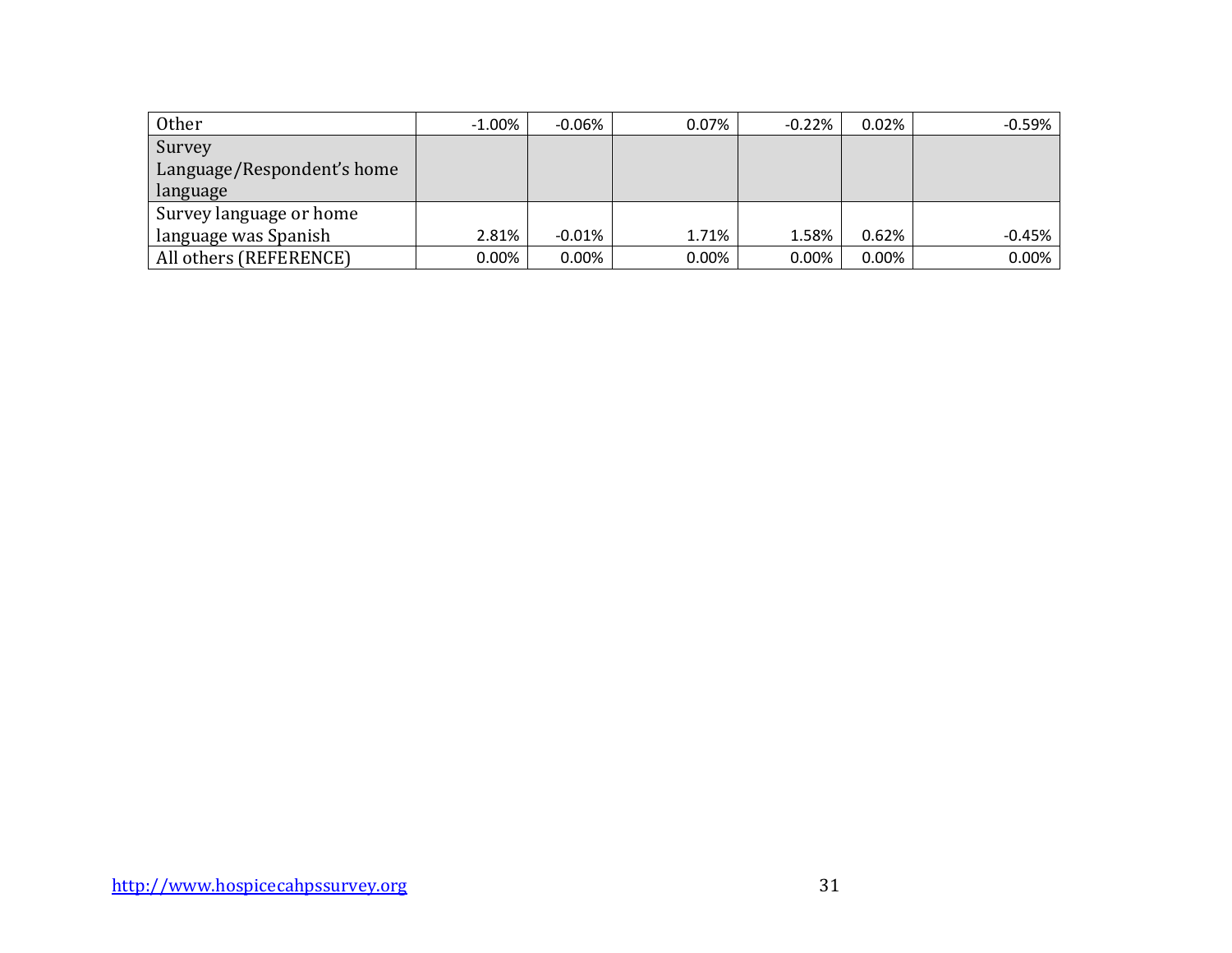# **Table 8. CAHPS Hospice Bottom-Box Survey Case-Mix Adjustments for Getting Timely Help and Treating Patient with Respect, Q2 2017 – Q1 2019**

|                                               | <b>Getting Timely Help</b>                                                                                        |                                                                                               | <b>Treating Patient with Respect</b>                                   |                                                                        |  |
|-----------------------------------------------|-------------------------------------------------------------------------------------------------------------------|-----------------------------------------------------------------------------------------------|------------------------------------------------------------------------|------------------------------------------------------------------------|--|
|                                               | your family member asked<br>for help from the hospice<br>Got help as soon as you<br>needed it when you or<br>team | Got the help you needed<br>from the hospice team<br>weekends, or holidays<br>during evenings, | Hospice team treated your<br>family member with<br>dignity and respect | Felt that the hospice team<br>really cared about your<br>family member |  |
| Response percentile (per 1% of                |                                                                                                                   |                                                                                               |                                                                        |                                                                        |  |
| response percentile)                          | $-0.02%$                                                                                                          | $-0.04%$                                                                                      | 0.00%                                                                  | $-0.02%$                                                               |  |
| Decedent Age                                  |                                                                                                                   |                                                                                               |                                                                        |                                                                        |  |
| Age 18-54                                     | $-0.01%$                                                                                                          | 0.56%                                                                                         | $-0.62%$                                                               | $-0.31%$                                                               |  |
| Age 55-64                                     | 0.07%                                                                                                             | 0.81%                                                                                         | $-0.31%$                                                               | $-0.55%$                                                               |  |
| Age 65-69                                     | $-0.17%$                                                                                                          | 0.39%                                                                                         | $-0.36%$                                                               | $-0.60%$                                                               |  |
| Age 70-74                                     | $-0.09%$                                                                                                          | 0.50%                                                                                         | $-0.20%$                                                               | $-0.48%$                                                               |  |
| Age 75-79                                     | 0.13%                                                                                                             | 0.55%                                                                                         | $-0.12%$<br>$-0.09%$                                                   | $-0.16%$<br>$-0.21%$                                                   |  |
| Age 80-84                                     | 0.01%<br>0.11%                                                                                                    | 0.55%<br>0.13%                                                                                | $-0.09%$                                                               | $-0.06%$                                                               |  |
| Age 85-89                                     | 0.00%                                                                                                             | 0.00%                                                                                         | 0.00%                                                                  | 0.00%                                                                  |  |
| Age 90+ (REFERENCE)<br>Payer for Hospice Care |                                                                                                                   |                                                                                               |                                                                        |                                                                        |  |
| Medicare only (REFERENCE)                     | 0.00%                                                                                                             | 0.00%                                                                                         | 0.00%                                                                  | 0.00%                                                                  |  |
| Medicaid only or Medicaid and                 |                                                                                                                   |                                                                                               |                                                                        |                                                                        |  |
| private insurance                             | $-0.33%$                                                                                                          | $-0.56%$                                                                                      | $-0.65%$                                                               | $-0.83%$                                                               |  |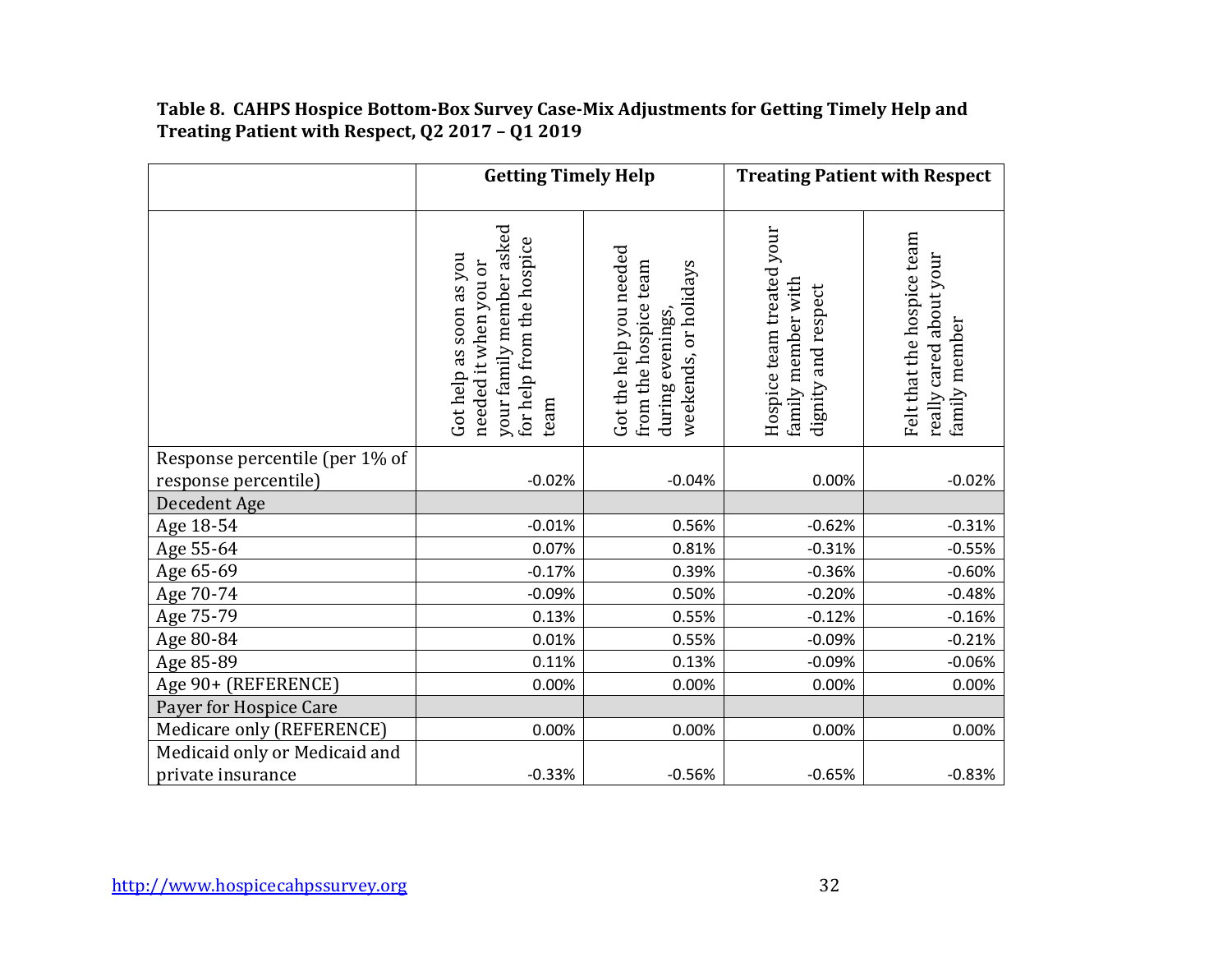| Medicare and Medicaid       | $-1.61%$ | $-1.44%$ | $-0.46%$ | $-0.99%$ |
|-----------------------------|----------|----------|----------|----------|
| Private insurance only      | $-0.36%$ | $-0.52%$ | $-0.04%$ | $-0.28%$ |
| Medicare and private        |          |          |          |          |
| insurance                   | $-0.24%$ | $-0.04%$ | 0.04%    | 0.00%    |
| <b>Other</b>                | $-0.46%$ | 0.07%    | $-0.22%$ | $-0.43%$ |
| <b>Primary Diagnosis</b>    |          |          |          |          |
| Alzheimer's and non-        |          |          |          |          |
| Alzheimer's dementias       |          |          |          |          |
| (REFERENCE)                 | 0.00%    | 0.00%    | 0.00%    | 0.00%    |
| Bladder cancer              | 0.31%    | 1.00%    | $-0.17%$ | $-0.13%$ |
| Blood and lymphatic cancers | $-0.25%$ | $-0.29%$ | $-0.05%$ | $-0.22%$ |
| Brain cancer                | 0.26%    | 0.29%    | 0.14%    | 0.57%    |
| <b>Breast cancer</b>        | 0.36%    | 0.63%    | 0.03%    | 0.39%    |
| Congestive heart failure    | $-0.01%$ | 0.38%    | $-0.13%$ | $-0.21%$ |
| Chronic kidney disease      | $-0.36%$ | $-0.49%$ | $-0.11%$ | $-0.36%$ |
| Chronic liver disease       | 0.32%    | 0.34%    | 0.03%    | 0.14%    |
| Colorectal cancer           | 0.01%    | $-0.46%$ | $-0.09%$ | $-0.12%$ |
| CVA/Stroke                  | 0.59%    | 0.93%    | 0.10%    | 0.24%    |
| Liver cancer                | 0.19%    | 0.01%    | $-0.07%$ | $-0.11%$ |
| Lung & other chest cavity   |          |          |          |          |
| cancer                      | 0.33%    | 0.08%    | $-0.03%$ | $-0.06%$ |
| Non-infectious respiratory  | $-0.08%$ | 0.42%    | $-0.17%$ | $-0.29%$ |
| Other heart disease         | $-0.03%$ | 0.53%    | $-0.09%$ | $-0.07%$ |
| Pancreatic cancer           | 0.35%    | 0.59%    | 0.01%    | 0.21%    |
| Parkinson's and other       |          |          |          |          |
| degenerative diseases       | 0.18%    | $-0.49%$ | $-0.03%$ | $-0.05%$ |
| Pneumonias and other        |          |          |          |          |
| infectious lung diseases    | 0.50%    | 0.35%    | $-0.01%$ | 0.02%    |
| Prostate cancer             | 0.04%    | $-0.39%$ | $-0.04%$ | 0.25%    |
| Other, cancer               | 0.24%    | 0.10%    | $-0.05%$ | $-0.01%$ |
| Other, non-cancer           | 0.18%    | 0.62%    | $-0.03%$ | $-0.05%$ |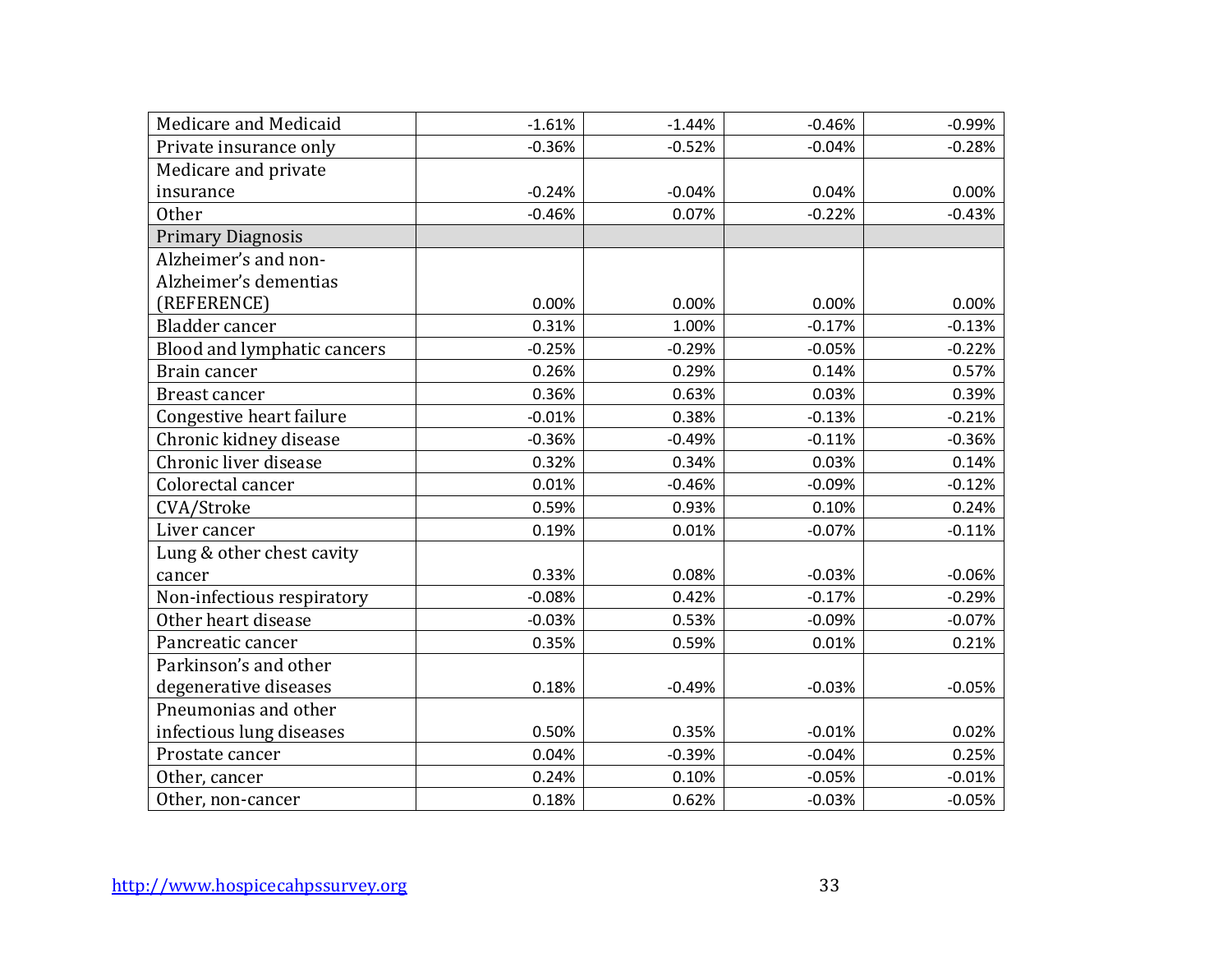| Length of hospice stay         |          |          |          |          |
|--------------------------------|----------|----------|----------|----------|
| $2-5$ days                     | $-1.08%$ | 3.12%    | $-0.60%$ | $-0.99%$ |
| $6-12$ days                    | $-1.08%$ | 2.36%    | $-0.43%$ | $-0.97%$ |
| 13-29 days                     | $-1.25%$ | 1.23%    | $-0.33%$ | $-1.04%$ |
| 30-80 days                     | $-0.87%$ | 0.24%    | $-0.20%$ | $-0.70%$ |
| 81+ days (REFERENCE)           | 0.00%    | 0.00%    | 0.00%    | 0.00%    |
| Caregiver Age                  |          |          |          |          |
| Age 18-44                      | $-1.61%$ | $-2.05%$ | $-0.64%$ | $-1.63%$ |
| Age 45-54                      | $-0.36%$ | $-0.49%$ | $-0.19%$ | $-0.52%$ |
| Age 55-64 (REFERENCE)          | 0.00%    | 0.00%    | 0.00%    | 0.00%    |
| Age 65-74                      | 0.77%    | 1.23%    | 0.22%    | 0.60%    |
| Age 75-84                      | 0.63%    | $-0.23%$ | 0.25%    | 0.71%    |
| Age 85+                        | 0.02%    | $-2.11%$ | 0.06%    | 0.28%    |
| <b>Caregiver Education</b>     |          |          |          |          |
| 8 <sup>th</sup> grade or less  | $-1.66%$ | $-4.36%$ | $-0.55%$ | $-0.44%$ |
| Some high school               | $-0.18%$ | $-1.89%$ | $-0.16%$ | $-0.06%$ |
| High school graduate or GED    |          |          |          |          |
| (REFERENCE)                    | 0.00%    | 0.00%    | 0.00%    | 0.00%    |
| Some college                   | $-0.56%$ | 0.40%    | $-0.10%$ | $-0.50%$ |
| 4-year college graduate        | $-1.05%$ | $-0.16%$ | $-0.05%$ | $-0.62%$ |
| More than 4-year college       |          |          |          |          |
| graduate                       | $-1.88%$ | $-0.75%$ | $-0.32%$ | $-1.24%$ |
| Caregiver relationship         |          |          |          |          |
| (Decedent was the caregiver's  |          |          |          |          |
|                                |          |          |          |          |
| Spouse or partner              | $-0.14%$ | $-0.78%$ | 0.00%    | $-0.05%$ |
| Parent (REFERENCE)             | 0.00%    | 0.00%    | 0.00%    | 0.00%    |
| Mother-in-law or father-in-law | 0.65%    | 0.28%    | 0.19%    | 0.71%    |
| Aunt or uncle                  |          |          |          |          |
|                                | 0.31%    | 0.67%    | 0.08%    | 0.25%    |
| Sister or brother              | $-0.87%$ | $-0.66%$ | $-0.06%$ | $-0.22%$ |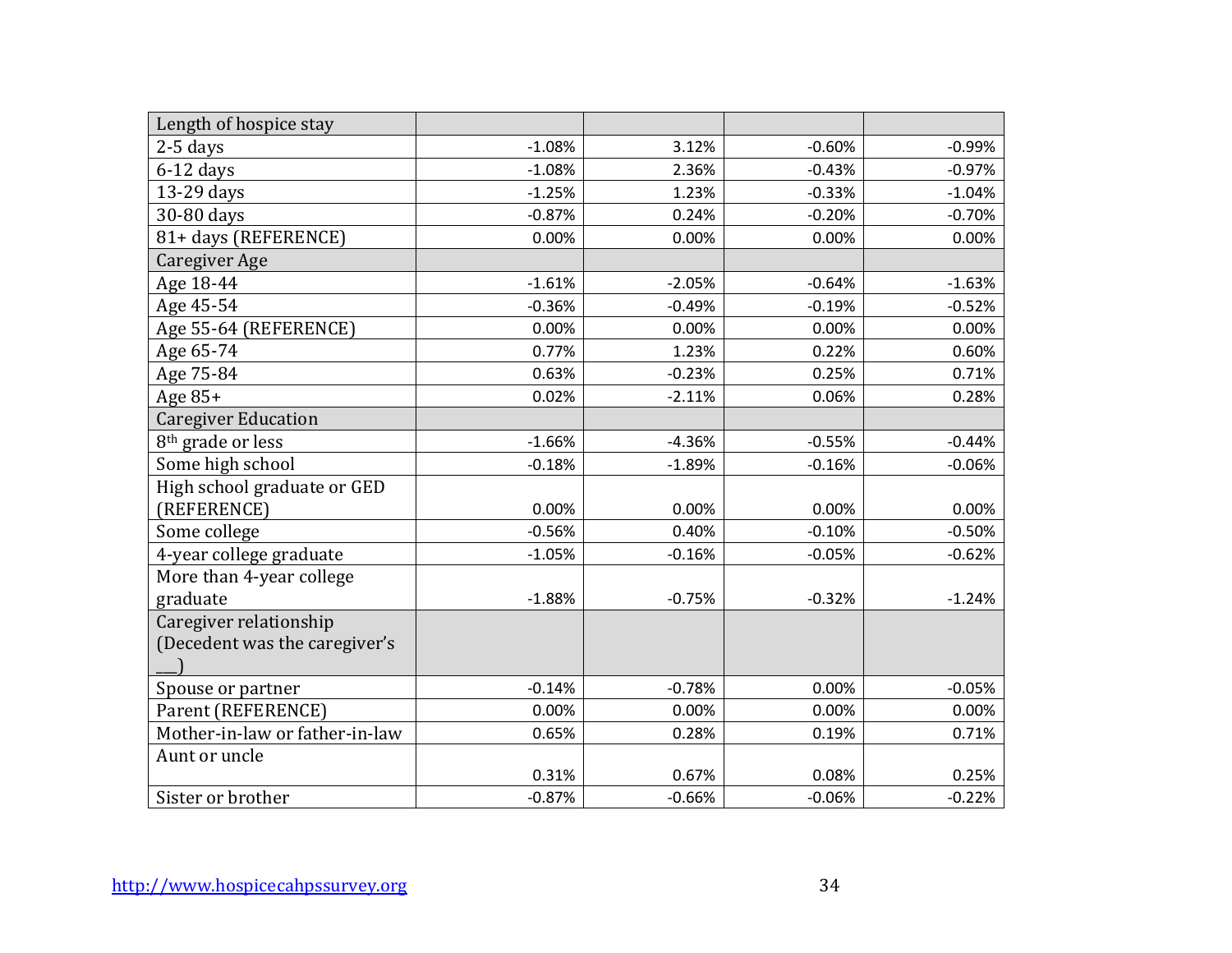| Child                      | $-0.36\%$ | $-0.51%$  | 0.24%     | $-0.14%$ |
|----------------------------|-----------|-----------|-----------|----------|
| Friend                     | $-0.62\%$ | $-0.25%$  | $-0.15%$  | 0.14%    |
| <b>Other</b>               | 0.20%     | $-0.84\%$ | $-0.01\%$ | 0.13%    |
| Survey                     |           |           |           |          |
| Language/Respondent's home |           |           |           |          |
| language                   |           |           |           |          |
| Survey language or home    |           |           |           |          |
| language was Spanish       | 0.14%     | $-4.29%$  | $-0.09%$  | 0.14%    |
| All others (REFERENCE)     | $0.00\%$  | 0.00%     | 0.00%     | 0.00%    |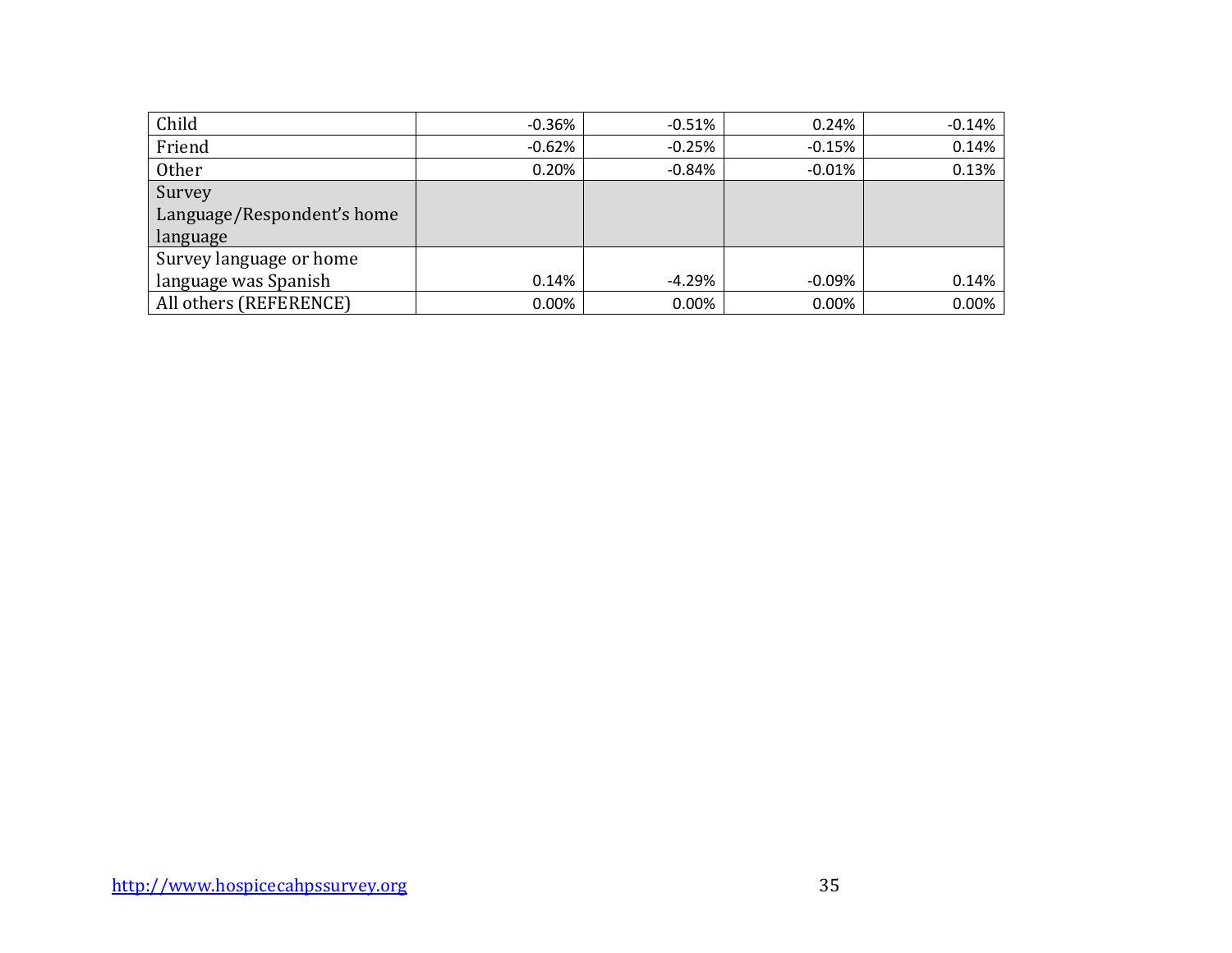|                                | as he or<br>Your family member got as<br>much help with pain<br>she needed | Your family member got the<br>she needed for<br>trouble breathing<br>help he or | Your family member got the<br>help he or she needed for<br>rouble with constipation | the hospice team for feelings<br>Your family member got the<br>help he or she needed from<br>of anxiety or sadness |
|--------------------------------|----------------------------------------------------------------------------|---------------------------------------------------------------------------------|-------------------------------------------------------------------------------------|--------------------------------------------------------------------------------------------------------------------|
| Response percentile (per 1% of |                                                                            |                                                                                 |                                                                                     |                                                                                                                    |
| response percentile)           | $-0.01%$                                                                   | $-0.03%$                                                                        | $-0.04%$                                                                            | $-0.07%$                                                                                                           |
| Decedent Age                   |                                                                            |                                                                                 |                                                                                     |                                                                                                                    |
| Age 18-54                      | $-0.62%$                                                                   | $-0.57%$                                                                        | 0.26%                                                                               | 2.38%                                                                                                              |
| Age 55-64                      | $-0.44%$                                                                   | $-0.30%$                                                                        | 0.16%                                                                               | 1.77%                                                                                                              |
| Age 65-69                      | $-0.42%$                                                                   | $-0.16%$                                                                        | $-0.24%$                                                                            | 1.71%                                                                                                              |
| Age 70-74                      | $-0.24%$                                                                   | $-0.04%$                                                                        | $-0.25%$                                                                            | 1.34%                                                                                                              |
| Age 75-79                      | $-0.08%$                                                                   | 0.05%                                                                           | $-0.19%$                                                                            | 1.31%                                                                                                              |
| Age 80-84                      | $-0.06%$                                                                   | $-0.09%$                                                                        | $-0.07%$                                                                            | 0.71%                                                                                                              |
| Age 85-89                      | $-0.12%$                                                                   | $-0.12%$                                                                        | $-0.03%$                                                                            | 0.45%                                                                                                              |
| Age 90+ (REFERENCE)            | 0.00%                                                                      | 0.00%                                                                           | 0.00%                                                                               | 0.00%                                                                                                              |
| Payer for Hospice Care         |                                                                            |                                                                                 |                                                                                     |                                                                                                                    |
| Medicare only (REFERENCE)      | 0.00%                                                                      | 0.00%                                                                           | 0.00%                                                                               | 0.00%                                                                                                              |
| Medicaid only or Medicaid and  |                                                                            |                                                                                 |                                                                                     |                                                                                                                    |
| private insurance              | $-0.05%$                                                                   | $-1.12%$                                                                        | $-1.49%$                                                                            | $-2.61%$                                                                                                           |
| Medicare and Medicaid          | $-0.51%$                                                                   | $-1.01%$                                                                        | $-2.57%$                                                                            | $-2.80%$                                                                                                           |
| Private insurance only         | 0.14%                                                                      | $-0.06%$                                                                        | $-0.81%$                                                                            | $-0.25%$                                                                                                           |

# **Table 9. CAHPS Hospice Survey Bottom-Box Case-Mix Adjustments for Help for Pain and Symptoms, Q2 2017 – Q1 2019**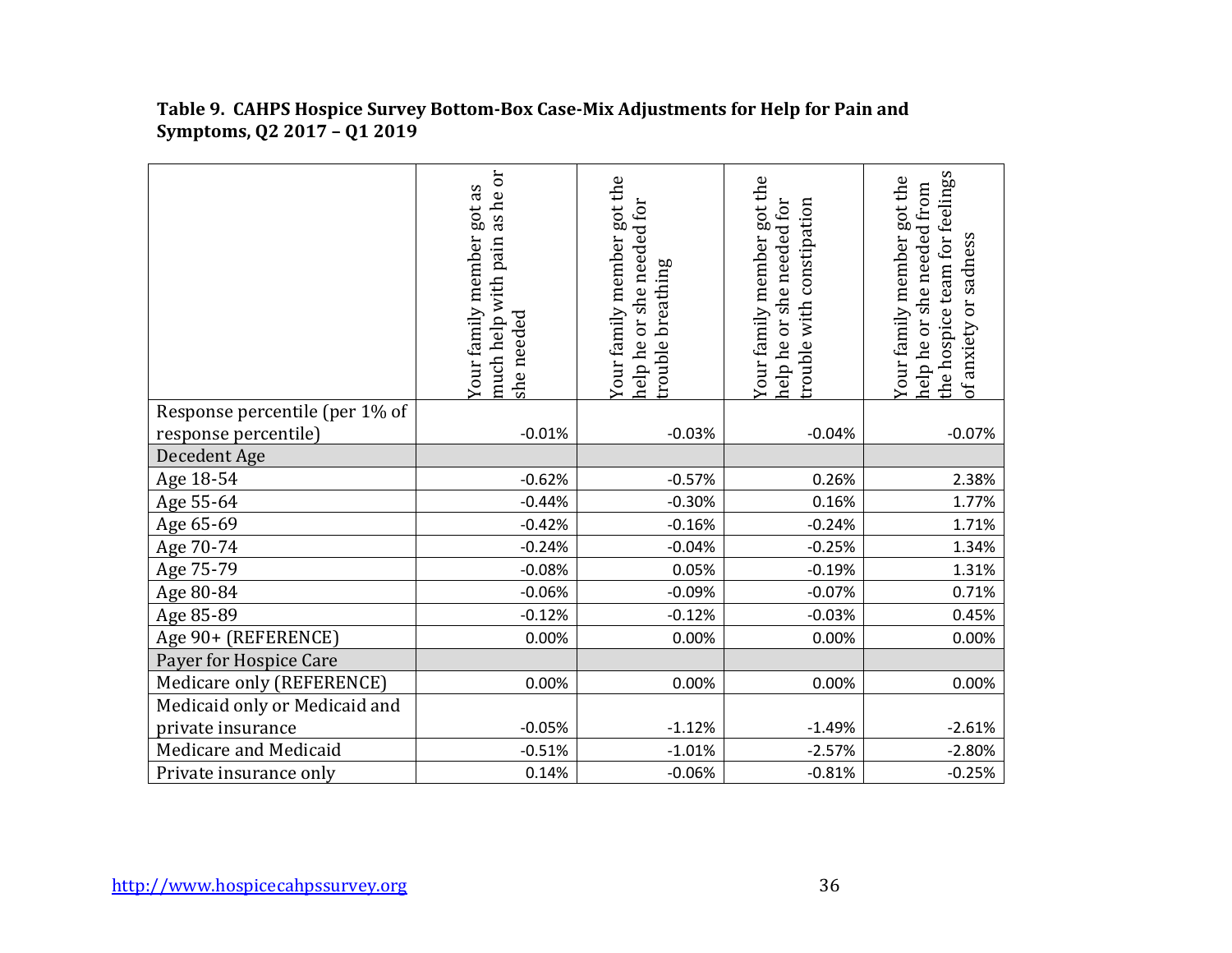| Medicare and private        |          |          |           |          |
|-----------------------------|----------|----------|-----------|----------|
| insurance                   | $-0.08%$ | 0.49%    | $-0.68%$  | 0.08%    |
| <b>Other</b>                | $-0.16%$ | $-0.73%$ | $-0.48%$  | $-1.11%$ |
| <b>Primary Diagnosis</b>    |          |          |           |          |
| Alzheimer's and non-        |          |          |           |          |
| Alzheimer's dementias       |          |          |           |          |
| (REFERENCE)                 | 0.00%    | 0.00%    | 0.00%     | 0.00%    |
| Bladder cancer              | $-0.45%$ | 0.44%    | 0.44%     | $-0.45%$ |
| Blood and lymphatic cancers | $-0.24%$ | 0.94%    | $-0.13%$  | $-0.63%$ |
| Brain cancer                | 0.15%    | $-0.11%$ | 0.10%     | $-0.26%$ |
| Breast cancer               | 0.10%    | 2.54%    | 1.28%     | 1.63%    |
| Congestive heart failure    | $-0.15%$ | 2.56%    | $-0.30%$  | 0.30%    |
| Chronic kidney disease      | $-0.24%$ | 1.08%    | $-0.32%$  | $-1.19%$ |
| Chronic liver disease       | 0.23%    | $-0.24%$ | $-1.72%$  | $-0.15%$ |
| Colorectal cancer           | $-0.17%$ | 0.41%    | $-0.53%$  | $-0.79%$ |
| CVA/Stroke                  | 0.23%    | 0.99%    | 0.04%     | 0.14%    |
| Liver cancer                | 0.03%    | 0.45%    | 0.71%     | $-0.23%$ |
| Lung & other chest cavity   |          |          |           |          |
| cancer                      | $-0.02%$ | 2.81%    | 1.20%     | 0.80%    |
| Non-infectious respiratory  | $-0.09%$ | 3.79%    | 0.04%     | 0.84%    |
| Other heart disease         | $-0.05%$ | 1.86%    | $-0.33%$  | 0.02%    |
| Pancreatic cancer           | $-0.17%$ | 0.04%    | 0.53%     | $-0.04%$ |
| Parkinson's and other       |          |          |           |          |
| degenerative diseases       | $-0.02%$ | 0.81%    | 0.01%     | $-0.20%$ |
| Pneumonias and other        |          |          |           |          |
| infectious lung diseases    | 0.19%    | 3.68%    | 0.11%     | 1.22%    |
| Prostate cancer             | 0.03%    | 0.34%    | 0.90%     | $-0.85%$ |
| Other, cancer               | 0.09%    | 1.19%    | 0.56%     | 0.39%    |
| Other, non-cancer           | 0.07%    | 1.17%    | $-0.33%$  | 0.39%    |
| Length of hospice stay      |          |          |           |          |
| $2-5$ days                  | $-1.11%$ | $-1.22%$ | $-10.70%$ | $-6.52%$ |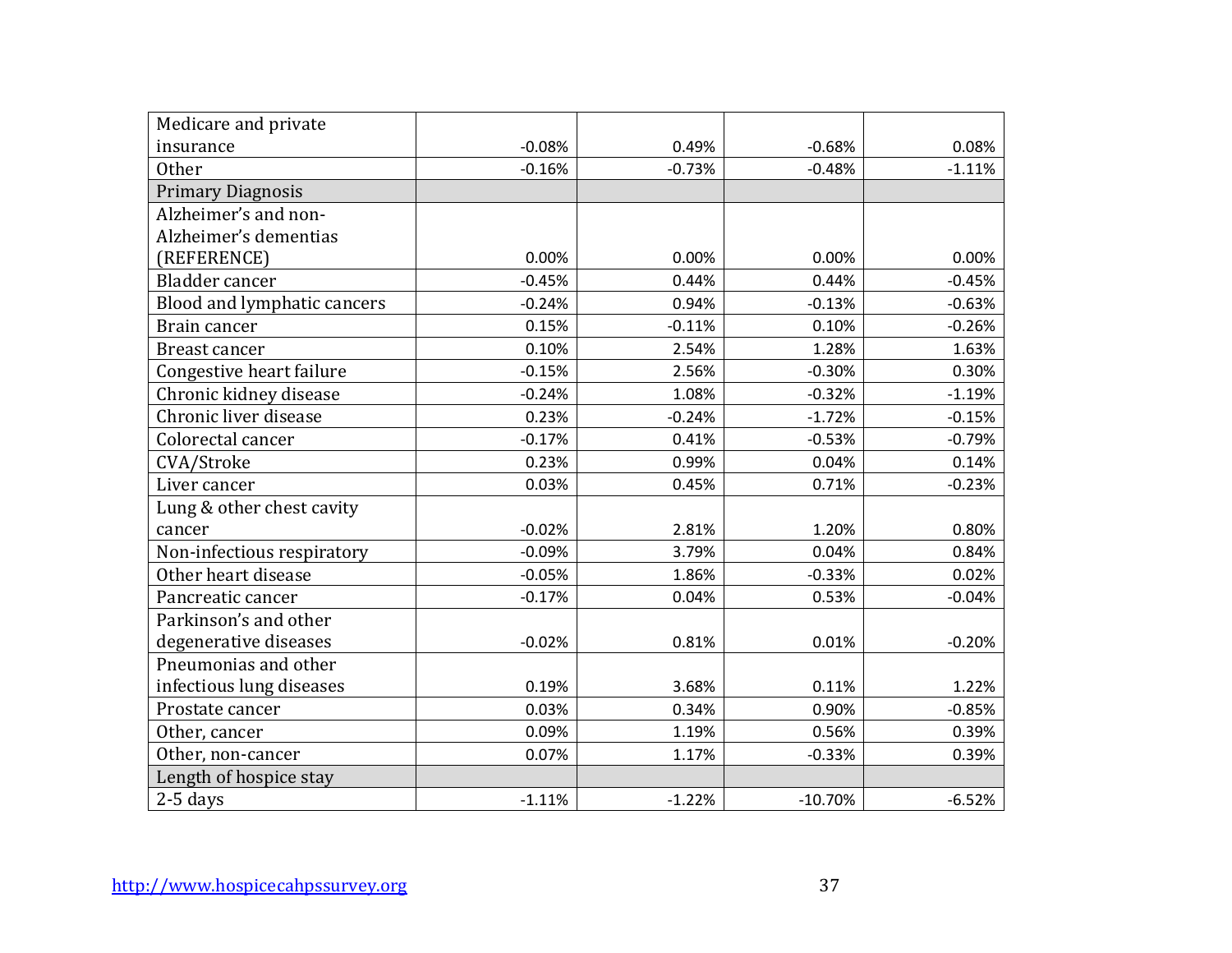| $6-12$ days                    | $-0.93%$ | $-1.01%$ | $-7.52%$ | $-5.20%$ |
|--------------------------------|----------|----------|----------|----------|
| 13-29 days                     | $-0.67%$ | $-0.87%$ | $-4.32%$ | $-4.17%$ |
| 30-80 days                     | $-0.43%$ | $-0.31%$ | $-1.94%$ | $-2.55%$ |
| 81+ days (REFERENCE)           | 0.00%    | 0.00%    | 0.00%    | 0.00%    |
| Caregiver Age                  |          |          |          |          |
| Age 18-44                      | $-0.32%$ | $-2.36%$ | $-3.96%$ | $-3.60%$ |
| Age 45-54                      | $-0.15%$ | $-1.01%$ | $-0.97%$ | $-0.91%$ |
| Age 55-64 (REFERENCE)          | 0.00%    | 0.00%    | 0.00%    | 0.00%    |
| Age 65-74                      | 0.35%    | 0.87%    | 0.90%    | 1.08%    |
| Age 75-84                      | 0.55%    | 0.61%    | 0.41%    | $-0.19%$ |
| Age 85+                        | 0.33%    | $-0.72%$ | $-1.31%$ | $-3.57%$ |
| <b>Caregiver Education</b>     |          |          |          |          |
| 8 <sup>th</sup> grade or less  | $-0.45%$ | $-2.71%$ | $-4.65%$ | $-4.60%$ |
| Some high school               | 0.21%    | $-1.38%$ | $-1.49%$ | $-0.95%$ |
| High school graduate or GED    |          |          |          |          |
| (REFERENCE)                    | 0.00%    | 0.00%    | 0.00%    | 0.00%    |
| Some college                   | $-0.37%$ | $-0.22%$ | 0.12%    | $-1.20%$ |
| 4-year college graduate        | $-0.65%$ | $-0.32%$ | $-0.58%$ | $-2.99%$ |
| More than 4-year college       |          |          |          |          |
| graduate                       | $-1.10%$ | $-0.76%$ | $-1.36%$ | $-4.95%$ |
| Caregiver relationship         |          |          |          |          |
| (Decedent was the caregiver's  |          |          |          |          |
|                                |          |          |          |          |
| Spouse or partner              | 0.06%    | $-0.53%$ | $-0.35%$ | $-2.02%$ |
| Parent (REFERENCE)             | 0.00%    | 0.00%    | 0.00%    | 0.00%    |
| Mother-in-law or father-in-law | 0.24%    | 0.47%    | 2.03%    | 3.13%    |
| Aunt or uncle                  |          |          |          |          |
|                                | 0.25%    | 0.73%    | 1.69%    | 2.70%    |
| Sister or brother              | $-0.18%$ | $-0.59%$ | $-1.01%$ | $-1.81%$ |
|                                | $-0.09%$ | $-0.37%$ | $-1.14%$ | $-2.26%$ |
| Child                          |          |          |          |          |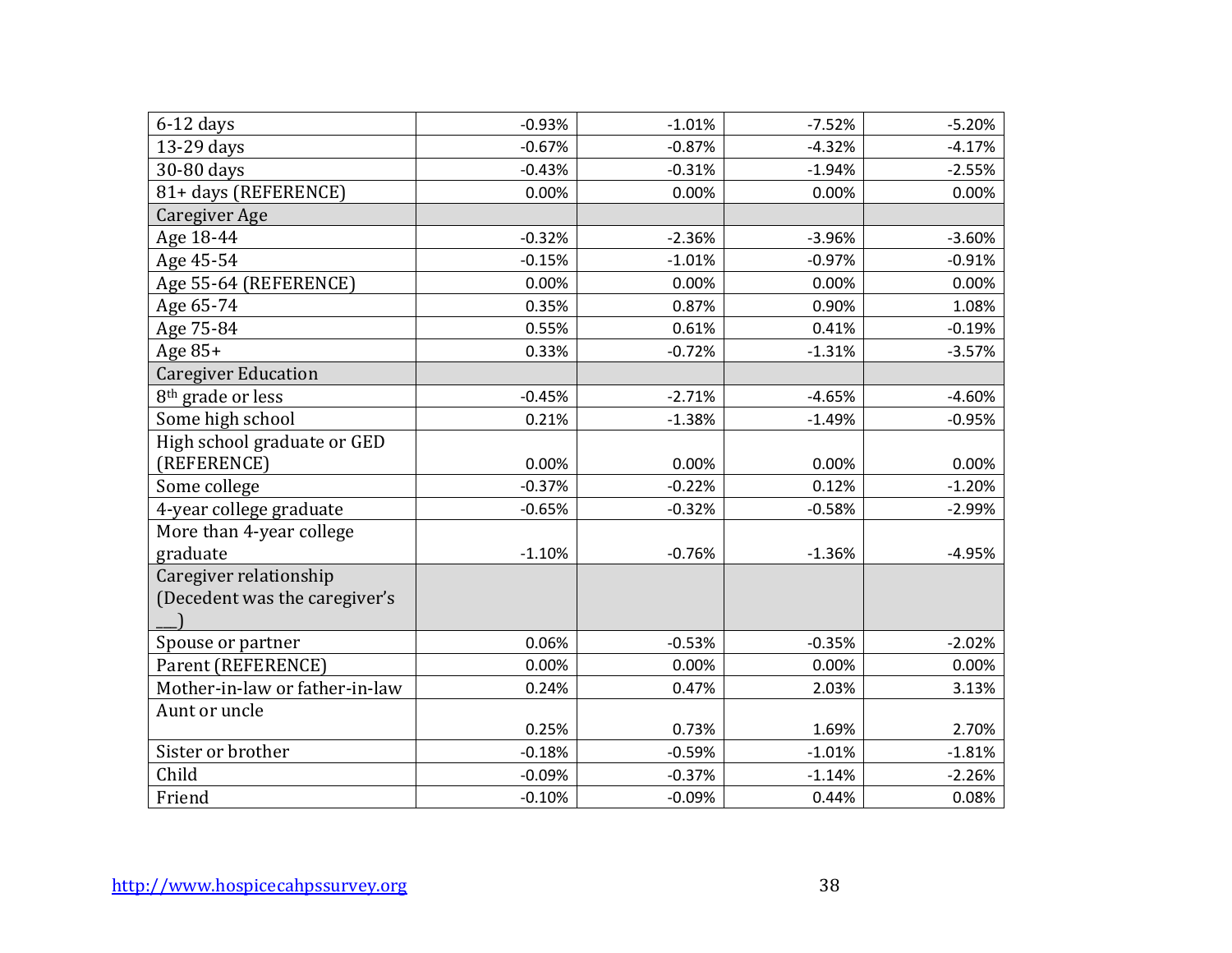| Other                      | 0.40%    | 0.47%    | 1.23%    | 1.53% |
|----------------------------|----------|----------|----------|-------|
| Survey                     |          |          |          |       |
| Language/Respondent's home |          |          |          |       |
| language                   |          |          |          |       |
| Survey language or home    |          |          |          |       |
| language was Spanish       | 1.05%    | $-2.79%$ | $-0.22%$ | 1.41% |
| All others (REFERENCE)     | $0.00\%$ | $0.00\%$ | $0.00\%$ | 0.00% |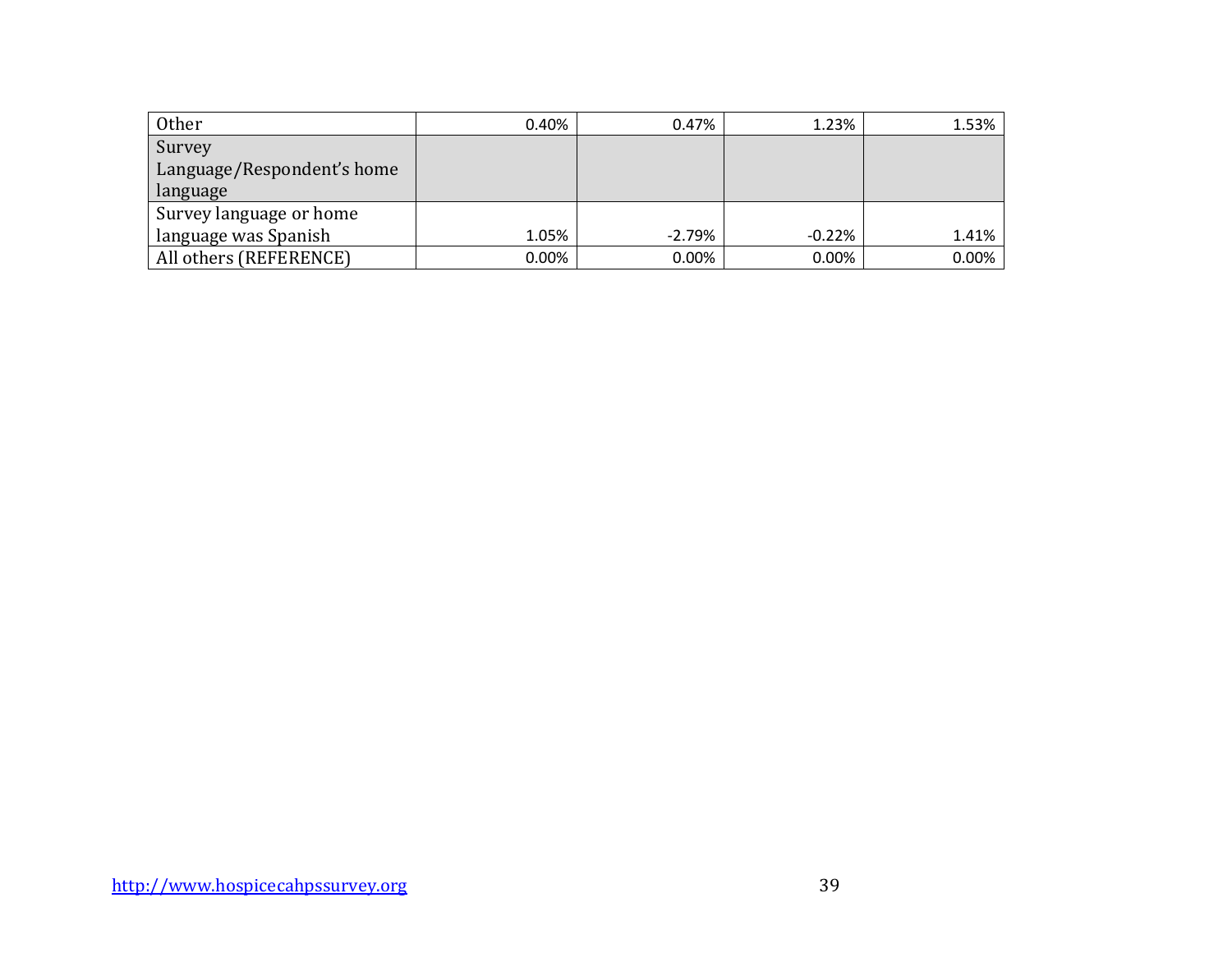|                                | watch for<br>Hospice team gave you the<br>training you needed about<br>effects to<br>from pain medicine<br>what side | about if<br>give more pain<br>Hospice team gave you the<br>medicine to your family<br>training you needed<br>and when to<br>member | he or she had trouble breathing<br>training you needed about how<br>to help your family member if<br>Hospice team gave you the | ör<br>Hospice team gave you the<br>training you needed about<br>member became restless<br>what to do if your family<br>agitated | A member of the hospice team<br>discussed side effects of pain<br>medicine with you or your<br>family member |
|--------------------------------|----------------------------------------------------------------------------------------------------------------------|------------------------------------------------------------------------------------------------------------------------------------|--------------------------------------------------------------------------------------------------------------------------------|---------------------------------------------------------------------------------------------------------------------------------|--------------------------------------------------------------------------------------------------------------|
| Response percentile (per 1% of |                                                                                                                      |                                                                                                                                    |                                                                                                                                |                                                                                                                                 |                                                                                                              |
| response percentile)           | $-0.02%$                                                                                                             | $-0.02%$                                                                                                                           | $-0.01%$                                                                                                                       | $-0.03%$                                                                                                                        | $-0.02%$                                                                                                     |
| Decedent Age                   |                                                                                                                      |                                                                                                                                    |                                                                                                                                |                                                                                                                                 |                                                                                                              |
| Age 18-54                      | 2.12%                                                                                                                | 0.24%                                                                                                                              | 0.02%                                                                                                                          | $-0.15%$                                                                                                                        | 1.65%                                                                                                        |
| Age 55-64                      | 1.80%                                                                                                                | 0.13%                                                                                                                              | $-0.01%$                                                                                                                       | $-0.05%$                                                                                                                        | 1.43%                                                                                                        |
| Age 65-69                      | 1.87%                                                                                                                | 0.35%                                                                                                                              | 0.47%                                                                                                                          | 0.59%                                                                                                                           | 1.08%                                                                                                        |
| Age 70-74                      | 1.59%                                                                                                                | 0.55%                                                                                                                              | 0.64%                                                                                                                          | 0.82%                                                                                                                           | 0.90%                                                                                                        |
| Age 75-79                      | 1.58%                                                                                                                | 0.71%                                                                                                                              | 0.39%                                                                                                                          | 1.45%                                                                                                                           | 0.87%                                                                                                        |
| Age 80-84                      | 1.26%                                                                                                                | 0.57%                                                                                                                              | 0.60%                                                                                                                          | 1.34%                                                                                                                           | 0.56%                                                                                                        |
| Age 85-89                      | 1.16%                                                                                                                | 0.55%                                                                                                                              | 0.63%                                                                                                                          | 1.03%                                                                                                                           | 0.50%                                                                                                        |
| Age 90+ (REFERENCE)            | 0.00%                                                                                                                | 0.00%                                                                                                                              | 0.00%                                                                                                                          | 0.00%                                                                                                                           | 0.00%                                                                                                        |
| Payer for Hospice Care         |                                                                                                                      |                                                                                                                                    |                                                                                                                                |                                                                                                                                 |                                                                                                              |
| Medicare only (REFERENCE)      | 0.00%                                                                                                                | 0.00%                                                                                                                              | 0.00%                                                                                                                          | 0.00%                                                                                                                           | 0.00%                                                                                                        |
| Medicaid only or Medicaid and  |                                                                                                                      |                                                                                                                                    |                                                                                                                                |                                                                                                                                 |                                                                                                              |
| private insurance              | $-1.26%$                                                                                                             | $-0.94%$                                                                                                                           | $-1.12%$                                                                                                                       | $-1.76%$                                                                                                                        | $-1.09%$                                                                                                     |
| Medicare and Medicaid          | $-4.24%$                                                                                                             | $-3.76%$                                                                                                                           | $-3.48%$                                                                                                                       | $-4.75%$                                                                                                                        | $-2.86%$                                                                                                     |

#### **Table 10. CAHPS Hospice Survey Bottom-Box Case-Mix Adjustments for Training Family to Care for Patient, Q2 2017 – Q1 2019**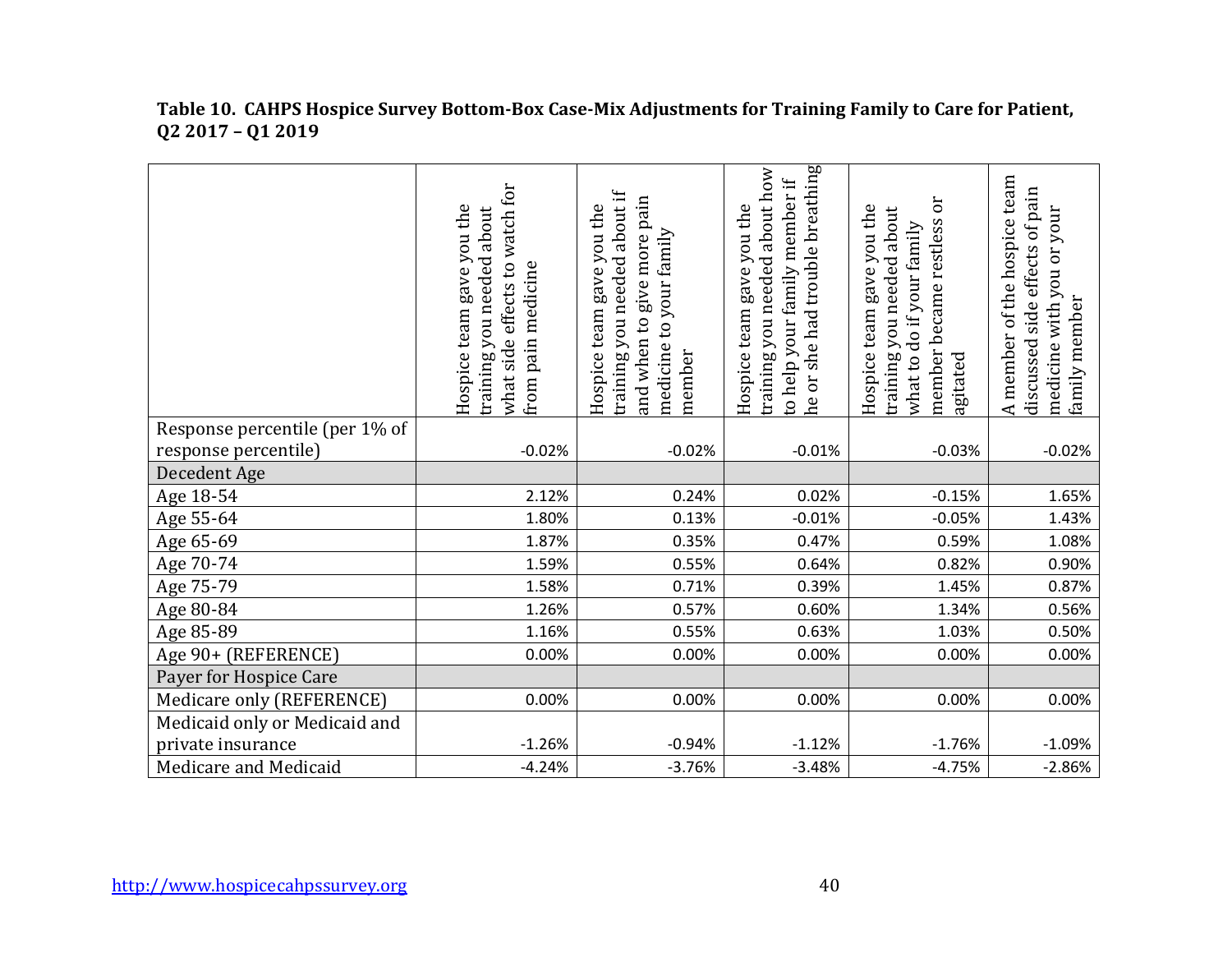| Private insurance only      | $-0.12%$ | 0.11%    | 0.25%    | $-0.03%$ | $-0.26%$ |
|-----------------------------|----------|----------|----------|----------|----------|
| Medicare and private        |          |          |          |          |          |
| insurance                   | $-0.26%$ | $-0.10%$ | 0.18%    | $-0.13%$ | $-0.07%$ |
| <b>Other</b>                | $-0.91%$ | $-0.59%$ | $-0.53%$ | $-1.33%$ | $-0.67%$ |
| <b>Primary Diagnosis</b>    |          |          |          |          |          |
| Alzheimer's and non-        |          |          |          |          |          |
| Alzheimer's dementias       |          |          |          |          |          |
| (REFERENCE)                 | 0.00%    | 0.00%    | 0.00%    | 0.00%    | 0.00%    |
| Bladder cancer              | 3.58%    | 2.67%    | 2.56%    | 1.75%    | 2.28%    |
| Blood and lymphatic cancers | 3.35%    | 2.16%    | 3.09%    | 1.60%    | 1.24%    |
| Brain cancer                | 4.58%    | 2.93%    | 3.35%    | 4.82%    | 1.73%    |
| Breast cancer               | 5.58%    | 3.23%    | 4.26%    | 4.01%    | 3.08%    |
| Congestive heart failure    | 3.21%    | 1.96%    | 3.25%    | 1.98%    | 1.47%    |
| Chronic kidney disease      | 3.67%    | 2.04%    | 3.26%    | 2.71%    | 1.23%    |
| Chronic liver disease       | 3.22%    | 2.31%    | 2.80%    | 3.62%    | 1.48%    |
| Colorectal cancer           | 3.94%    | 2.44%    | 2.64%    | 2.01%    | 2.24%    |
| CVA/Stroke                  | 1.94%    | 1.04%    | 1.95%    | 1.80%    | 0.58%    |
| Liver cancer                | 4.68%    | 2.77%    | 3.55%    | 3.20%    | 2.35%    |
| Lung & other chest cavity   |          |          |          |          |          |
| cancer                      | 4.63%    | 2.77%    | 4.06%    | 2.74%    | 2.66%    |
| Non-infectious respiratory  | 3.40%    | 2.11%    | 3.03%    | 2.05%    | 1.69%    |
| Other heart disease         | 3.06%    | 1.96%    | 2.95%    | 1.79%    | 1.37%    |
| Pancreatic cancer           | 5.17%    | 2.86%    | 3.05%    | 2.93%    | 2.55%    |
| Parkinson's and other       |          |          |          |          |          |
| degenerative diseases       | 2.49%    | 1.81%    | 2.23%    | 2.17%    | 1.01%    |
| Pneumonias and other        |          |          |          |          |          |
| infectious lung diseases    | 3.39%    | 2.39%    | 3.40%    | 2.45%    | 1.66%    |
| Prostate cancer             | 4.56%    | 2.58%    | 2.82%    | 2.73%    | 2.45%    |
| Other, cancer               | 4.69%    | 2.84%    | 3.56%    | 2.67%    | 2.39%    |
| Other, non-cancer           | 2.52%    | 1.78%    | 2.12%    | 1.40%    | 0.99%    |
| Length of hospice stay      |          |          |          |          |          |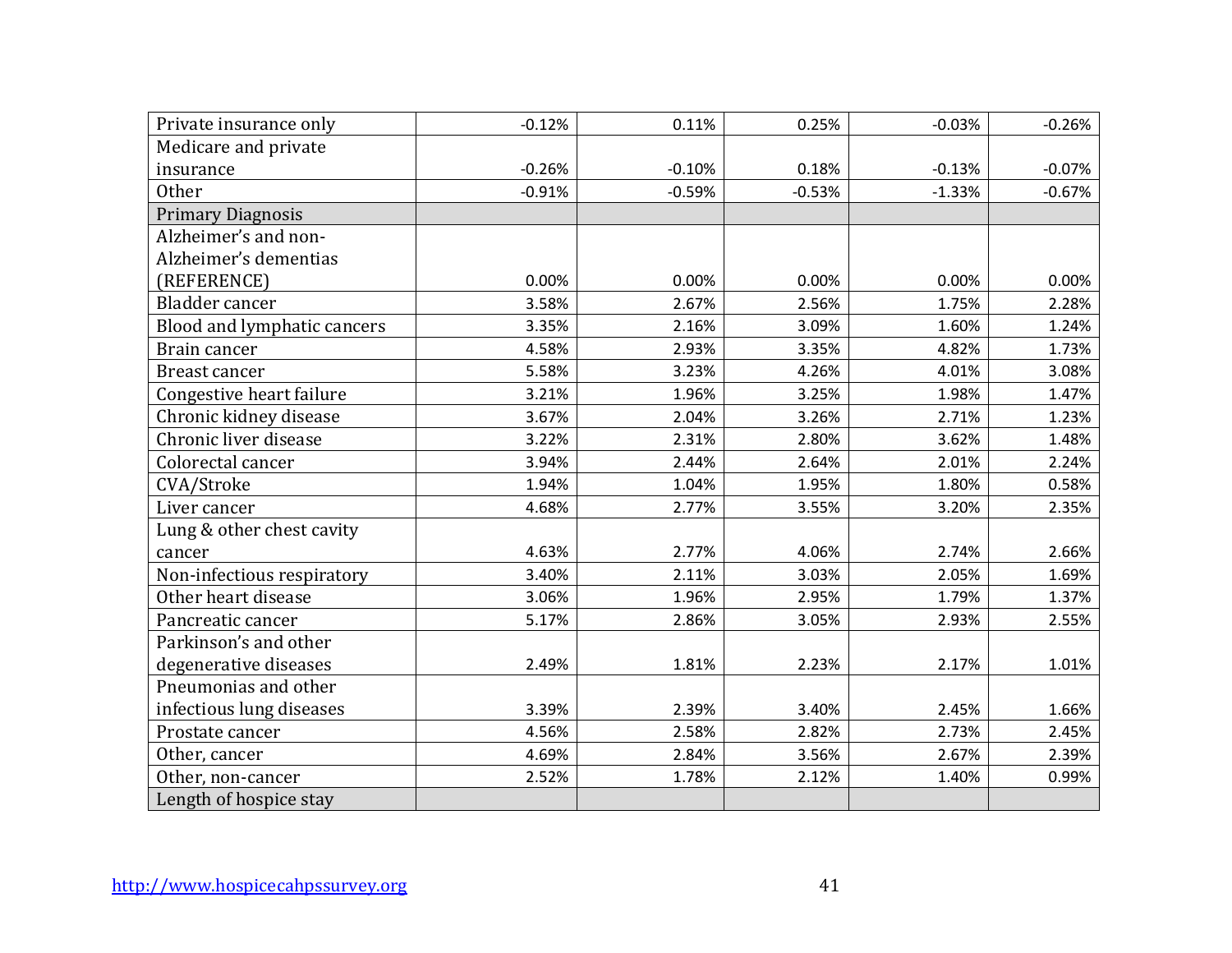| $2-5$ days                                              | $-4.60%$ | $-1.85%$ | $-4.27%$ | $-4.12%$ | $-4.94%$ |
|---------------------------------------------------------|----------|----------|----------|----------|----------|
| $6-12$ days                                             | $-2.97%$ | $-0.91%$ | $-2.70%$ | $-2.12%$ | $-2.92%$ |
| 13-29 days                                              | $-1.72%$ | $-0.59%$ | $-1.84%$ | $-1.37%$ | $-1.97%$ |
| 30-80 days                                              | $-0.70%$ | $-0.17%$ | $-0.55%$ | $-0.52%$ | $-0.89%$ |
| 81+ days (REFERENCE)                                    | 0.00%    | 0.00%    | 0.00%    | 0.00%    | 0.00%    |
| Caregiver Age                                           |          |          |          |          |          |
| Age 18-44                                               | $-0.59%$ | 0.20%    | $-0.74%$ | $-1.05%$ | $-0.10%$ |
| Age 45-54                                               | 0.61%    | 0.21%    | $-0.07%$ | 0.15%    | 0.21%    |
| Age 55-64 (REFERENCE)                                   | 0.00%    | 0.00%    | 0.00%    | 0.00%    | 0.00%    |
| Age 65-74                                               | $-0.77%$ | $-0.46%$ | $-0.27%$ | $-1.12%$ | $-0.40%$ |
| Age 75-84                                               | $-2.61%$ | $-1.44%$ | $-1.36%$ | $-3.24%$ | $-1.78%$ |
| Age 85+                                                 | $-4.66%$ | $-2.95%$ | $-3.09%$ | $-5.20%$ | $-4.04%$ |
| <b>Caregiver Education</b>                              |          |          |          |          |          |
| 8 <sup>th</sup> grade or less                           | 0.92%    | 0.01%    | 0.50%    | 0.58%    | $-0.79%$ |
| Some high school                                        | 1.25%    | 0.75%    | 0.14%    | 0.62%    | 0.24%    |
| High school graduate or GED                             |          |          |          |          |          |
| (REFERENCE)                                             | 0.00%    | 0.00%    | 0.00%    | 0.00%    | 0.00%    |
| Some college                                            | $-0.79%$ | $-0.37%$ | $-0.81%$ | $-0.94%$ | $-0.39%$ |
| 4-year college graduate                                 | $-2.18%$ | $-1.21%$ | $-1.43%$ | $-2.03%$ | $-0.95%$ |
| More than 4-year college                                |          |          |          |          |          |
| graduate                                                | $-2.57%$ | $-1.58%$ | $-1.90%$ | $-3.06%$ | $-1.40%$ |
| Caregiver relationship<br>(Decedent was the caregiver's |          |          |          |          |          |
| Spouse or partner                                       | 0.73%    | 0.87%    | 0.72%    | 1.53%    | $-0.76%$ |
| Parent (REFERENCE)                                      | 0.00%    | 0.00%    | 0.00%    | 0.00%    | 0.00%    |
| Mother-in-law or father-in-law                          | 1.98%    | 1.23%    | 2.11%    | 2.57%    | 1.00%    |
| Aunt or uncle                                           | $-3.68%$ | $-1.97%$ | $-1.94%$ | $-3.79%$ | $-1.73%$ |
| Sister or brother                                       | $-4.37%$ | $-1.47%$ | $-2.28%$ | $-3.53%$ | $-2.60%$ |
|                                                         | $-0.99%$ | $-0.22%$ | $-0.64%$ | $-0.84%$ | $-1.35%$ |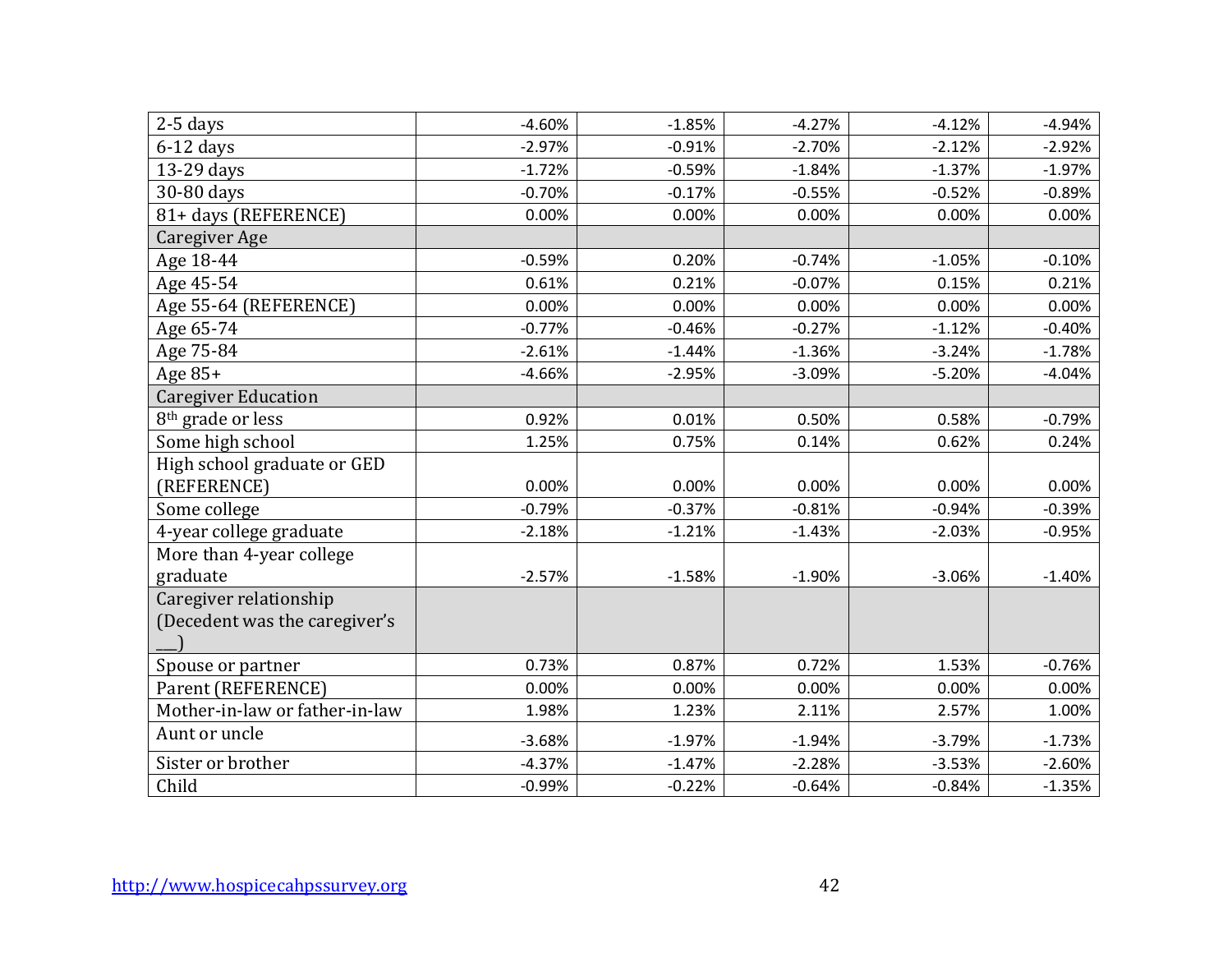| Friend                     | $-4.53%$ | $-1.93%$ | $-1.84%$ | $-2.84%$  | $-2.61%$ |
|----------------------------|----------|----------|----------|-----------|----------|
| Other                      | $-0.74%$ | $-0.34%$ | 0.55%    | $-0.20\%$ | $-0.72%$ |
| Survey                     |          |          |          |           |          |
| Language/Respondent's home |          |          |          |           |          |
| language                   |          |          |          |           |          |
| Survey language or home    |          |          |          |           |          |
| language was Spanish       | 4.37%    | 2.03%    | 2.73%    | 5.52%     | 2.26%    |
| All others (REFERENCE)     | $0.00\%$ | 0.00%    | 0.00%    | $0.00\%$  | $0.00\%$ |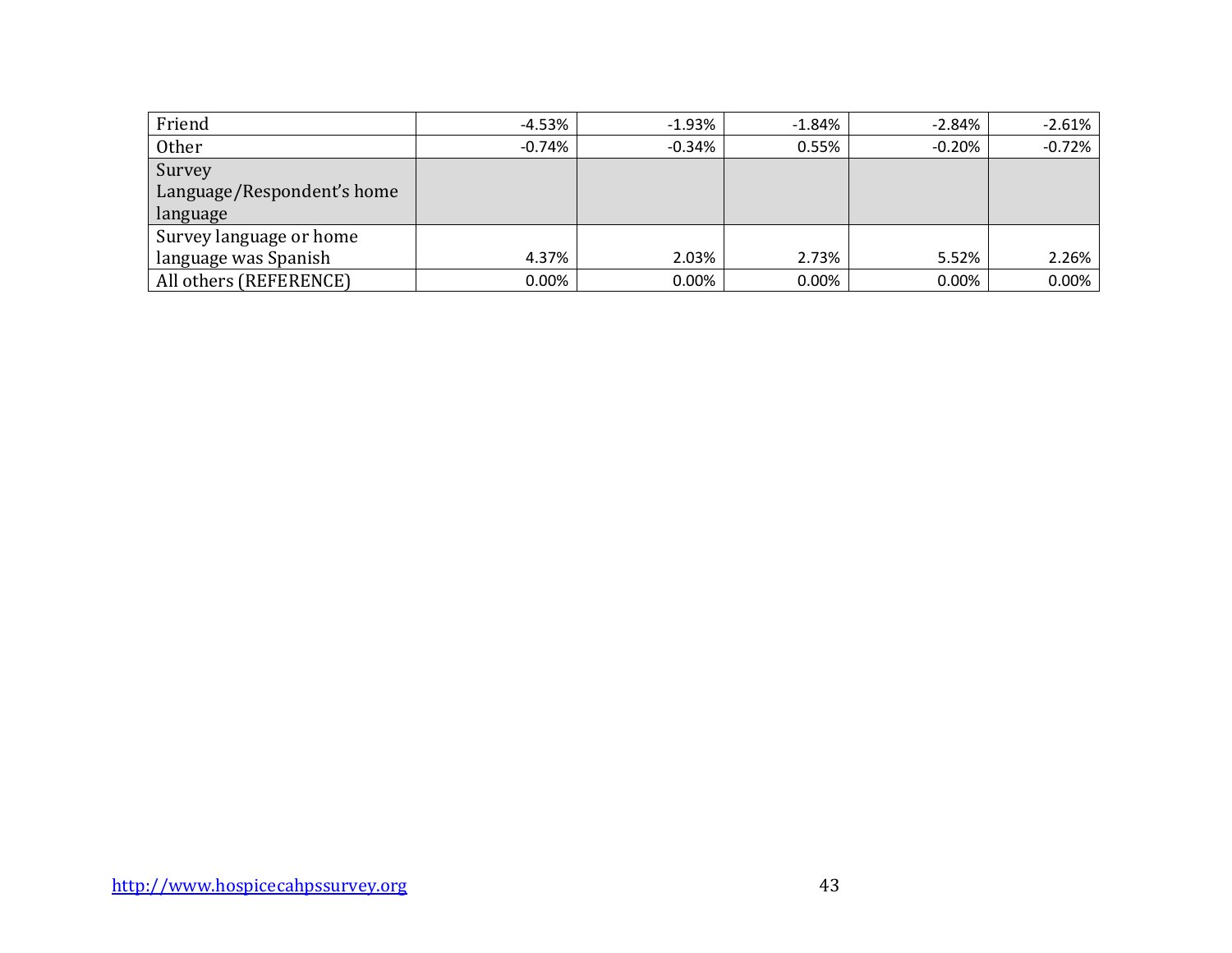**Table 11. CAHPS Hospice Survey Bottom-Box Case-Mix Adjustments for Rating of this Hospice and Willing to Recommend this Hospice, Q2 2017 – Q1 2019**

|                                                 | <b>Rating of this</b><br>Hospice | <b>Willing to</b><br><b>Recommend this</b> |
|-------------------------------------------------|----------------------------------|--------------------------------------------|
|                                                 |                                  | Hospice                                    |
| Response percentile (per 1% of response         |                                  |                                            |
| percentile)                                     | $-0.03%$                         | $-0.02%$                                   |
| Decedent Age                                    |                                  |                                            |
| Age 18-54                                       | 0.29%                            | 0.10%                                      |
| Age 55-64                                       | $-0.11%$                         | $-0.14%$                                   |
| Age 65-69                                       | $-0.21%$                         | $-0.26%$                                   |
| Age 70-74                                       | $-0.08%$                         | $-0.16%$                                   |
| Age 75-79                                       | 0.13%                            | 0.07%                                      |
| Age 80-84                                       | $-0.06%$                         | $-0.05%$                                   |
| Age 85-89                                       | 0.10%                            | 0.01%                                      |
| Age 90+ (REFERENCE)                             | 0.00%                            | 0.00%                                      |
| Payer for Hospice Care                          |                                  |                                            |
| Medicare only (REFERENCE)                       | 0.00%                            | 0.00%                                      |
| Medicaid only or Medicaid and private insurance | $-0.45%$                         | $-0.13%$                                   |
| Medicare and Medicaid                           | $-1.51%$                         | $-0.68%$                                   |
| Private insurance only                          | $-0.38%$                         | $-0.17%$                                   |
| Medicare and private insurance                  | $-0.12%$                         | $-0.02%$                                   |
| <b>Other</b>                                    | $-0.55%$                         | $-0.22%$                                   |
| <b>Primary Diagnosis</b>                        |                                  |                                            |
| Alzheimer's and non-Alzheimer's dementias       |                                  |                                            |
| (REFERENCE)                                     | 0.00%                            | 0.00%                                      |
| <b>Bladder</b> cancer                           | 0.00%                            | $-0.29%$                                   |
| Blood and lymphatic cancers                     | $-0.97%$                         | $-1.06%$                                   |
| Brain cancer                                    | 0.50%                            | 0.12%                                      |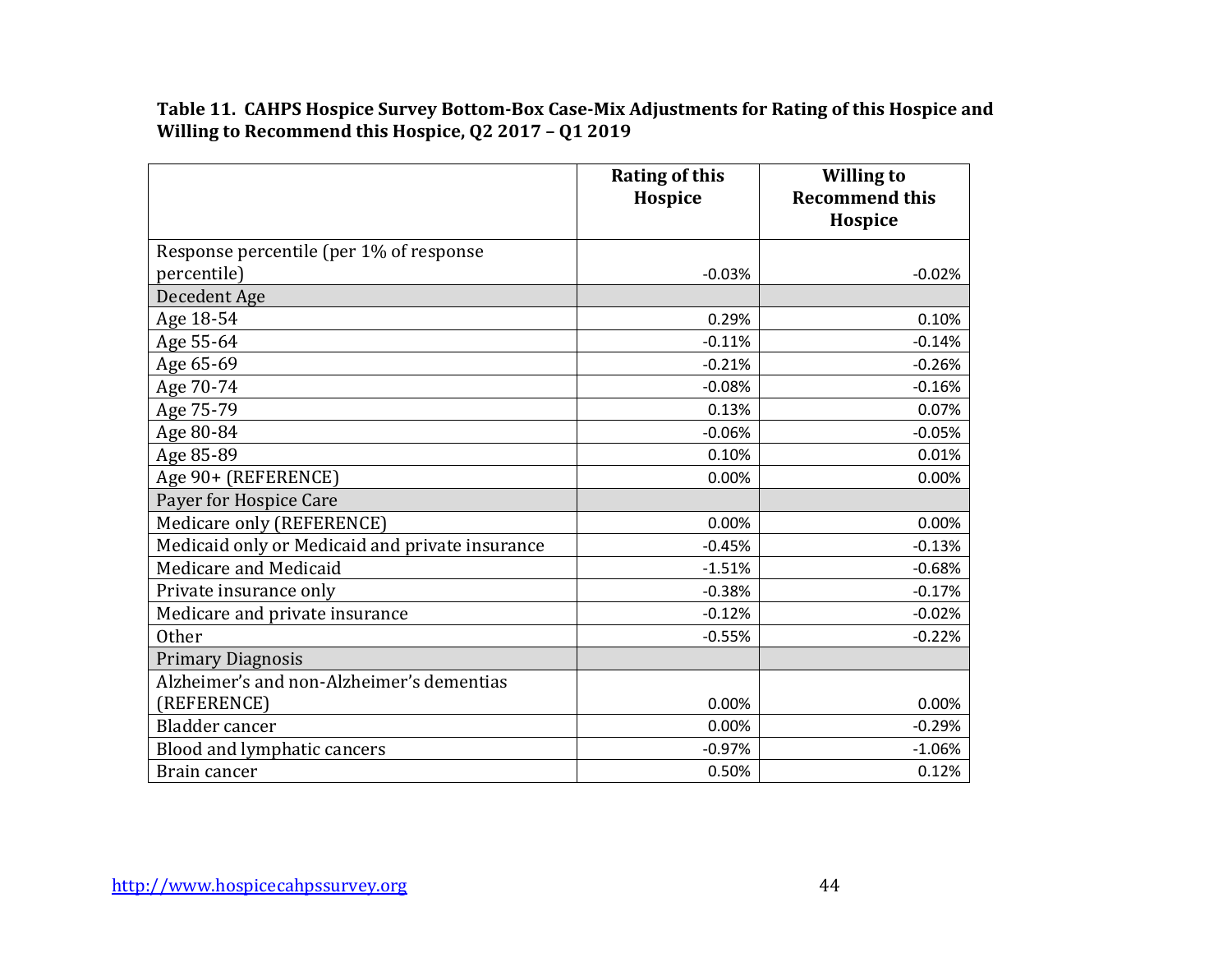| <b>Breast cancer</b>                          | 0.49%    | 0.27%    |
|-----------------------------------------------|----------|----------|
| Congestive heart failure                      | $-0.28%$ | $-0.37%$ |
| Chronic kidney disease                        | $-0.51%$ | $-0.52%$ |
| Chronic liver disease                         | $-0.12%$ | $-0.38%$ |
| Colorectal cancer                             | $-0.48%$ | $-0.64%$ |
| CVA/Stroke                                    | 0.43%    | 0.21%    |
| Liver cancer                                  | $-0.24%$ | $-0.60%$ |
| Lung & other chest cavity cancer              | $-0.33%$ | $-0.47%$ |
| Non-infectious respiratory                    | $-0.49%$ | $-0.47%$ |
| Other heart disease                           | $-0.17%$ | $-0.29%$ |
| Pancreatic cancer                             | 0.19%    | $-0.25%$ |
| Parkinson's and other degenerative diseases   | 0.05%    | 0.02%    |
| Pneumonias and other infectious lung diseases | 0.18%    | $-0.23%$ |
| Prostate cancer                               | 0.01%    | $-0.49%$ |
| Other, cancer                                 | $-0.25%$ | $-0.40%$ |
| Other, non-cancer                             | $-0.06%$ | $-0.19%$ |
| Length of hospice stay                        |          |          |
| 2-5 days                                      | $-1.01%$ | $-0.41%$ |
| $6-12$ days                                   | $-1.13%$ | $-0.69%$ |
| 13-29 days                                    | $-1.36%$ | $-0.97%$ |
| 30-80 days                                    | $-0.96%$ | $-0.72%$ |
| 81+ days (REFERENCE)                          | 0.00%    | 0.00%    |
| <b>Caregiver Age</b>                          |          |          |
| Age 18-44                                     | $-1.62%$ | $-1.44%$ |
| Age 45-54                                     | $-0.52%$ | $-0.49%$ |
| Age 55-64 (REFERENCE)                         | 0.00%    | 0.00%    |
| Age 65-74                                     | 0.89%    | 0.84%    |
| Age 75-84                                     | 0.93%    | 1.06%    |
| Age $85+$                                     | 0.24%    | 0.89%    |
| <b>Caregiver Education</b>                    |          |          |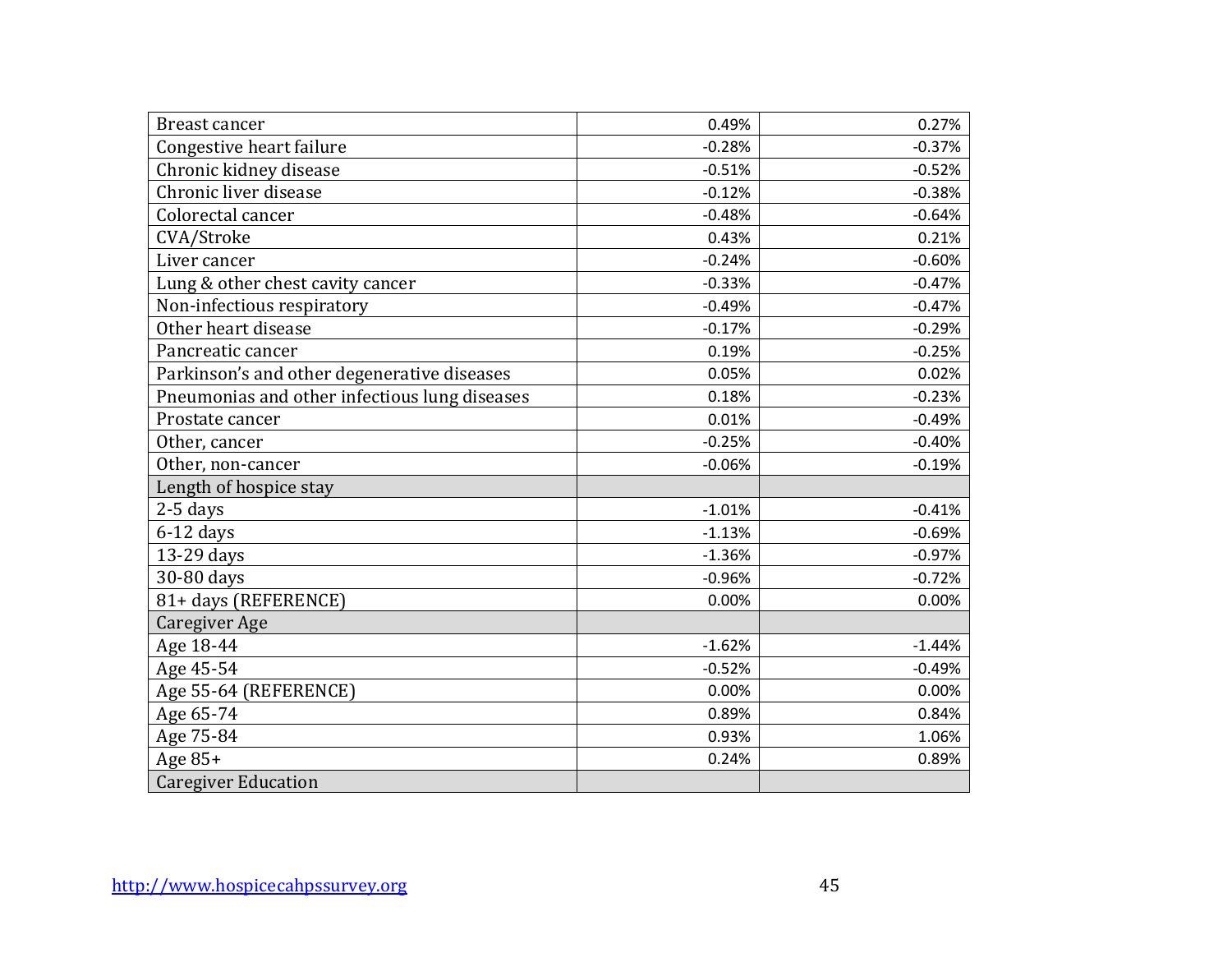| 8 <sup>th</sup> grade or less                                  | $-0.55%$ | $-0.58%$ |
|----------------------------------------------------------------|----------|----------|
| Some high school                                               | 0.13%    | 0.27%    |
| High school graduate or GED (REFERENCE)                        | 0.00%    | 0.00%    |
| Some college                                                   | $-0.73%$ | $-0.79%$ |
| 4-year college graduate                                        | $-1.11%$ | $-1.18%$ |
| More than 4-year college graduate                              | $-1.86%$ | $-1.94%$ |
| Caregiver relationship (Decedent was the<br>caregiver's $\Box$ |          |          |
| Spouse or partner                                              | $-0.49%$ | $-0.36%$ |
| Parent (REFERENCE)                                             | 0.00%    | 0.00%    |
| Mother-in-law or father-in-law                                 | 0.71%    | 0.55%    |
| Aunt or uncle                                                  | 0.46%    | 0.37%    |
| Sister or brother                                              | $-0.75%$ | $-0.37%$ |
| Child                                                          | $-0.78%$ | $-0.49%$ |
| Friend                                                         | $-0.12%$ | 0.05%    |
| <b>Other</b>                                                   | 0.02%    | 0.29%    |
| Survey Language/Respondent's home language                     |          |          |
| Survey language or home language was Spanish                   | 1.66%    | 0.95%    |
| All others (REFERENCE)                                         | 0.00%    | 0.00%    |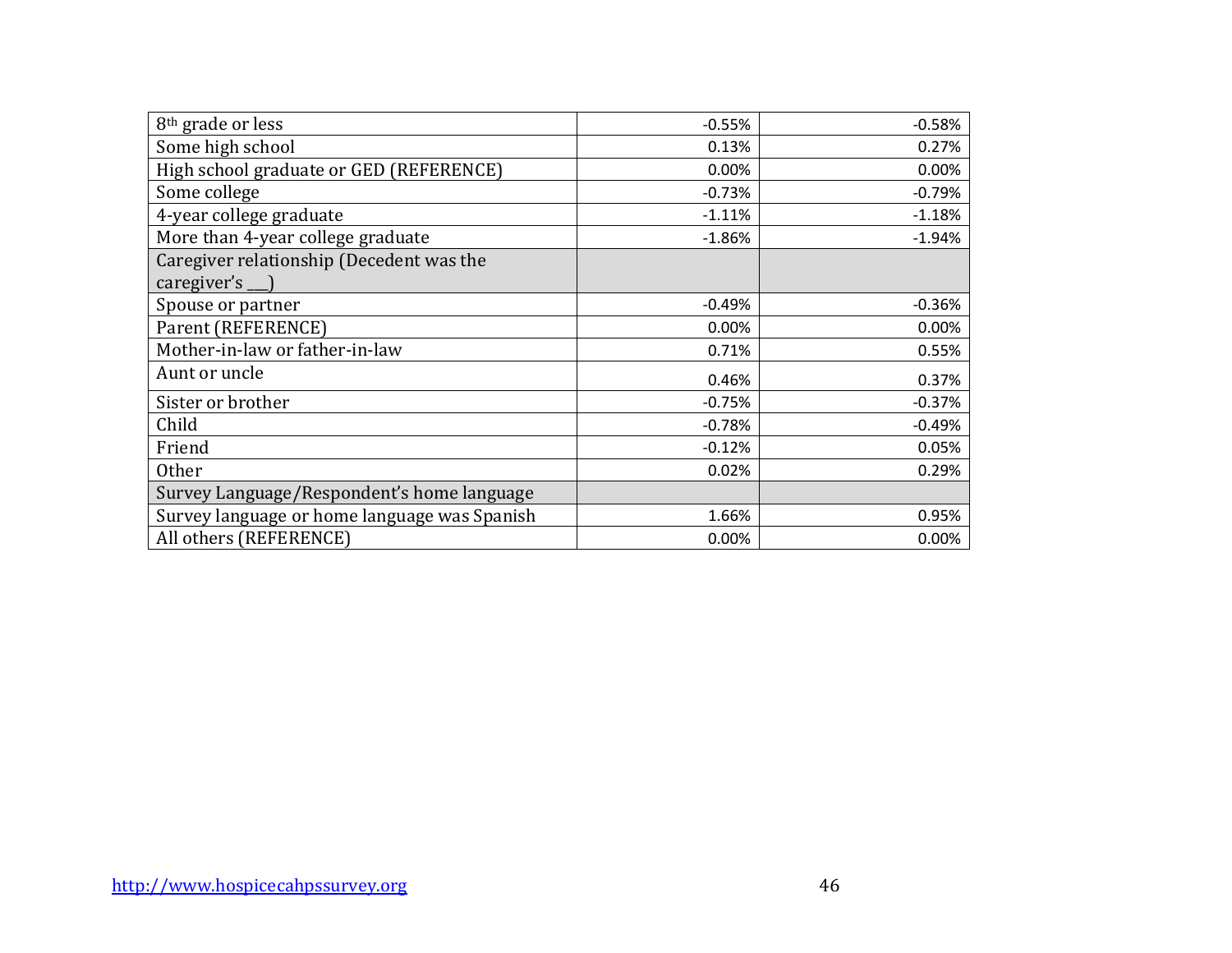|                                                 | <b>National Mean</b> |
|-------------------------------------------------|----------------------|
| Response percentile                             | 18.3%                |
| Decedent Age                                    |                      |
| Age 18-54                                       | 2.5%                 |
| Age 55-64                                       | 7.0%                 |
| Age 65-69                                       | 6.5%                 |
| Age 70-74                                       | 9.4%                 |
| Age 75-79                                       | 12.0%                |
| Age 80-84                                       | 15.5%                |
| Age 85-89                                       | 19.0%                |
| Age 90+                                         | 28.1%                |
| Payer for Hospice Care                          |                      |
| Medicare only                                   | 72.3%                |
| Medicaid only or Medicaid and private insurance | 1.6%                 |
| Medicare and Medicaid                           | 5.2%                 |
| Private insurance only                          | 3.9%                 |
| Medicare and private insurance                  | 5.5%                 |
| <b>Other</b>                                    | 11.5%                |
| <b>Primary Diagnosis</b>                        |                      |
| Alzheimer's and non-Alzheimer's dementias       | 15.5%                |
| Bladder cancer                                  | 1.2%                 |
| Blood and lymphatic cancers                     | 3.2%                 |
| Brain cancer                                    | 1.3%                 |
| Breast cancer                                   | 2.3%                 |
| Congestive heart failure                        | 8.4%                 |
| Chronic kidney disease                          | 1.8%                 |
| Chronic liver disease                           | 1.6%                 |
| Colorectal cancer                               | 3.0%                 |
| CVA/Stroke                                      | 8.4%                 |
| Liver cancer                                    | 1.8%                 |
| Lung & other chest cavity cancer                | 7.9%                 |
| Non-infectious respiratory                      | 5.7%                 |
| Other heart disease                             | 8.6%                 |
| Pancreatic cancer                               | 3.0%                 |
| Parkinson's and other degenerative diseases     | 3.4%                 |
| Pneumonias and other infectious lung diseases   | 2.9%                 |
| Prostate cancer                                 | 2.1%                 |
| Other, cancer                                   | 9.4%                 |
| Other, non-cancer                               | 8.9%                 |

# **Table 12. National Means of CAHPS Hospice Survey Case-Mix Adjustment Variables, Q2 2017 – Q1 2019**